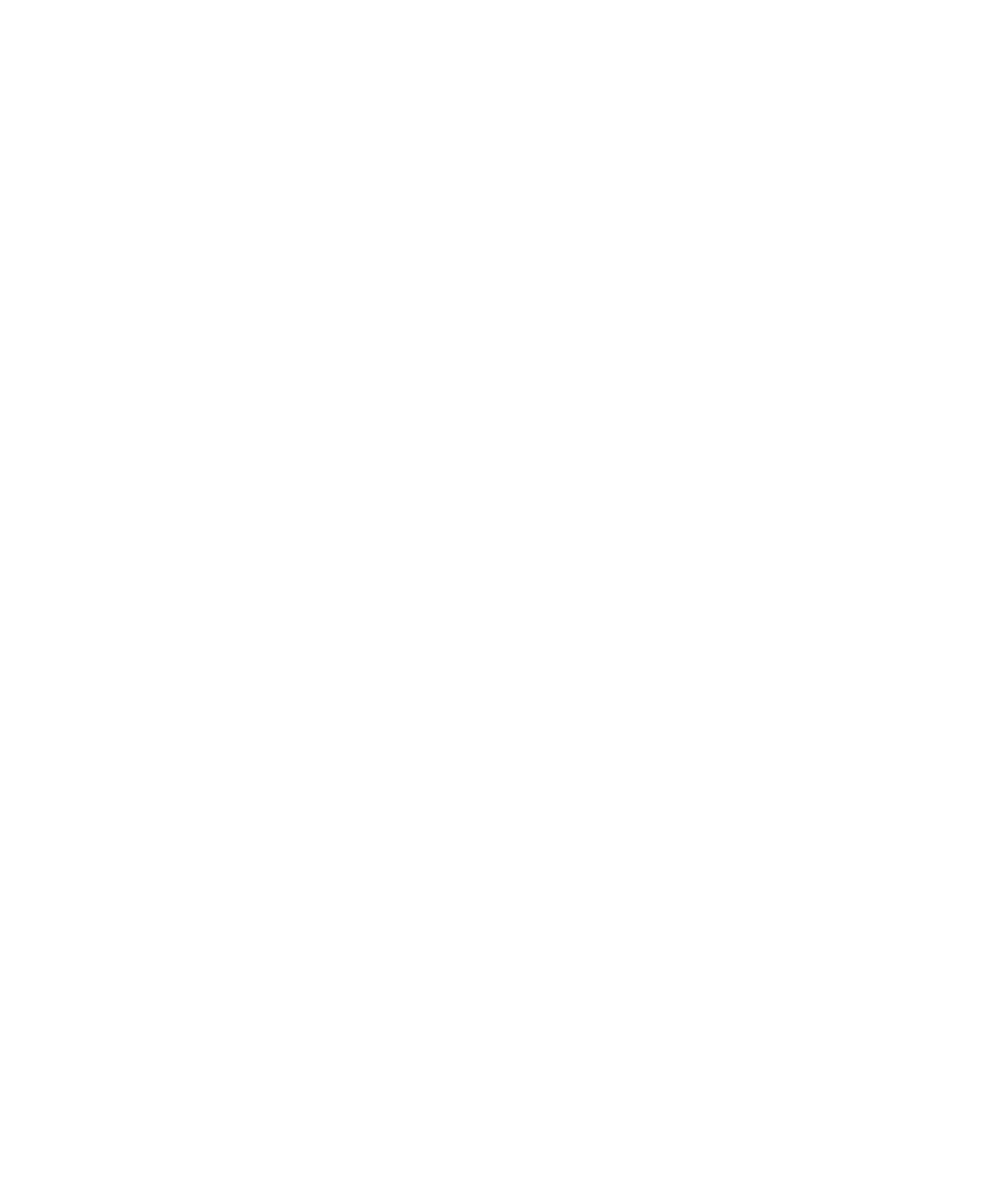

*Office of State Budget Director* 

Capitol Building, 700 Capitol Avenue Frankfort, Kentucky 40601

**Steven L. Beshear Governor** 

(502) 564-2611 or (502) 564-7300 FAX: (502) 564-7022 or (502) 564-6684 Internet: osbd.ky.gov

Governor's Office for Policy and Management Governor's Office for Economic Analysis Governor's Office for Policy Research

**Mary E. Lassiter State Budget Director** 

July 30, 2009

The Honorable Steven L. Beshear Governor Commonwealth of Kentucky State Capitol Building Frankfort, KY 40601

Dear Governor Beshear:

The *Quarterly Economic and Revenue Report Annual Edition* summarizes Kentucky's revenue and economic statistics for the Fiscal Year 2009 (FY09). It also includes an interim economic and revenue forecast for the first three quarters of FY10.

General Fund receipts for FY09 totaled \$8.426 billion, a decrease of 2.7 percent compared to the same period in FY08. This was \$55.7 million less than the revised official estimate rendered in November 2008 by the Consensus Forecasting Group and amended by the 2009 General Assembly.

Road Fund revenues totaled \$1.192 billion, a decrease of 5.6 percent from FY08, and were \$36.8 million below the revised revenue estimate.

The interim General Fund forecast for the first three quarters of FY10 calls for a decrease of 1.8 percent compared to the same period one year ago. The Road Fund is expected to decline by 2.2 percent in the first three quarters of FY10.

We will continue to monitor the economic and fiscal conditions of the Commonwealth and will keep you apprised of developments.

Sincerely,

May E. Lassitor

Mary E. Lassiter State Budget Director

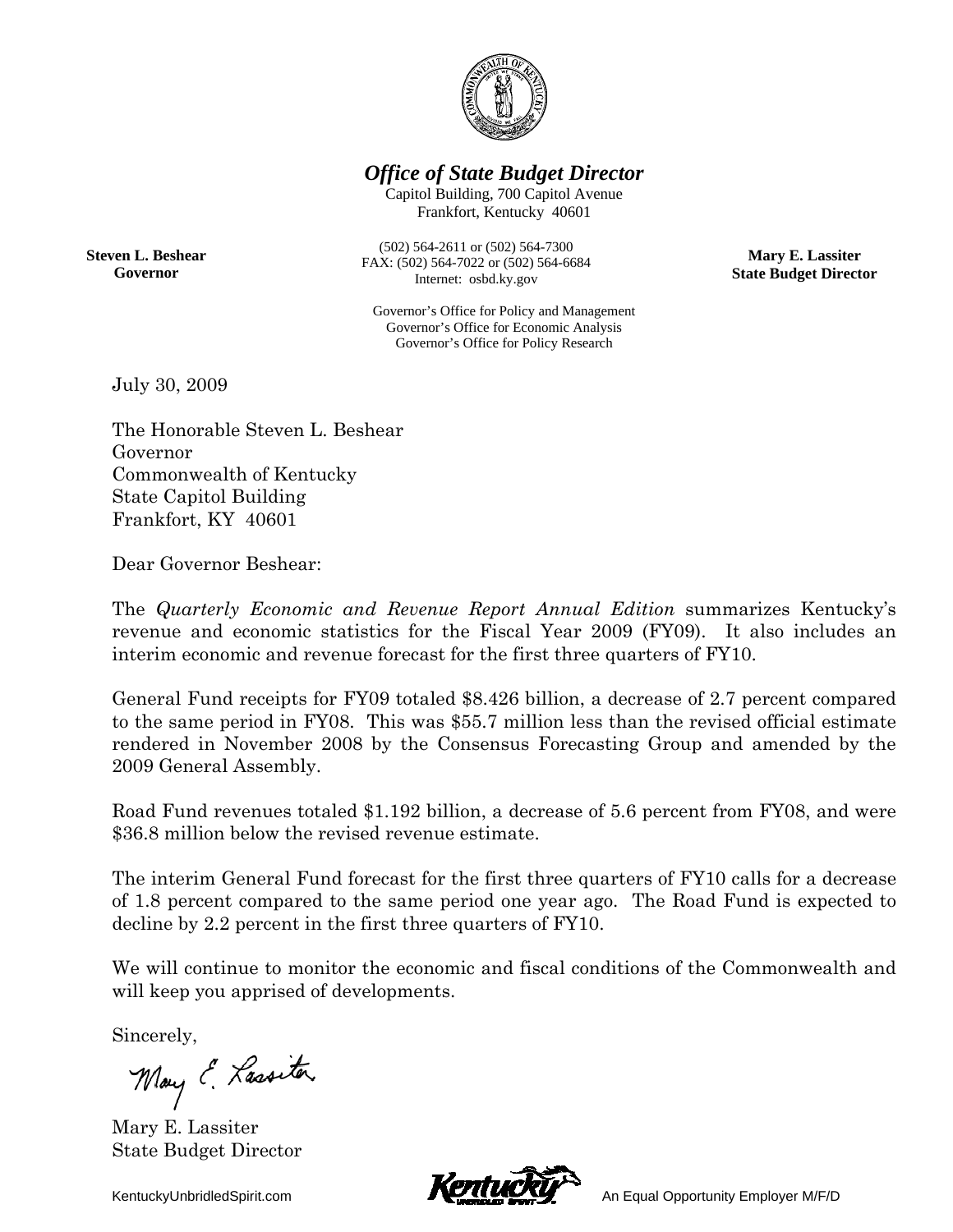# **TABLE OF CONTENTS**

| I.  | <b>Fourth Quarter Fiscal Year 2009</b> |  |
|-----|----------------------------------------|--|
|     | <b>Fourth Quarter Revenue Receipts</b> |  |
|     |                                        |  |
|     |                                        |  |
|     | <b>Annual Totals</b>                   |  |
|     |                                        |  |
|     |                                        |  |
| Н.  | The Economy                            |  |
|     |                                        |  |
|     |                                        |  |
| HI. | <b>Interim Outlook</b>                 |  |
|     |                                        |  |
|     |                                        |  |
|     |                                        |  |
|     |                                        |  |
|     |                                        |  |

# **Figures**

### **Appendices**

| Appendix A:                                                 |  |
|-------------------------------------------------------------|--|
|                                                             |  |
| Appendix B:                                                 |  |
| Summary Statistics for General and Road Funds FY00-FY09  36 |  |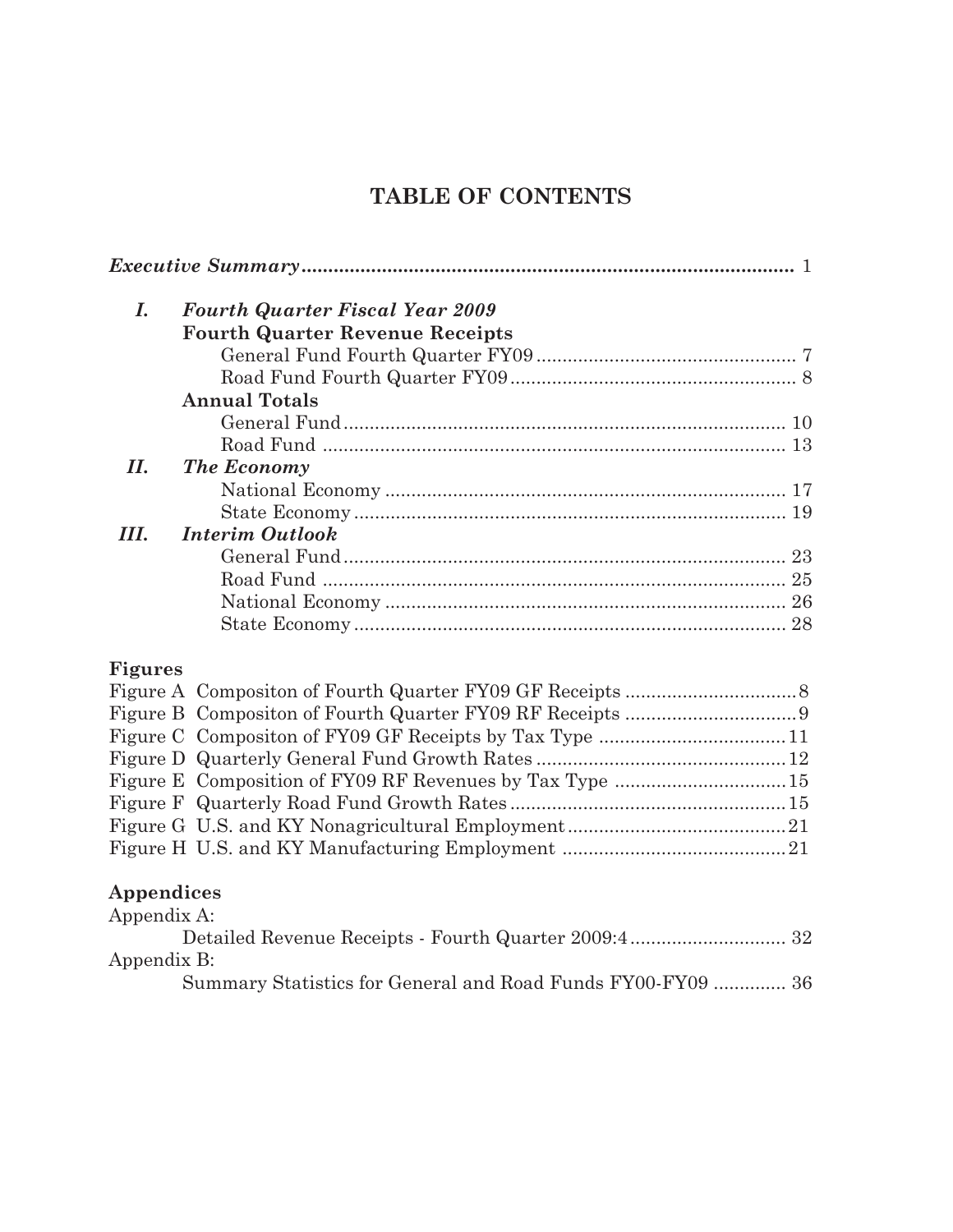

In accordance with KRS 48.400(2), the Office of State Budget Director has prepared a Quarterly Economic and Revenue Report for the fourth quarter of FY09. In accordance with the statutes, this report includes a current synopsis of the economic and fiscal conditions of the Commonwealth, as well as an outlook for the next three fiscal quarters.

General Fund receipts fell 2.7 percent in FY09 to \$8.426 billion. Relative to the official revenue forecast of \$8.482 billion, receipts were \$55.7 million short of the estimates (the consensus estimate of November 2008 as modified by 2009 legislation). For the fourth quarter, General Fund receipts fell 9.7 percent for quarterly collections of \$2.209 billion, clearly continuing a recent trend of weakness in the General Fund.

Since 1954, the economy has faced nine recessions and General Fund receipts have fallen only twice: FY02 and FY09. The official estimate produced by the Consensus Forecasting Group (CFG) in May of 2009 shows another decline in FY10. Given the rarity of revenue declines over the last half century, the magnitude and severity of the current recession becomes manifest.

The largest shortfalls occurred in the individual income and sales and use taxes, which were \$50.0 million and \$31.4 million below forecasted levels, respectively. Counterbalancing occurred as the limited liability entity (LLET) and coal severance taxes came in above forecasted levels. A complete tax-by-tax summary can be found in table 4.

Sales tax receipts fell 0.7 percent in FY09, or \$20.1 million, as the recession curbed spending on nearly every category of taxable sales. Receipts of \$2.858 billion compare to prior year receipts of \$2.878 billion. The sales tax finished the year with three consecutive quarterly declines, providing additional resistance to an immediate and robust 2010 recovery.

Individual income tax receipts declined by \$167.8 million from last year as all components of the tax showed weakness. Only withholding tax receipts rose compared to last year but the increase was less than 0.1 percent and the current trend is negative. Receipts totaled \$3.315 billion and compare to \$3.483 billion collected last year.

Total Road Fund receipts fell by 5.6 percent during FY09. Total receipts of \$1.192 billion compare to \$1.263 billion collected during FY08. Road Fund collections are detailed in table 7. Road Fund collections for FY09 were \$36.8 million below the official revenue estimate as shown in table 1.

The remainder of this executive summary will follow the spatial order of the various sections of this report.

- ♦ General Fund and Road Fund totals for the most recently completed quarter of FY09
- ♦ A summary of current national and state economic conditions
- ♦ A three-quarter outlook for revenues; and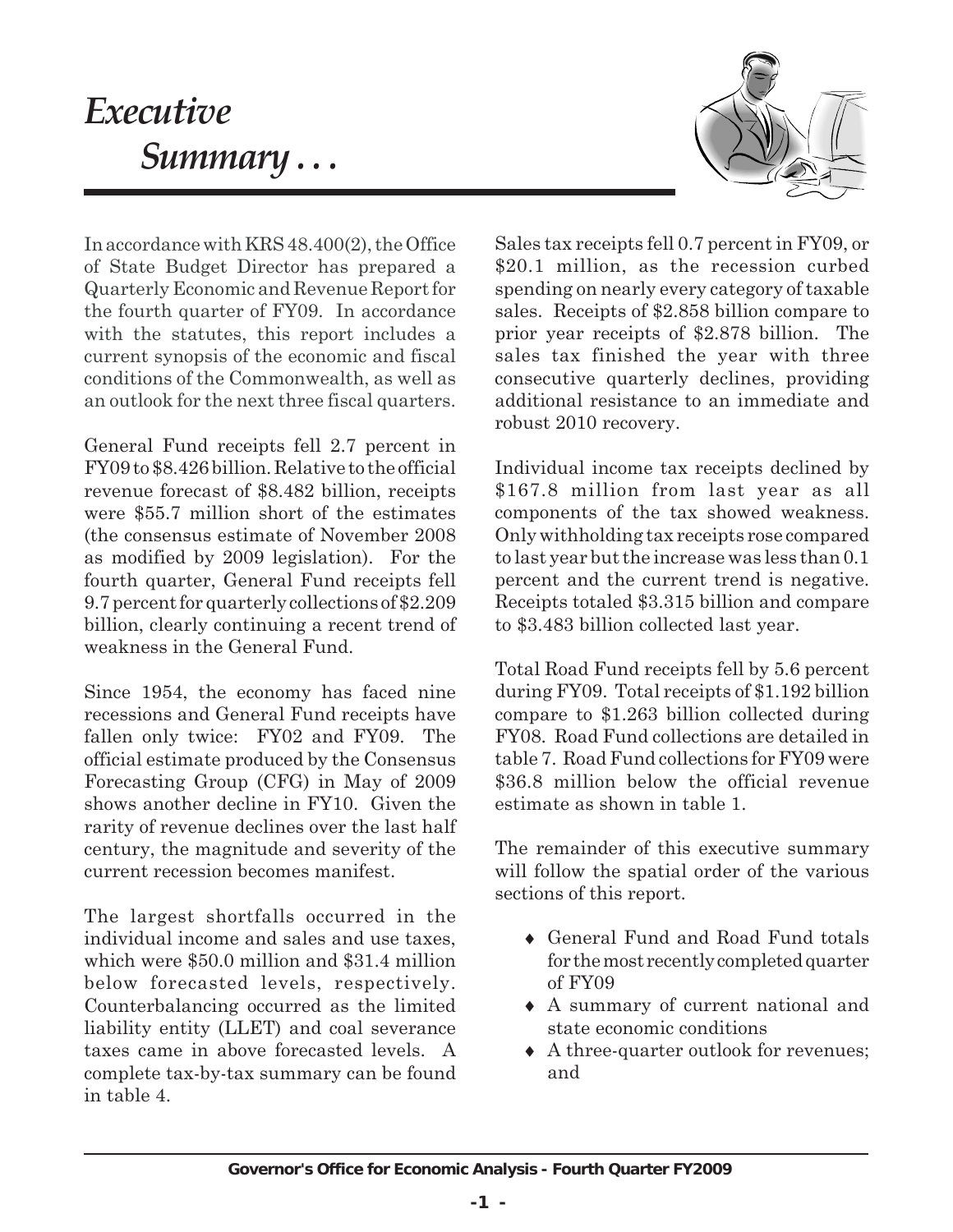♦ A three-quarter outlook for the state and national economies.

### **General Fund - FY09 Q4**

General Fund receipts in the fourth quarter of FY09 totaled \$2.209 billion compared to \$2.448 billion in the fourth quarter of FY08, a decline of 9.7 percent. Collections in the major revenue categories are shown in summary form in table 1. Detailed information on these and other accounts is available in Appendix A.

Tax law changes and weak economic conditions had an impact on collections during the fourth quarter of FY09. Recent acts of the Kentucky General Assembly positively affected tobacco and sales tax receipts, but the negative impacts from the slumping economy more than offset the impacts of the revenue enhancements. These law changes, and their impacts on FY10 receipts, are shown in table 12 later in this report.

The sales and use tax fell 3.0 percent in the fourth quarter of FY09 despite a small infusion of receipts from the taxation of package liquor that went into effect on April 1, 2009. Sales and use taxes fell 5.5 percent in the month of June alone as the pace of decline seems to be accelerating.

Individual income tax receipts fell 17.0 percent in the fourth quarter of FY09 compared to collections in the fourth quarter of FY08. All components of the tax (withholding, declarations, net returns and fiduciary), declined in FY09 compared to the same time last year. The withholding component of the individual income tax has been particularly tepid in recent months, falling 5.8 percent in June to mark a seventh consecutive monthly decline.

Corporation income taxes posted a decline of 38.3 percent during the fourth quarter of FY09, but the LLET had collections of \$53.1 million during the same period for an increase of 11.1 percent. Compliance efforts on prioryear returns greatly enhanced total FY09 collections for the LLET. While current and expected profits remain problematic, the LLET provides a limited backstop to the potential erosion of business taxes.

The coal severance tax increased 12.7 percent in the fourth quarter on the strength of increased coal prices. Receipts of \$74.7 million compare to \$66.3 million collected in the fourth quarter of FY08. The fourth quarter, as well as the totals for FY09, were both record highs for this revenue source.

Cigarette taxes increased significantly in the fourth quarter. Receipts of \$82.8 million were 101.7 percent more than collected in the fourth quarter of FY08. Cigarette tax collections were bolstered by the provisions of HB144 which doubled the tax rate on cigarettes from 30 cents to 60 cents per pack.

In addition, HB144 included an inventory tax that buoyed receipts by \$16.3 million over the quarter.

Property taxes fell by 4.5 percent in the fourth quarter of FY09 and were generally weak during FY09. Lottery receipts increased 9.0 percent, or \$4.3 million, in the fourth quarter of FY09 with revenues of \$52.0 million.

### **Road Fund - FY09 Q4**

Road Fund receipts fell 2.1 percent in the fourth quarter of FY09 as motor vehicle usage tax receipts continued their year-long skid. Receipts for the Road Fund totaled \$316.6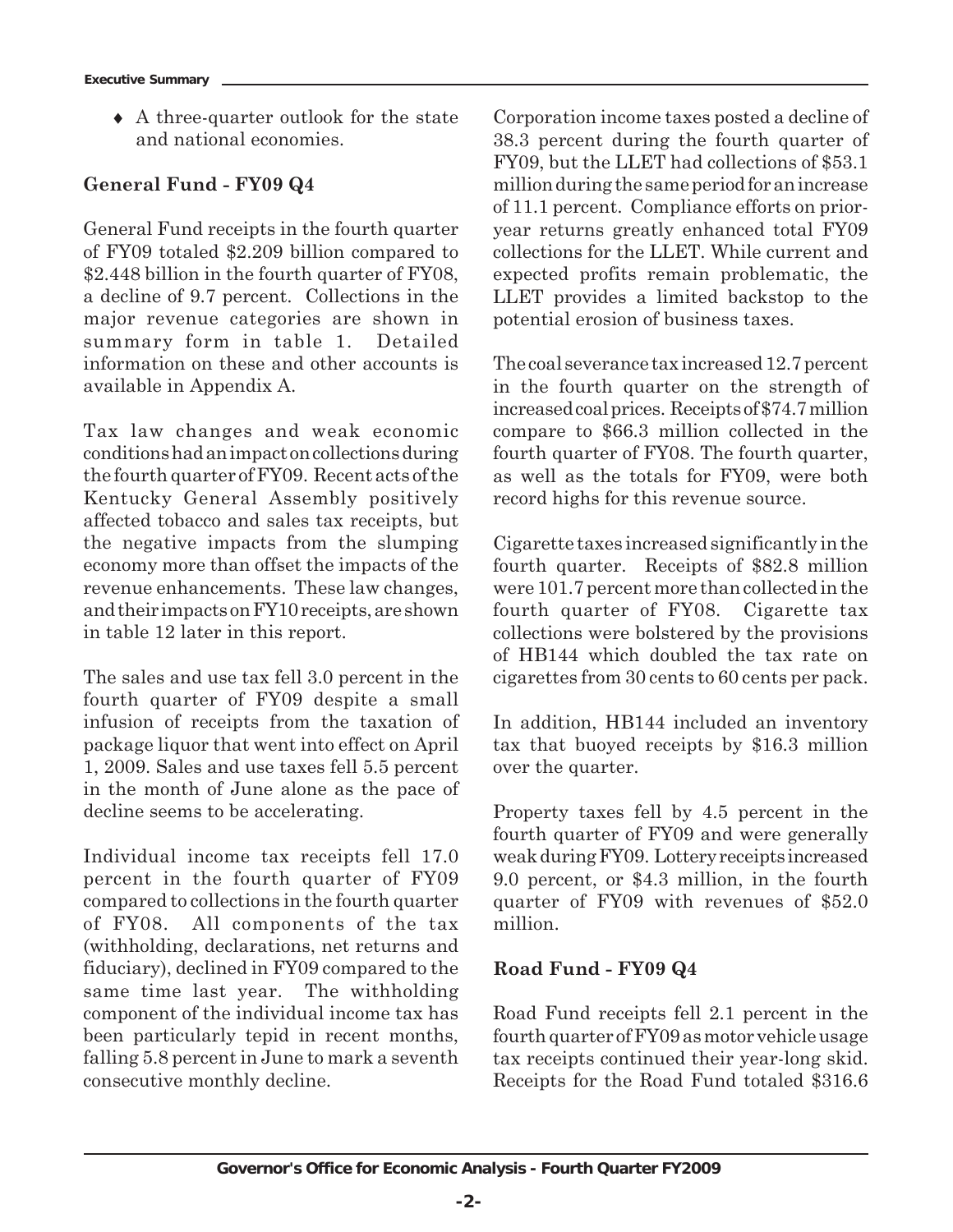detailed data are shown in Appendix A. million compared to the \$323.4 million received in the fourth quarter of FY08. Summary data are contained in table 2 and

Motor fuels tax receipts increased 5.9 percent during the fourth quarter of FY09. Receipts were \$160.9 million and compare to \$151.8 million collected during the fourth quarter last year. Collections were aided by the enactment of HB374 which preserved the variable portion of the tax rate by freezing the statutory floor of the average wholesale price of gasoline at \$1.786 per gallon.

Motor vehicle usage tax receipts decreased by 16.5 percent during the fourth quarter due to weak automobile sales. Receipts were \$84.9 million compared to \$101.7 million collected during the same period last year.

### **The National Economy - FY09 Q4**

The fourth quarter of FY09 marked the fourth consecutive decline for real Gross Deomestic Product (GDP). Real GDP fell \$71.7 billion in the fourth quarter, a 0.6 percent decline. Real GDP has fallen by a total of \$458.2 billion, a decline of 3.9 percent, since the fourth quarter of FY08, the previous peak. The 2007 recession has now surpassed the 1973 recession in terms of depth. The 1973 recession was long considered the worst recession since the Great Depression. Real GDP fell by \$135.7 billion, a 3.1 percent loss, from peak to trough during the 1973 recession.

U.S. personal income increased by 0.4 percent in the fourth quarter, but was still down a net 0.3 percent compared to the fourth quarter of FY08. A portion of these losses were likely due to a slight decrease in the civilian labor force, as the labor force contracted 0.1 percent in the fourth quarter. The losses in wage and salary income were particularly noteworthy,

since many of Kentucky's revenue variables demonstrate historical correlations with this component of earned income.

U.S. unemployment is at a 26-year high, rising to 9.2 percent in the fourth quarter of FY09. The unemployment rate does not appear to have peaked, as evidenced by data released earlier in July showing the Kentucky unemployment rate moving up to 10.9 percent (for June 2009).

U.S. nonfarm employment has now declined by 5.5 million jobs, or 4.0 percent, since the fourth quarter of 2008. A large portion of those losses occurred in the manufacturing sector, which has lost 1.6 million jobs, or 11.8 percent since the fourth quarter of 2008.

# **The State Economy - FY09 Q4**

Fiscal years 2007 and 2008 marked a period of moderate to strong growth in personal income for Kentucky. Annual personal income growth was 5.8 percent and 4.7 percent, respectively. In the first quarter of FY09, Kentucky personal income declined by a modest 0.4 percent, or \$578 million, from the previous quarter.

Fiscal year 2009 was a particularly bad year for Kentucky employment. Nonagricultural employment in the state declined by 47,900 jobs (averaged quarterly figures), or 2.6 percent, from FY08 to FY09.

Construction employment declined by 9.0 percent or 7,700 jobs in FY09. The housing market crisis has led to tepid demand for the construction of new homes and for the improvement of existing homes. The outlook for this sector will reveal continued weakness until high inventories of both new and existing homes are absorbed into the market.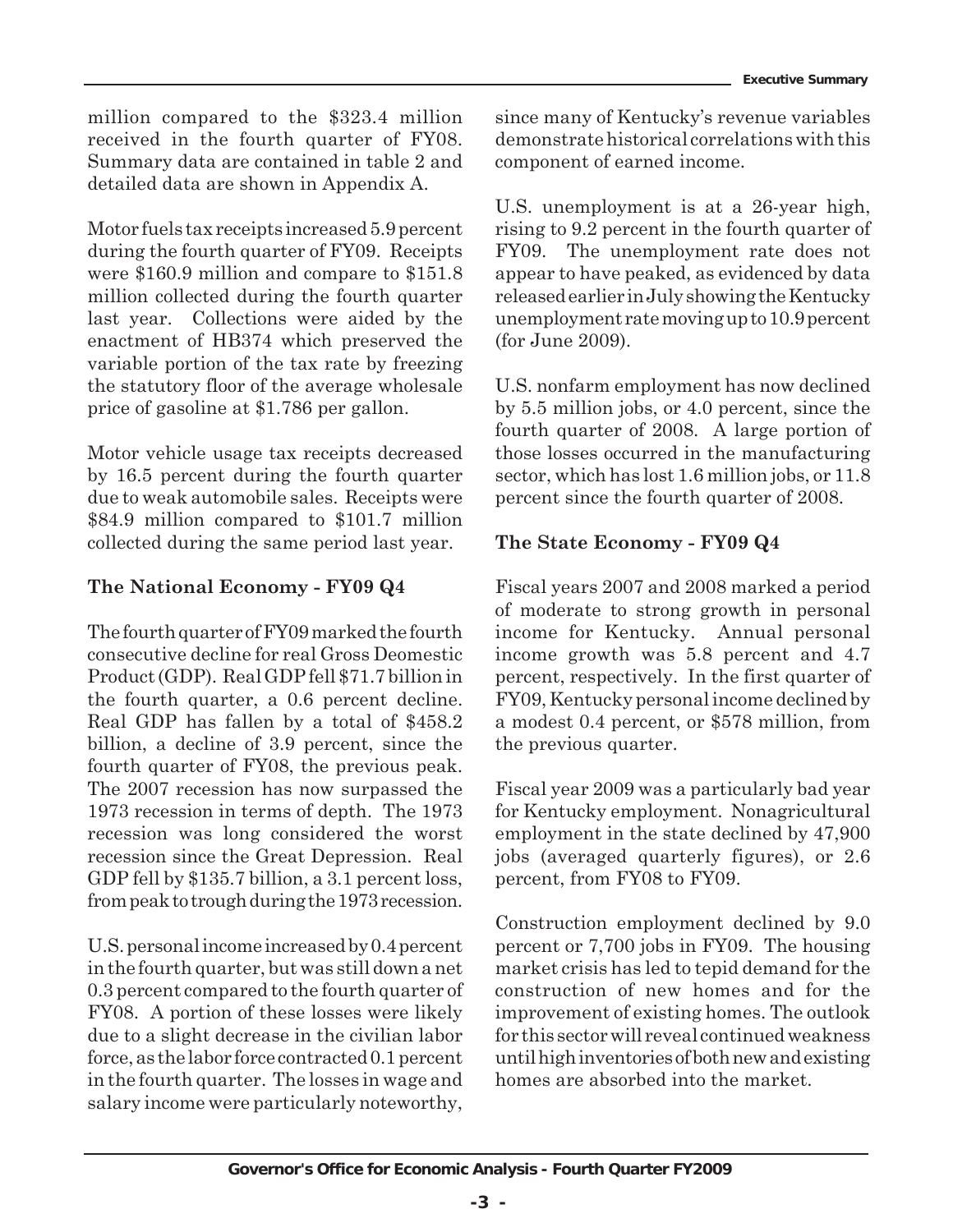Kentucky manufacturing employment suffered the largest absolute employment loss as well as the largest percentage loss, with a loss of 26,900 jobs, or 10.6 percent. Kentucky is over-represented in the manufacturing sector, so recessions typically negatively affect the Kentucky manufacturing sector more profoundly than the U.S.

Despite the relative importance of the manufacturing sector in Kentucky, the largest employment sector in absolute terms in Kentucky is the trade, transportation and utilities sector. Trade, transportation and utilities declined by 9,400 jobs, or 2.4 percent from FY08 to FY09, indicating that the weakness in the goods-producing sectors are having a spillover effect into the trade sectors.

### **Interim Outlook Kentucky General Fund and Road Fund**

Projected General Fund revenues for the next three quarters are shown in table 11. General Fund revenues are anticipated to be \$6.107 billion for the first three quarters of FY10, a projected decline of 1.8 percent.

The revenue outlook includes the impacts of legislation that was enacted during the 2009 regular and extraordinary session of the General Assembly. A summary of these actions is shown in table 12. For the General Fund, the net effect of the 2009 legislative actions is an increase of \$154.1 million for FY10, but only \$122.3 million of that annual impact will accrue in the first three quarters. The trade-in allowance on new vehicle purchases will reduce Road Fund receipts by \$25.0 million in FY10, \$18.8 million of which will occur during the first three quarters.

As table 12 demonstrates, it is important to note that the General Fund impact from 2009 legislative actions is a positive and significant amount. Without these additional revenues, the decline in General Fund revenue would have been 3.8 percent for FY10 instead of the 1.8 percent decline reported in this document.

Sales and use tax receipts are projected to fall by 2.1 percent over the next three quarters despite a sizeable amount of new sales tax attributable to collections from package liquor sales. Sales tax receipts fell during the last three quarters of FY09, so the projected declines in this report are consistent with a continuation of the recent trend

The interim forecast for the individual income tax calls for receipts to fall by 4.4 percent in the first three quarters of FY10. Over 90 percent of total collections in the individual income tax typically come from the withholding component. High unemployment rates, low inflation, and weak aggregate demand will all combine forces to keep withholding collections muted throughout the duration of this forecast.

# **Interim Outlook - The Economy**

Due to the depth and duration of the current recession, a clean and robust recovery appears unlikely. The broader economy appears poised to move sideways until economic agents can more positively identify and confirm that the tide has turned. Economic agents are content to cautiously wait out the recession, thereby retarding any meaningful rebound in business planned investment or employment until the fog clears.

The biggest challenge facing recovery in the national economy will continue to be an inability to sustain a rebound in aggregate demand. World economies do not appear poised to lead the U.S. out of recession vis-à-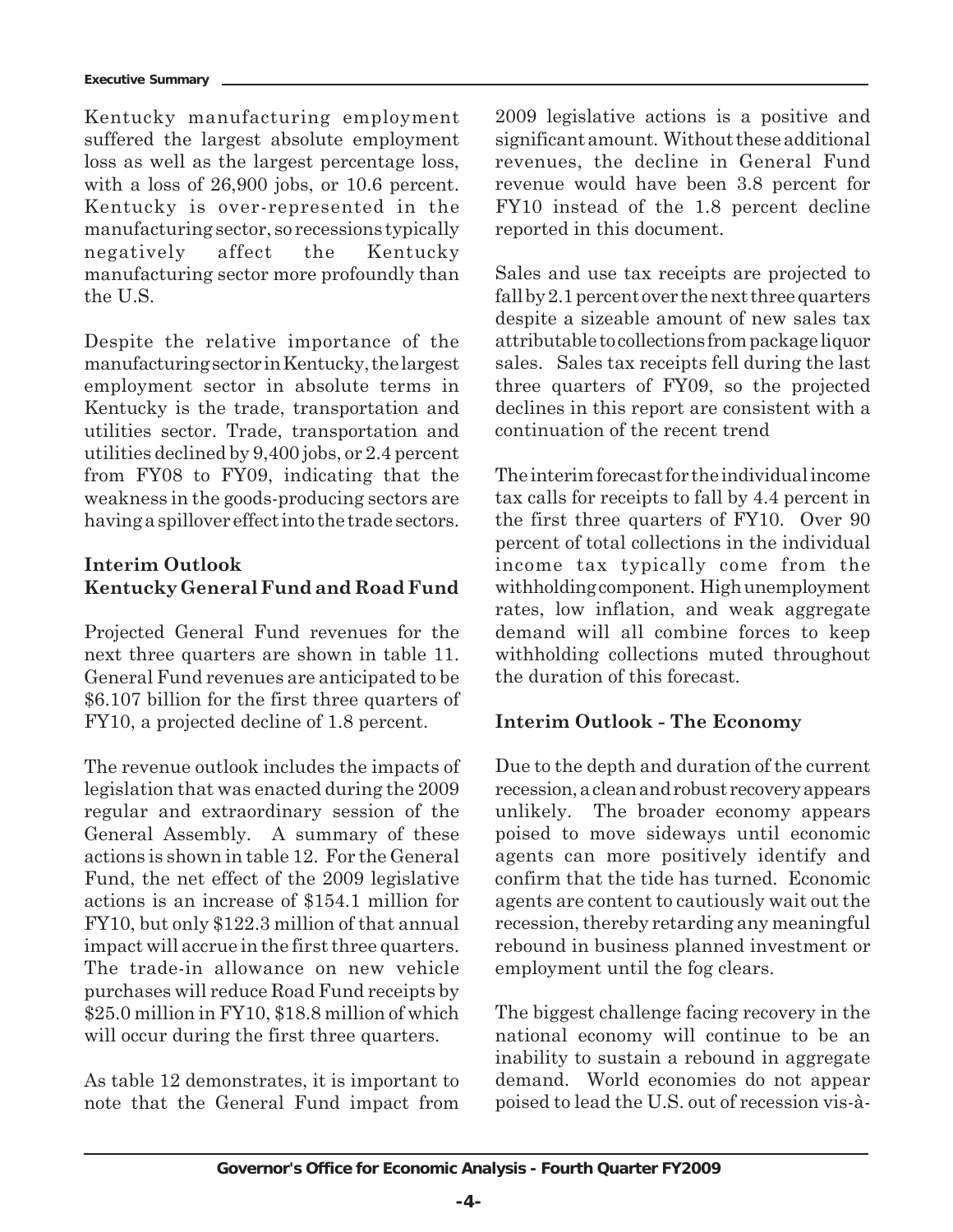is a sustained consumption-led assault. Kentucky personal income is projected t vis an export boom. Domestic consumption, therefore, will need to hit the beach running if the front-line strike on the current recession Therein lies the problem: the American consumer is not currently in the position to pick up the economic slack. Unemployment rates have yet to peak. Job losses continue to mount. Personal balance sheets are in disarray, partly because of depreciating assets, but also because consumers are drawing down reserves to remain afloat until the economy does pick up. Simply put, aside from temporal help from federal stimulatory policy, the U.S. consumer sector will remain mired in low consumer sentiment, uncertain future income, and few options available to prop spending above current income levels.

Employment is not projected to form a bottom until sometime in early 2010. Wage and salary income and employment are the best barometers of state economic and revenue performance, so a projected delayed recovery in these sectors will continue to hamper Kentucky's ability to reverse the current downturn.

The short-run outlook for the Kentucky economy is dominated by weaknesses in the employment sector. In absolute terms, Kentucky's economy will have lost 105,600 jobs between the peak level of employment in the fourth quarter of FY07 and the third quarter of FY10. That represents a loss of 5.6 percent of the Kentucky workforce compared to a 5.2 percent peak-to-trough loss in U.S. employment.

Kentucky personal income is projected to inch forward by 0.6 percent for each of the next two quarters followed by 1.0 percent growth in the third quarter of FY10. However, the most recent personal income data suggests an unfavorable mix in the components of personal income. Transfer payments are up sharply with four consecutive quarters of double-digit growth between the third quarter of FY09 and the second quarter of FY10. Wages and salary income, a bell-weather indicator for many state tax variables, fell during the final quarter of FY09 and will continue to decline for the first three quarters of FY10.

In comparison to the May outlook, which was the basis for the revised FY10 consensus revenue estimates, both the employment and personal income projections have weakened marginally due to slight downward revisions from Global Insight. While major news sources have been peppered with reports of a major recovery in the economy, it would be premature to declare victory over the recession until the employment picture improves significantly. State revenues are most closely aligned with employment and personal income. These variables have become increasingly weak and are expected to continue to post losses for the first three quarters of FY10, making revenue growth unlikely.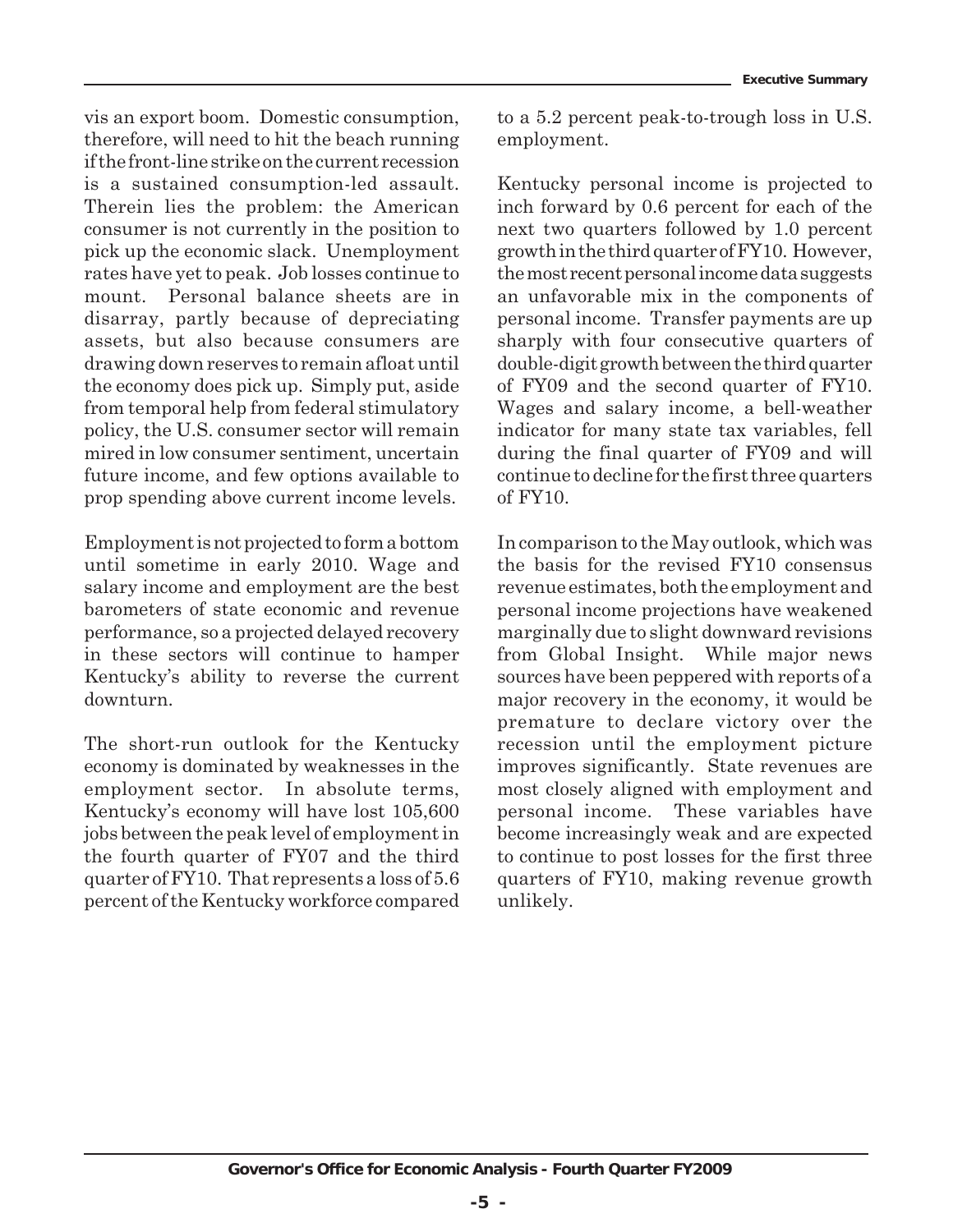**I.**

# **Fourth Quarter**

# **Fiscal Year 2009**

# **General Fund and Road Fund Receipts**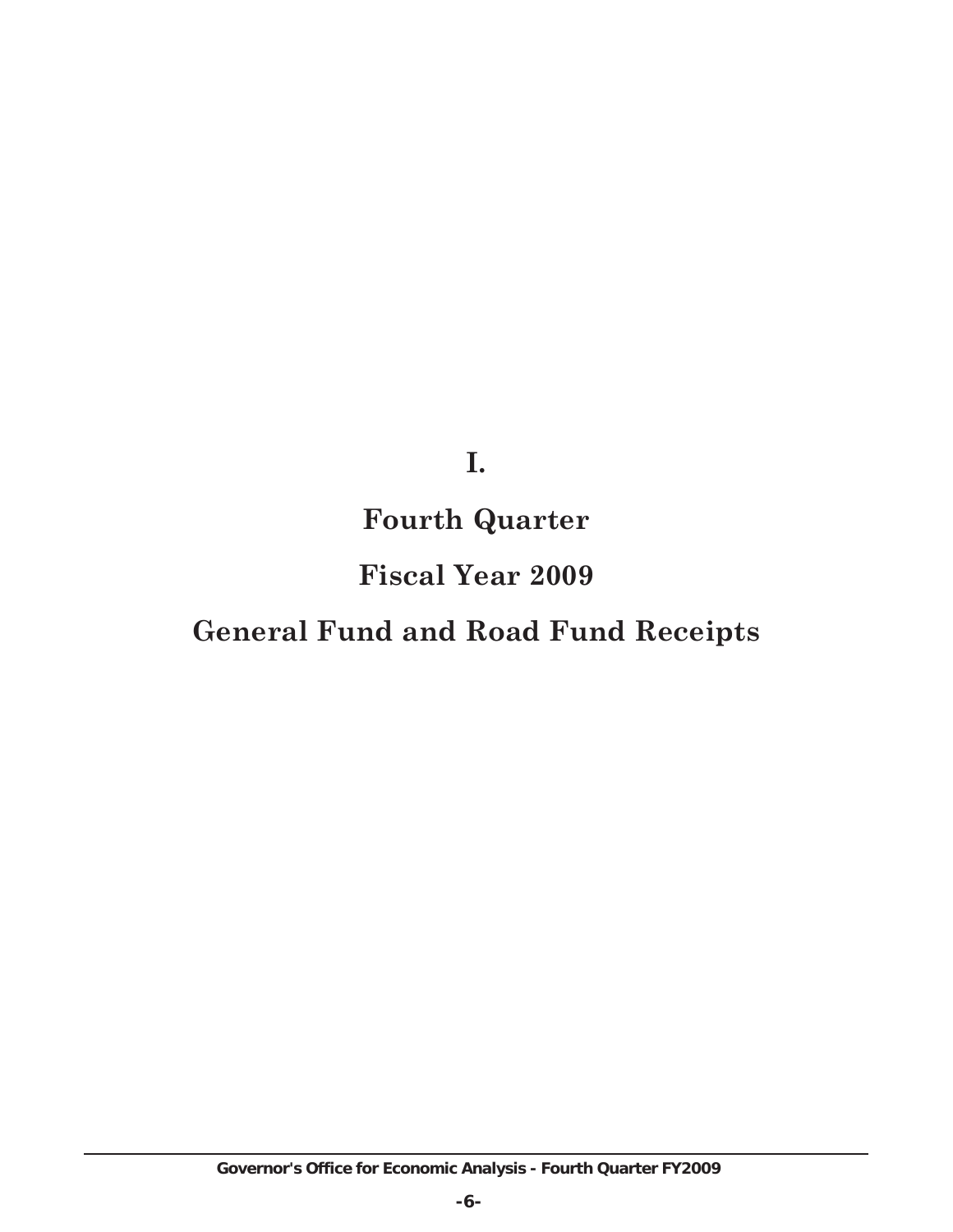# *Revenue Receipts . . .*

### **FOURTH QUARTER, FY2009 General Fund**

General Fund receipts in the fourth quarter of FY09 totaled \$2.209 billion compared to \$2.448 billion in the fourth quarter of FY08, a decline of 9.7 percent. Collections in the major revenue categories are shown in summary form in table 1. Detailed information on these and other accounts is available in Appendix A.

| Table 1<br><b>Summary General Fund Receipts</b><br>(\$ millions)<br><b>July 2009</b> |           |           |              |                     |  |  |  |  |  |
|--------------------------------------------------------------------------------------|-----------|-----------|--------------|---------------------|--|--|--|--|--|
| $\overline{FY09}$<br><b>FY08</b><br><b>Diff</b><br><b>Diff</b>                       |           |           |              |                     |  |  |  |  |  |
|                                                                                      | <u>Q4</u> | <u>Q4</u> | $\mathbf{B}$ | $\frac{(\%)}{(\%)}$ |  |  |  |  |  |
| Sales and Use                                                                        | 698.5     | 719.8     | $-21.3$      | $-3.0$              |  |  |  |  |  |
| Individual Income<br>1.161.2<br>$-197.6$<br>$-17.0$<br>963.6                         |           |           |              |                     |  |  |  |  |  |
| 77.1<br>Corp Inc.<br>124.9<br>$-47.9$<br>$-38.3$                                     |           |           |              |                     |  |  |  |  |  |
| LLET                                                                                 | 53.1      | 47.8      | 5.3          | 11.1                |  |  |  |  |  |
| Coal Severance                                                                       | 74.7      | 66.3      | 8.4          | 12.7                |  |  |  |  |  |
| Cigarette Tax                                                                        | 82.8      | 41.0      | 41.7         | 101.7               |  |  |  |  |  |
| Property                                                                             | 54.2      | 56.8      | $-2.5$       | $-4.5$              |  |  |  |  |  |
| Lottery                                                                              | 52.0      | 47.7      | 4.3          | 9.0                 |  |  |  |  |  |
| Other                                                                                | 153.4     | 182.4     | $-29.0$      | $-15.9$             |  |  |  |  |  |
| <b>TOTAL</b>                                                                         | 2,209.3   | 2.447.8   | -238.6       | -9.7                |  |  |  |  |  |

Tax law changes and weak economic conditions had an impact on collections during the fourth quarter of FY09. Tax law changes boosted tobacco and sales tax receipts while economic conditions influenced these as well as all other tax receipts. These changes will be discussed below in the appropriate category.



The sales and use tax fell 3.0 percent in the fourth quarter of FY09 as rising unemployment and stagnant wages reduced consumers' disposable income. Offsetting this decline was the impact of HB144, enacted by the 2009 General Assembly. This legislation imposed the Kentucky sales tax on package alcohol sales, which were previously taxed at the wholesale level but not at retail. Receipts of \$698.5 million compare to the \$719.8 million collected in the fourth quarter of FY08.

Individual income tax receipts fell 17.0 percent in the fourth quarter of FY09 compared to collections in the fourth quarter of FY08. Receipts of \$963.6 million were \$197.6 million less than was collected in the fourth quarter of the previous fiscal year. All components of the tax (withholding, declarations, net returns, and fiduciary) declined in the fourth quarter of FY09 compared to the same time last year.

Corporation income taxes posted a decline of 38.3 percent during the fourth quarter of FY09. Receipts totaled \$77.1 million and were \$47.9 million less than collected a year earlier. Corporation income taxes were reduced by expectations that corporate profits would remain weak.

The LLET had collections of \$53.1 million in the fourth quarter of the fiscal year, an increase of 11.1 percent. Compliance efforts on prior-year returns greatly enhanced total FY09 collections.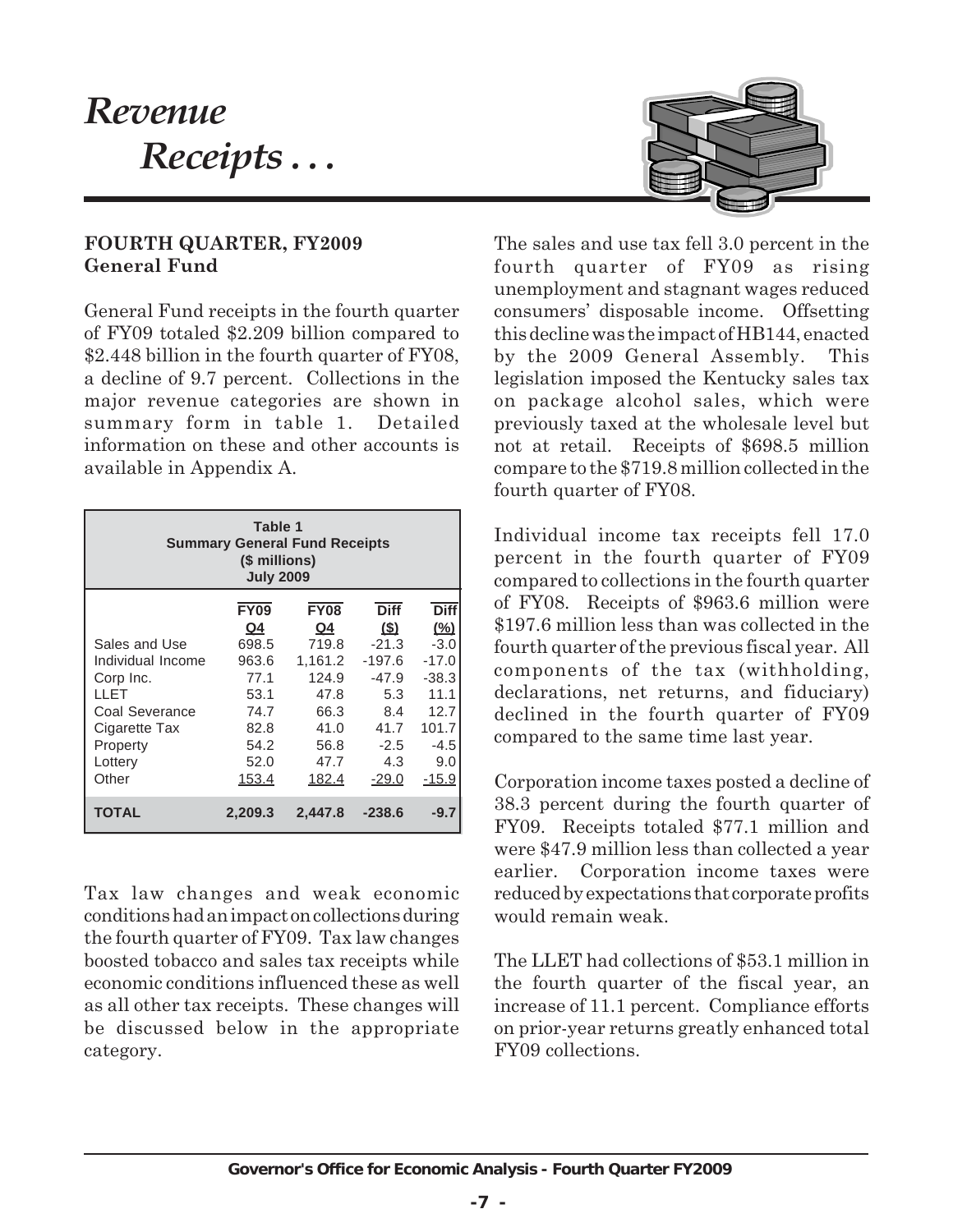The coal severance tax increased 12.7 percent in the fourth quarter on the strength of increased coal prices. Receipts of \$74.7 million compare to \$66.3 million collected in the fourth quarter of FY08.

Cigarette taxes increased significantly in the fourth quarter. Receipts of \$82.8 million were 101.7 percent more than collected in the fourth quarter of FY08. Cigarette tax collections were bolstered by the provisions of HB144 which doubled the tax rate on cigarettes from 30 cents to 60 cents per pack.

Property taxes fell by 4.5 percent in the fourth quarter of FY09. Collections of \$54.2 million compare to \$56.8 million received in the final quarter of the prior fiscal year. Weakness in tangible property tax receipts, which were down 20.3 percent for the quarter, contributed to the decline.

Lottery receipts increased 9.0 percent, or \$4.3 million, in the fourth quarter of FY09 with revenues of \$52.0 million.

The "Other" category represents the remaining accounts in the General Fund, and combined for \$153.4 million in receipts, a decline of 15.9 percent from FY08.

Figure A details the composition of fourthquarter General Fund receipts by tax type. Seventy-seven percent of General Fund revenues were in the areas of the individual income tax and the sales tax. The nextlargest source of revenue was the "Other" category at 7 percent. The largest components in this category include the insurance premium tax, the inheritance tax, beer wholesale sales tax, the natural gas severance tax, investment income, abandoned property, departmental fees, and fines and forfeitures.

### **Figure A Composition of Fourth Quarter FY09 General Fund Receipts By Tax Type**



Cigarette taxes accounted for 4 percent. The coal severance tax, property tax, corporation income tax, the LLET and lottery receipts each accounted for three percent or less of total General Fund receipts.

### **Road Fund - FY09 Q4**

Road Fund receipts fell 2.1 percent in the fourth quarter of FY09 as motor vehicle usage tax receipts continued their year-long slide. On the positive side, legislation enacted by the 2009 General Assembly boosted receipts for the quarter. Receipts totaled \$316.6 million compared to the \$323.4 million received in the fourth quarter of FY08. Summary data are contained in table 2 and detailed data are shown in Appendix A.

Motor fuels tax receipts increased 5.9 percent during the fourth quarter of FY09. Receipts were \$160.9 million and compare to \$151.8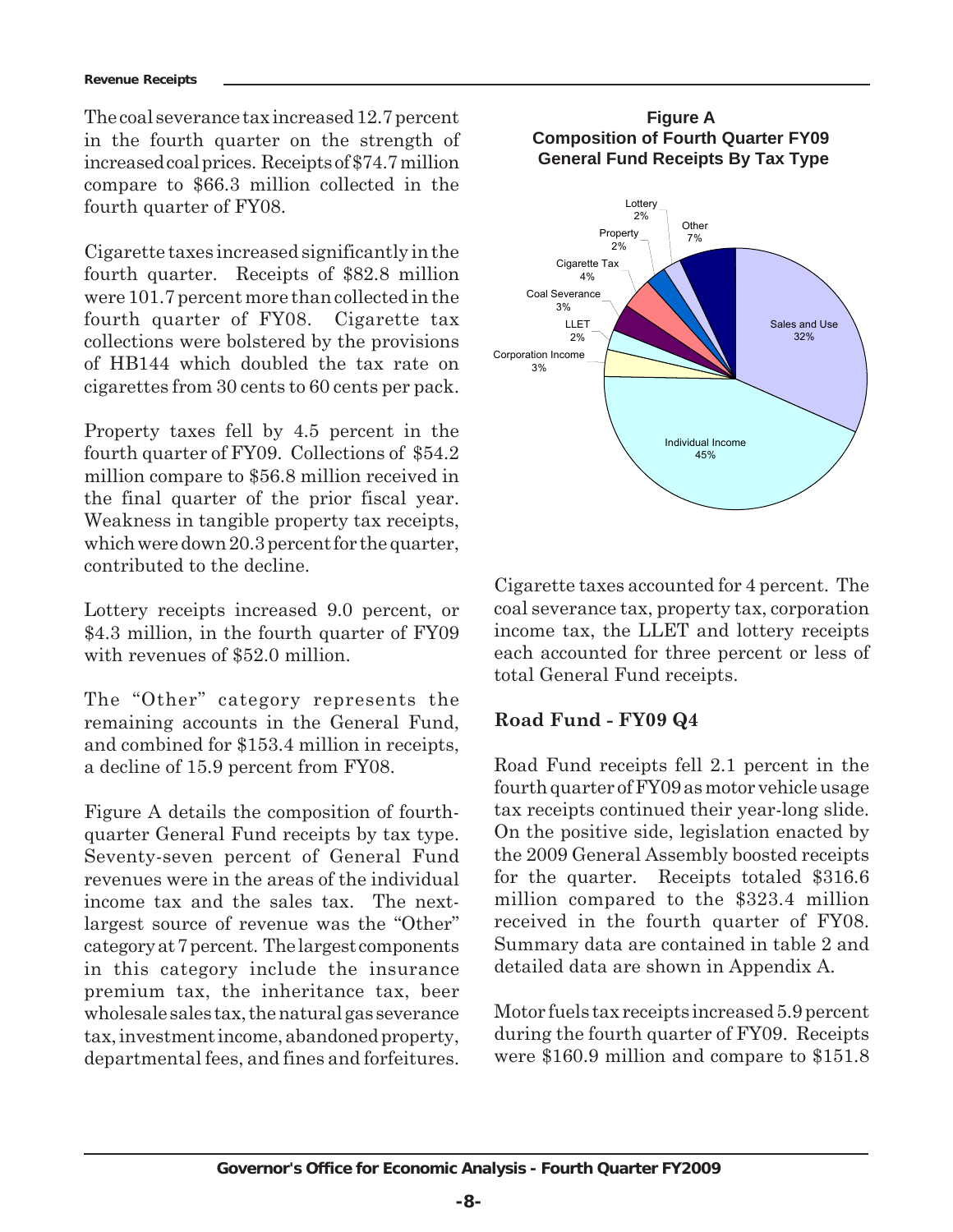| Table 2<br><b>Summary Road Fund Receipts</b><br>(\$ millions)<br><b>July 2009</b> |                                   |                                   |                             |                                  | The remainder of the accounts in the Road<br>Fund combined for a decrease of 19.7 percent.<br>Receipts for the "Other" category totaled<br>\$8.7 million during the fourth quarter, |
|-----------------------------------------------------------------------------------|-----------------------------------|-----------------------------------|-----------------------------|----------------------------------|-------------------------------------------------------------------------------------------------------------------------------------------------------------------------------------|
| Motor Fuels                                                                       | <b>FY09</b><br><u>Q4</u><br>160.9 | <b>FY08</b><br><u>Q4</u><br>151.8 | <b>Diff</b><br>$\mathbf{D}$ | <b>Diff</b><br><u>(%)</u><br>5.9 | compared to \$10.8 million in the fourth<br>quarter of FY08.                                                                                                                        |
| Motor Vehicle Usage                                                               | 84.9                              | 101.7                             | 9.0<br>$-16.8$              | $-16.5$                          |                                                                                                                                                                                     |
| Motor Vehicle License                                                             | 38.1                              | 29.0                              | 9.1                         | 31.4                             | Figure B details the composition of Road                                                                                                                                            |
| <b>Motor Vehicle Operators</b>                                                    | 3.9                               | 3.9                               | 0.0                         | 0.2                              | Fund revenues by tax type in the fourth                                                                                                                                             |
| <b>Weight Distance</b>                                                            | 16.9                              | 20.4                              | $-3.4$                      | $-16.7$                          | quarter of FY09. Motor fuels taxes and motor                                                                                                                                        |
| Investment Income                                                                 | 3.3                               | 5.9                               | $-2.6$                      | $-44.4$                          |                                                                                                                                                                                     |
| Other                                                                             | 8.7                               | 10.8                              | $-2.1$                      | $-19.7$                          | vehicle usage taxes comprised 78 percent of                                                                                                                                         |
| <b>TOTAL</b>                                                                      | 316.6                             | 323.4                             | $-6.8$                      | $-2.1$                           | Road Fund revenues in the fourth quarter.<br>The next-largest source of revenue was the                                                                                             |

million collected during the fourth quarter last year. Collections were aided by the enactment of HB374 which preserved the variable portion of the tax rate by freezing the statutory floor of the average wholesale price of gasoline.

Motor vehicle usage tax receipts decreased by 16.5 percent during the fourth quarter due to weak automobile sales. Receipts were \$84.9 million compared to \$101.7 million collected during the same period last year.

Weight distance tax receipts totaled \$16.9 million, a decline of 16.7 percent from the fourth quarter of last year.

Motor vehicle license tax receipts increased 31.4 percent during the fourth quarter of FY09. The large increase is due to timing issues in FY08 collections. Receipts of \$38.1 million compare to \$29.0 million received during the fourth quarter of FY08.

Investment income was down in the fourth quarter of FY09, yielding \$3.3 million.

Figure B details the composition of Road Fund revenues by tax type in the fourth quarter of FY09. Motor fuels taxes and motor vehicle usage taxes comprised 78 percent of Road Fund revenues in the fourth quarter. The next-largest source of revenue was the motor vehicle license tax with 12 percent, followed by weight distance taxes with five percent. The "Other" category accounted for three percent, while investment income and motor vehicle operators each accounted for one percent.

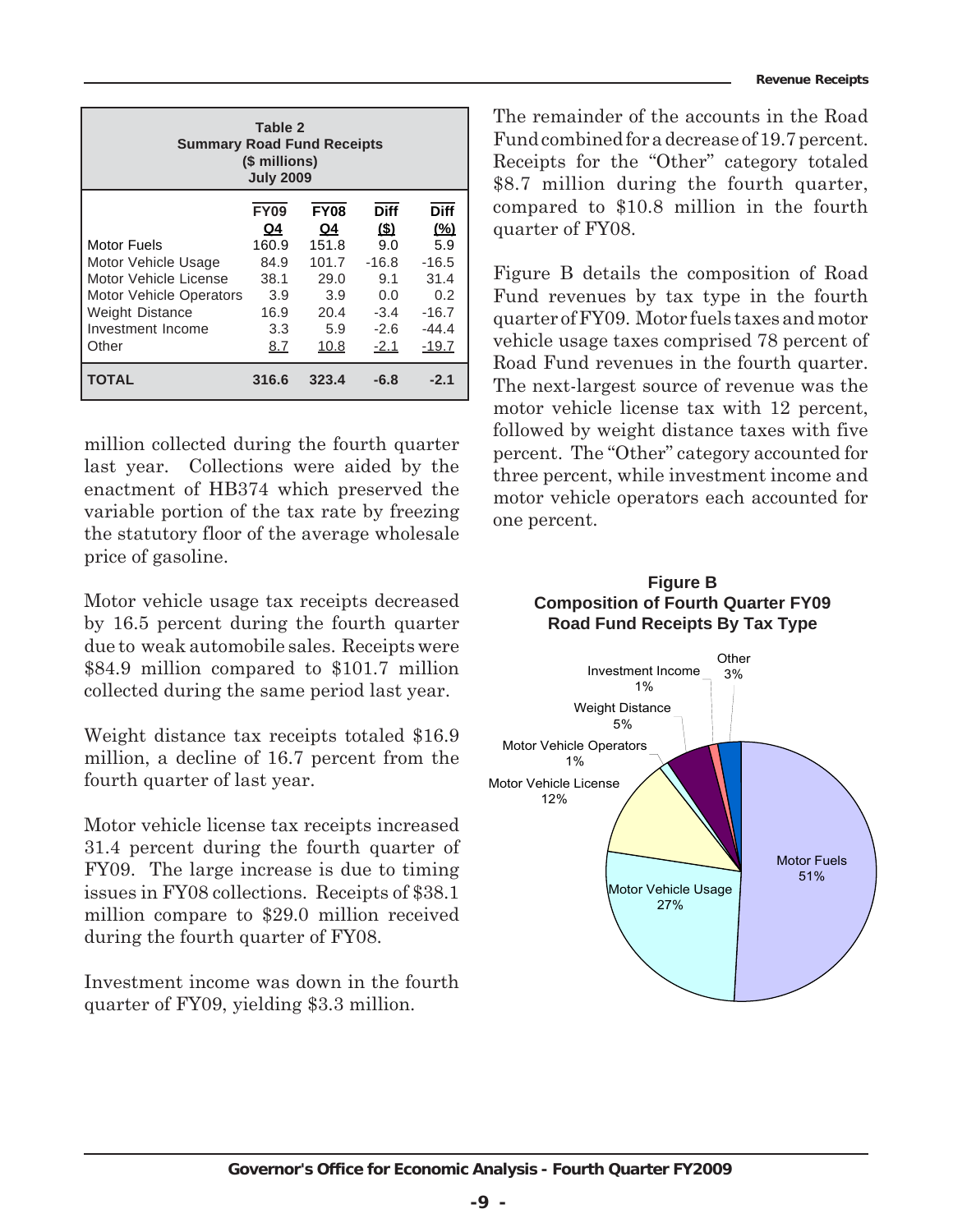## **ANNUAL TOTALS, FY2009 General Fund**

The General Fund decreased by 2.7 percent, or \$238.0 million, in FY09, the first annual decline in General Fund receipts since FY02. General Fund receipts have declined only twice in the past 56 years. The global recession has started to take a pronounced and detrimental toll on Kentucky tax receipts as the major sources of revenue – sales and individual income tax – posted declines for the year. Receipts totaled \$8.426 billion compared to \$8.664 billion for the previous year. Collections in the major revenue categories are shown in summary form in table 3. Detailed information on these and other accounts is available in Appendix A.

respectively. On the other hand, the corporation income, LLET, and coal severance taxes all came in above forecasted levels.

Sales tax receipts fell 0.7 percent FY09, or \$20.1 million, as the national recession cut into consumers' ability to make taxable purchases. Receipts of \$2.858 billion compare to prior year receipts \$2.878 billion. Sales tax receipts finished the year with three consecutive quarterly declines, providing additional headwind for a robust 2010 recovery.

Individual income tax receipts declined by \$167.8 million from last year as all components of the tax showed weakness. Only withholding tax receipts rose compared to last year but the increase was less than 0.1

|                    |             |                   | <b>FY09 General Fund Revenues Compared to Previous Years</b><br>(\$ millions)<br><b>July 2009</b> |             |                 |             |
|--------------------|-------------|-------------------|---------------------------------------------------------------------------------------------------|-------------|-----------------|-------------|
|                    |             | <b>Million \$</b> |                                                                                                   |             | Growth Rate (%) |             |
|                    | <b>FY09</b> | <b>FY08</b>       | <b>FY07</b>                                                                                       | <b>FY09</b> | <b>FY08</b>     | <b>FY07</b> |
| Sales and Use      | 2,857.7     | 2,877.8           | 2,817.7                                                                                           | $-0.7$      | 2.1             | 2.5         |
| Individual Income  | 3,315.4     | 3,483.1           | 3.041.5                                                                                           | $-4.8$      | 14.5            | 4.2         |
| Corporation Income | 268.0       | 435.2             | 988.1                                                                                             | $-38.4$     | $-56.0$         | $-1.4$      |
| LLET               | 121.7       | 98.4              |                                                                                                   | 23.6        | --              | --          |
| Coal Severance     | 292.6       | 233.0             | 222.0                                                                                             | 25.6        | 5.0             | $-1.1$      |
| Cigarette Tax      | 203.0       | 169.5             | 168.8                                                                                             | 19.8        | 0.5             | 1.8         |
| Property           | 513.1       | 500.6             | 492.5                                                                                             | 2.5         | 1.7             | $-2.0$      |
| Lottery            | 193.5       | 187.5             | 186.6                                                                                             | 3.2         | 0.4             | $-1.8$      |
| Other              | 661.4       | 679.1             | 656.8                                                                                             | $-2.6$      | 3.4             | 5.4         |
| TOTAL              | 8,426.4     | 8,664.3           | 8,573.8                                                                                           | $-2.7$      | 1.1             | 2.4         |

**Table 3**

General Fund collections for FY09 were \$55.7 million below the revised official estimate rendered in November 2008 by the Consensus Forecasting Group, as modified by the 2009 General Assembly, which projected revenue growth of -2.1 percent. The largest shortfalls occurred in the individual income and sales and use taxes, which were \$50.0 million and \$31.4 million below forecasted levels,

percent. Receipts totaled \$3.315 billion and compare to \$3.483 billion collected last year. Corporate income tax collections fell \$167.2 million in FY09 on weak corporate profits. Receipts for the year totaled \$268.0 million and compare to \$435.2 million collected in FY08. The limited liability entity tax increased 23.6 percent compared to the prior year with receipts of \$121.7 million.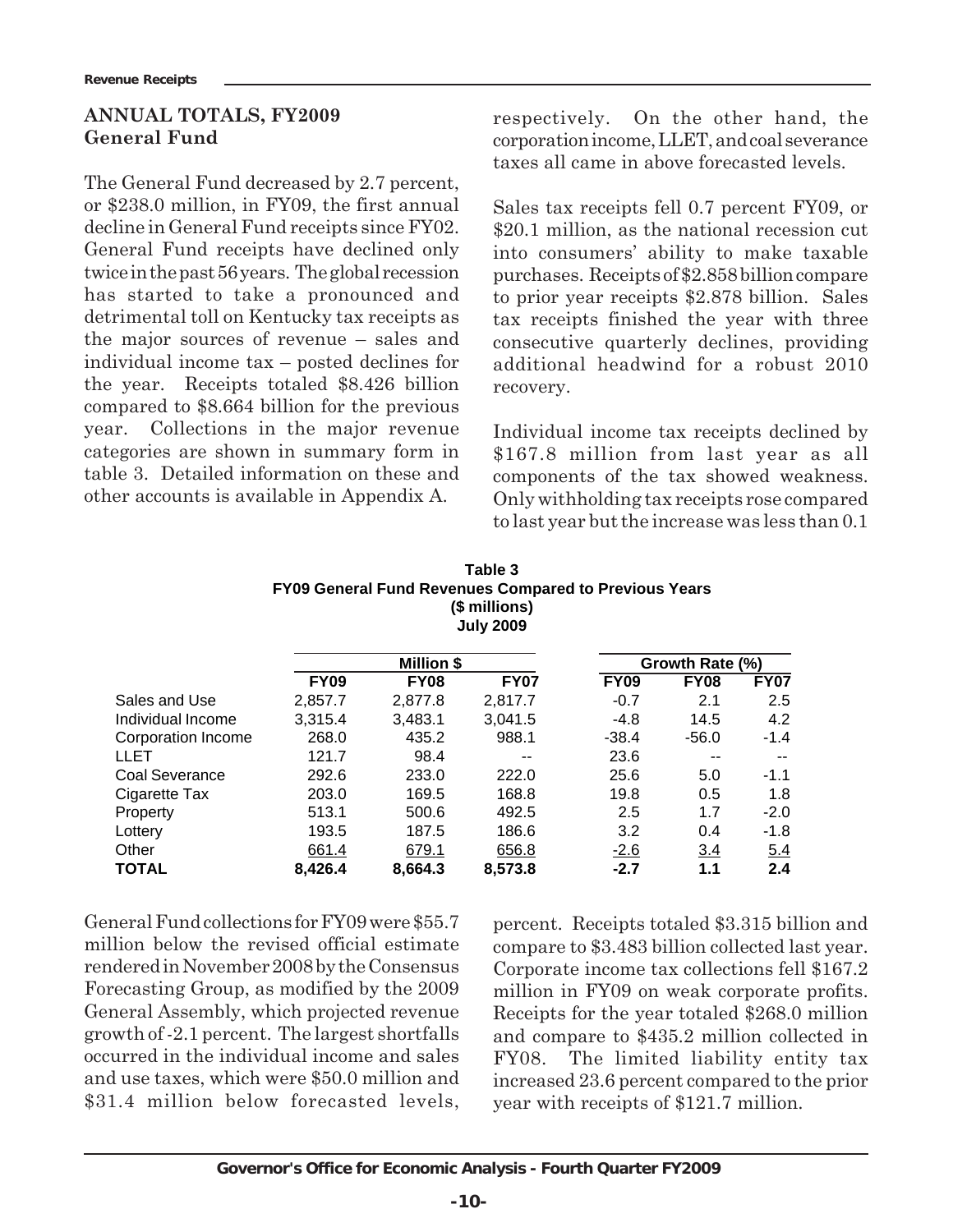|                    |         | (\$ millions)<br><b>July 2009</b> |         |                     |
|--------------------|---------|-----------------------------------|---------|---------------------|
|                    |         |                                   | Diff.   | Diff.               |
|                    | Actual  | <b>Estimate</b>                   | (\$)    | $\frac{(\%)}{(\%)}$ |
| Sales and Use      | 2,857.7 | 2,889.1                           | $-31.4$ | $-1.1$              |
| Individual Income  | 3.315.4 | 3,365.4                           | $-50.0$ | $-1.5$              |
| Corporation Income | 268.0   | 241.6                             | 26.4    | 10.9                |
| <b>LLET</b>        | 121.7   | 98.0                              | 23.7    | 24.1                |
| Coal Severance     | 292.6   | 275.3                             | 17.3    | 6.3                 |
| Cigarette Tax      | 203.0   | 207.9                             | $-4.9$  | $-2.3$              |
| Property           | 513.1   | 527.2                             | $-14.1$ | $-2.7$              |
| Lottery            | 193.5   | 198.5                             | $-5.0$  | $-2.5$              |
| Other              | 661.4   | 679.1                             | $-17.7$ | $-2.6$              |
| <b>TOTAL</b>       | 8.426.4 | 8,482.1                           | -55.7   | $-0.7$              |

| Table 4                                                                 |              |
|-------------------------------------------------------------------------|--------------|
| <b>FY09 General Fund Revenues Compared to Revised Official Estimate</b> |              |
| (\$ millions)                                                           |              |
| <b>July 2009</b>                                                        |              |
|                                                                         | niff<br>niff |

Coal severance taxes increased by 25.6 percent in FY09 reflecting increased prices. Total collections for the fiscal year were \$292.6 million or \$59.6 million more than FY08 receipts, easily eclipsing the previous high for collections in this account.

Total property taxes rose 2.5 percent during the fiscal year. Receipts totaled \$513.1 million compared to \$500.6 million collected in FY08. Strong growth in the omitted and delinquent accounts helped offset lower than expected real property tax collections.

Lottery receipts increased 3.2 percent, or \$6.0 million, from the previous year. Receipts of \$193.5 million compare favorably to \$187.5 million remitted to the state in FY08, but fell short of the estimate of \$198.5 million.

The "Other" category finished the year down 2.6 percent. Receipts of \$661.4 million compare to \$679.1 million collected in FY08. Declines in interest on investments and the sale of NOx allowances largely accounted for the decline.

Figure C details the composition of FY09 General Fund receipts by tax type. Seventyfive percent of General Fund revenues were





in the areas of the individual income tax and the sales tax. The next-largest source of revenue was the "Other" category. The largest components in this category include the insurance premium tax, bank franchise tax, inheritance tax, beer wholesale sales tax, the natural gas severance tax, abandoned property, departmental fees, and fines and forfeitures. Property taxes made up six percent of the General Fund and corporation income and coal severance each accounted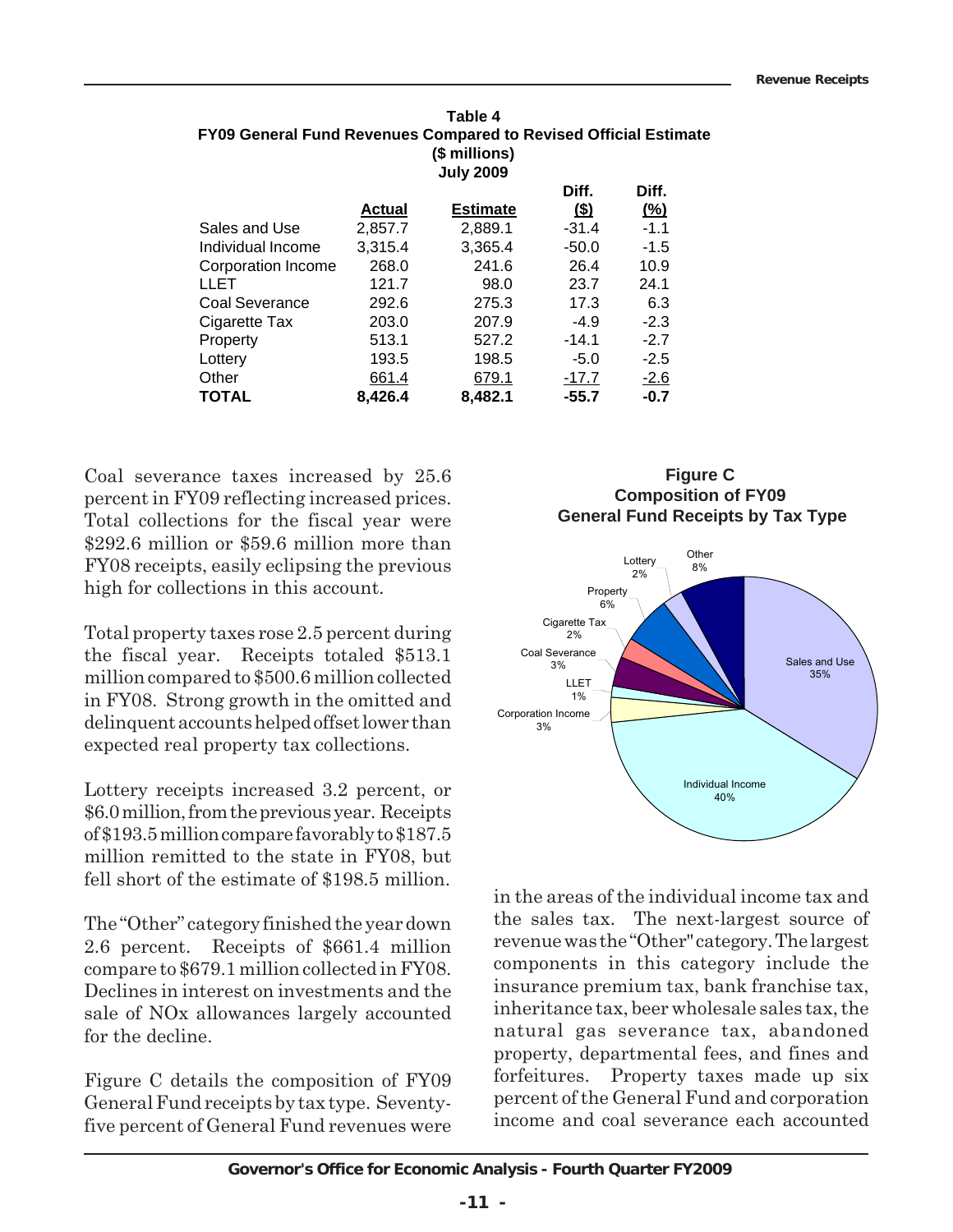| Table 5<br><b>General Fund Growth Rates for the Four Quarters and Full Year FY09</b><br>(percent)<br><b>July 2009</b> |           |           |            |           |             |  |  |
|-----------------------------------------------------------------------------------------------------------------------|-----------|-----------|------------|-----------|-------------|--|--|
|                                                                                                                       | <u>Q1</u> | <u>Q2</u> | <u>Q3</u>  | <u>Q4</u> | <b>FY09</b> |  |  |
| Sales and Use                                                                                                         | 3.2       | $-0.2$    | $-2.9$     | $-3.0$    | $-0.7$      |  |  |
| Individual Income                                                                                                     | 6.6       | 7.7       | $-12.2$    | $-17.0$   | $-4.8$      |  |  |
| Corporation Income                                                                                                    | $-49.8$   | $-23.7$   | $-31.6$    | $-38.3$   | $-38.4$     |  |  |
| LLET                                                                                                                  | $-36.1$   | 64.1      | 94.4       | 11.1      | 23.7        |  |  |
| <b>Coal Severance</b>                                                                                                 | 36.0      | 31.5      | 24.9       | 12.7      | 25.6        |  |  |
| Cigarette Tax                                                                                                         | $-5.4$    | $-3.9$    | $-9.8$     | 101.7     | 19.8        |  |  |
| Property                                                                                                              | 8.4       | 4.1       | 0.0        | $-4.5$    | 2.5         |  |  |
| Lottery                                                                                                               | 3.6       | $-4.5$    | 5.3        | 9.0       | 3.2         |  |  |
| Other                                                                                                                 | 4.1       | $-2.3$    | <u>4.0</u> | $-15.9$   | $-2.6$      |  |  |
| <b>TOTAL</b>                                                                                                          | 0.9       | 3.1       | $-4.3$     | $-9.7$    | $-2.7$      |  |  |



**Figure D**

for 3 percent. Lottery revenues, cigarette taxes, and the LLET each accounted for two percent or less of General Fund revenues.

Table 5 and Figure D detail the growth rates in General Fund revenues by each fiscal quarter of FY09. Growth was moderate in the first two quarters of the fiscal year but turned negative in the second half. The decline in General Fund receipts accelerated over the second half of the fiscal year, ending with a decline of 9.7 percent in the fourth quarter.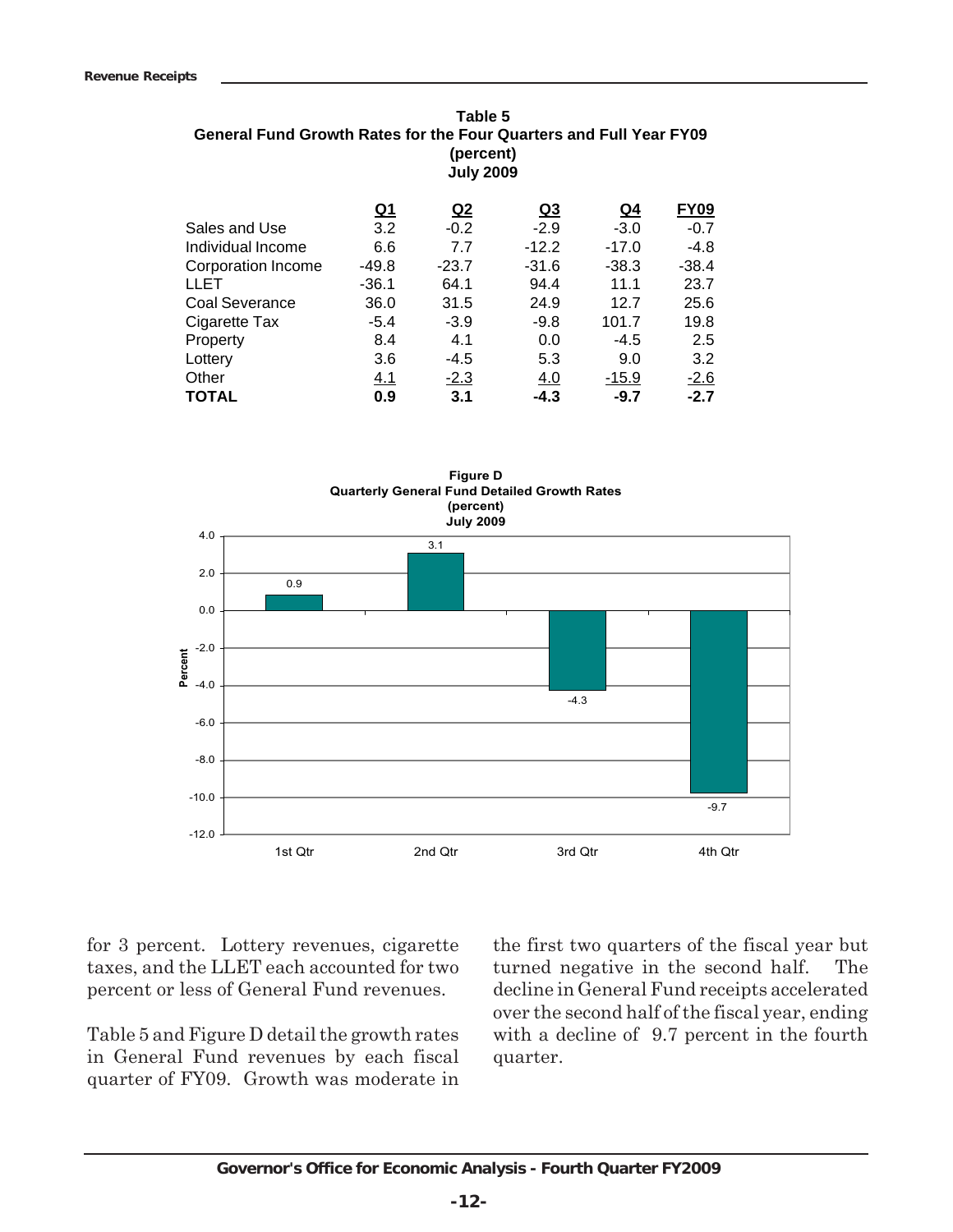## **Road Fund**

during FY09. Total receipts of \$1.192 billion collected in FY08. Total Road Fund receipts fell by 5.6 percent compare to \$1.263 billion collected during FY08. Road Fund collections are detailed in table 6.

Motor fuels taxes increased by 2.3 percent on receipts of \$622.5 million, compared to \$608.8 million collected during the previous fiscal year. Motor fuels taxes for the fiscal year were affected by a statutory tax rate increase tied to the wholesale price of gasoline. This increase was partially offset by a decline in gallons of motor fuels sold.

Motor vehicle usage tax receipts of \$336.3 million represent a decline of 17.1 percent compared to the \$405.8 million collected in FY08.

Weight distance tax revenues fell 10.6 percent with receipts of \$75.4 million compared to \$84.4 million collected in FY08.

Motor vehicle license tax receipts were up 5.0 percent with collections of \$98.2 million compared to \$93.5 million collected in FY08.

Investment income declined 45.2 percent as Road Fund balances fell over the previous fiscal year. Receipts totaled \$10.7 million, compared to \$19.5 million in FY08.

The "Other" category declined 6.0 percent from FY08. Total receipts in this category were \$33.4 million, compared to \$35.5 million collected in FY08.

Road Fund collections for FY09 were \$36.8 million below the official revenue estimate (the consensus estimate of November 2008 as modified by 2009 legislation) as shown in table 7. This was 3.0 percent less than anticipated in the official estimate. The largest shortfall occurred in the motor fuels tax, which was \$26.7 million, or 4.1 percent below the forecasted level. All other accounts, taken together, were within \$6.2 million of the forecasted levels.

Figure E details the composition of FY09 Road Fund receipts by tax type. Fully fourfifths of the Road Fund comes from motor vehicle usage taxes and motor fuels taxes. Following these, the motor vehicle license tax accounted for 8.0 percent and the weight distance tax accounted for 6.0 percent. "Other" taxes combined to account for 3.0 percent, investment income and motor vehicle operators revenue each were 1.0 percent.

Table 8 details the growth rates in Road Fund revenue by each fiscal quarter in FY09. Road Fund receipts declined in each quarter of the fiscal year with the magnitude of the decline increasing through the first three quarters before moderating in the fourth quarter.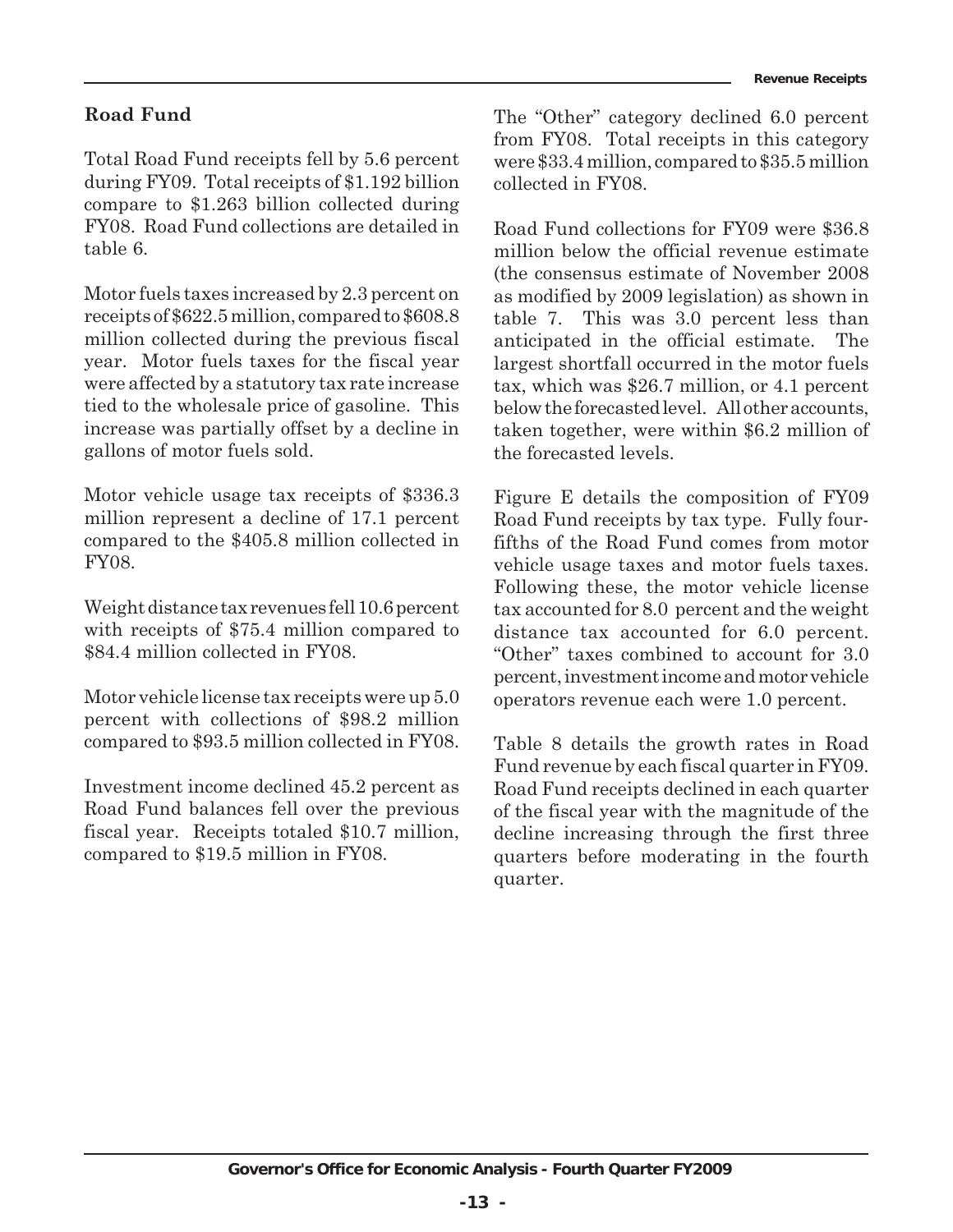|                                |             |                   | <b>July 2009</b> |             |                 |             |
|--------------------------------|-------------|-------------------|------------------|-------------|-----------------|-------------|
|                                |             | <b>Million \$</b> |                  |             | Growth Rate (%) |             |
|                                | <b>FY09</b> | <b>FY08</b>       | <b>FY07</b>      | <b>FY09</b> | <b>FY08</b>     | <b>FY07</b> |
| Motor Fuels                    | 622.5       | 608.8             | 563.5            | 2.3         | 8.0             | 6.7         |
| Motor Vehicle Usage            | 336.3       | 405.8             | 411.3            | $-17.1$     | $-1.3$          | 4.0         |
| Motor Vehicle License          | 98.2        | 93.5              | 101.7            | 5.0         | $-8.0$          | 8.3         |
| <b>Motor Vehicle Operators</b> | 15.5        | 15.4              | 15.8             | 1.0         | $-2.8$          | 8.6         |
| <b>Weight Distance</b>         | 75.4        | 84.4              | 85.4             | $-10.6$     | $-1.3$          | 0.1         |
| Investment Income              | 10.7        | 19.5              | 16.1             | $-45.2$     | 20.9            | 152.6       |
| Other                          | 33.4        | 35.5              | 32.2             | $-6.0$      | 10.3            | $-22.1$     |
| TOTAL                          | 1.192.0     | 1,262.8           | 1,225.9          | $-5.6$      | 3.0             | 5.2         |

# **Table 6 FY09 Road Fund Revenues Compared to Previous Years (\$ millions)**

#### **Table 7 FY09 Road Fund Revenues Compared to Official Estimate (\$ million) July 2009**

|                                | <b>FY09</b><br><b>Actual</b> | <b>FY09</b><br><b>Estimate</b> | Diff.<br>$\mathbf{B}$ | Diff.<br>$\frac{(\%)}{(\%)}$ |
|--------------------------------|------------------------------|--------------------------------|-----------------------|------------------------------|
| <b>Motor Fuels</b>             | 622.5                        | 649.2                          | $-26.7$               | $-4.1$                       |
| Motor Vehicle Usage            | 336.3                        | 340.2                          | $-3.9$                | $-1.1$                       |
| Motor Vehicle License          | 98.2                         | 95.8                           | 2.4                   | 2.5                          |
| <b>Motor Vehicle Operators</b> | 15.5                         | 16.3                           | $-0.8$                | $-4.8$                       |
| <b>Weight Distance</b>         | 75.4                         | 79.6                           | $-4.2$                | $-5.2$                       |
| Investment Income              | 10.7                         | 10.9                           | $-0.2$                | $-2.2$                       |
| Other                          | 33.4                         | 36.8                           | $-3.4$                | $-9.3$                       |
| <b>TOTAL</b>                   | 1.192.0                      | 1,228.8                        | $-36.8$               | $-3.0$                       |

#### **Table 8 Road Fund Growth Rates for the Four Quarters and Full Year FY09 (percent) July 2009**

|                                | Q1      | Q <sub>2</sub> | Q3      | Q4      | <b>FY09</b> |
|--------------------------------|---------|----------------|---------|---------|-------------|
| <b>Motor Fuels</b>             | $-1.4$  | 4.1            | 0.5     | 5.9     | 2.3         |
| Motor Vehicle Usage            | $-9.2$  | $-21.8$        | $-22.0$ | $-16.5$ | $-17.1$     |
| Motor Vehicle License          | $-4.8$  | $-10.9$        | $-5.7$  | 31.4    | 5.0         |
| <b>Motor Vehicle Operators</b> | 6.2     | $-2.0$         | $-0.9$  | 0.2     | 1.0         |
| <b>Weight Distance</b>         | $-6.1$  | $-5.9$         | $-14.0$ | $-16.7$ | $-10.6$     |
| Investment Income              | $-19.8$ | $-50.3$        | $-57.1$ | $-44.4$ | $-45.2$     |
| Other                          | 4.7     | $-9.1$         | 3.8     | $-19.7$ | $-6.0$      |
| <b>TOTAL</b>                   | $-4.5$  | $-6.8$         | $-9.2$  | $-2.1$  | $-5.6$      |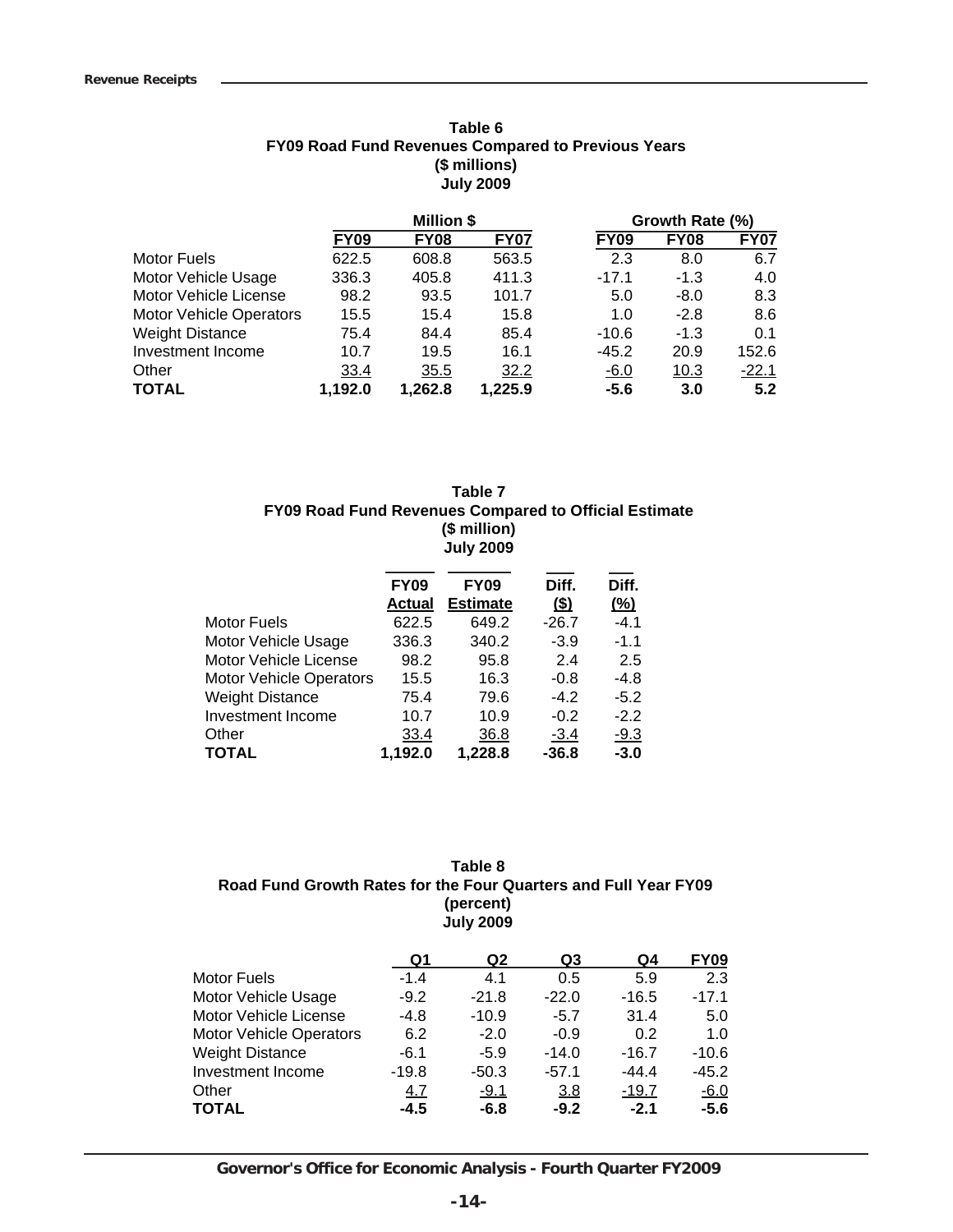



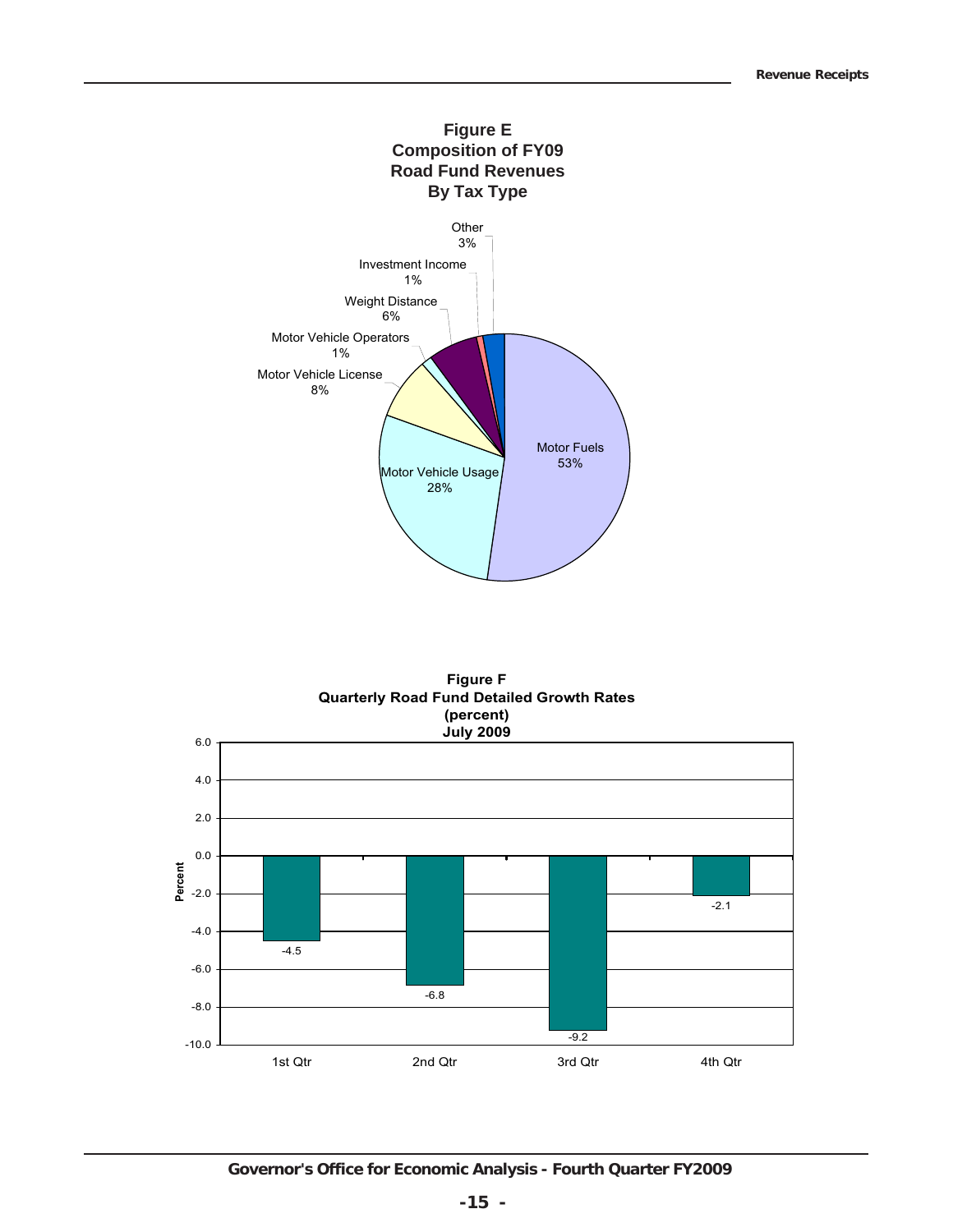**II.**

**The Economy**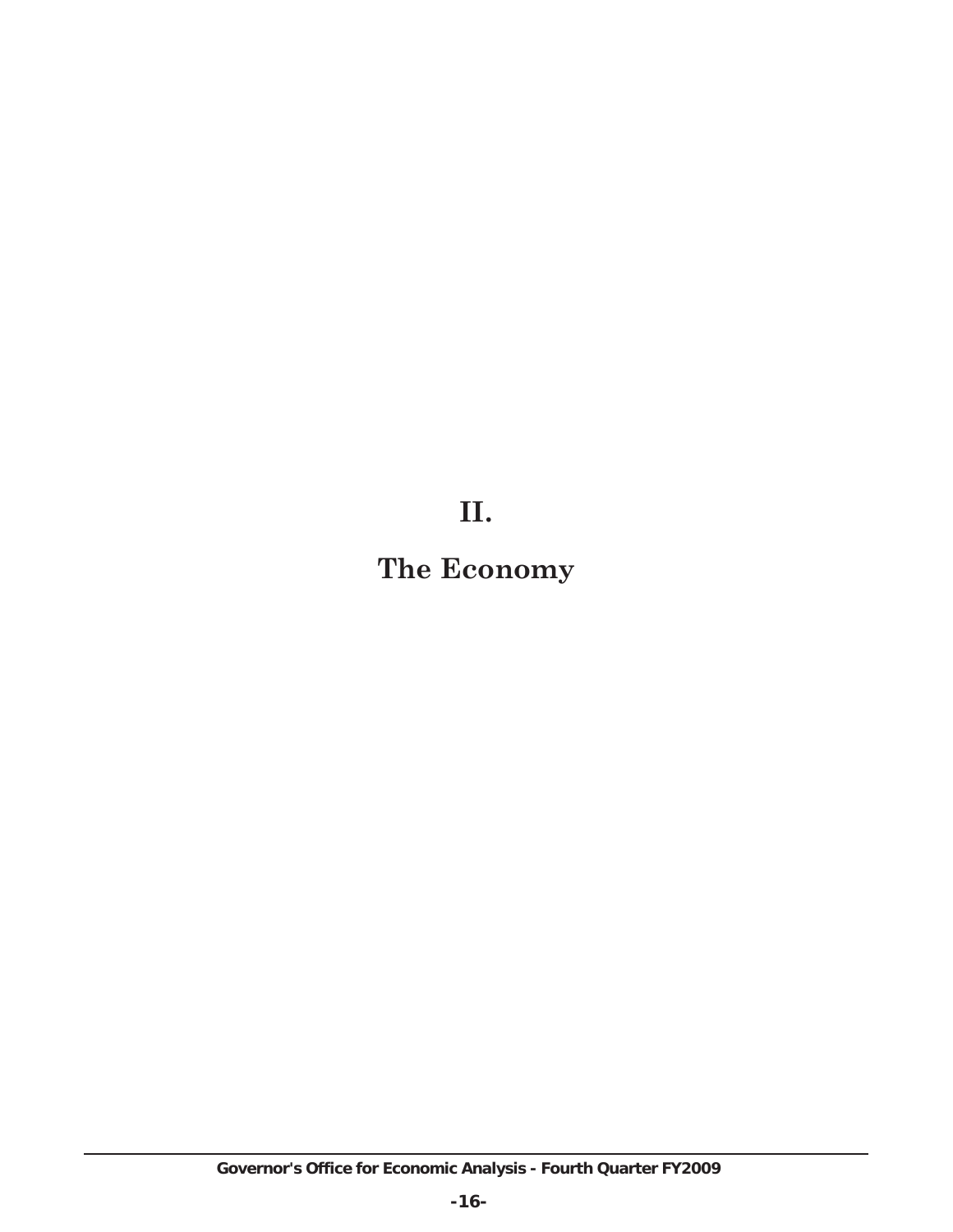*The*



### **National Economy - FY09 Q4**

Real gross domestic product (real GDP) is the broadest measure of economic activity for a nation. It is defined as the sum of all goods and services created within a country's physical boundaries in a given year. Real GDP can be broken down into five components: consumption, investment, government expenditures, imports and exports. Real GDP for the United States is estimated to have fallen to \$11,269 billion in the fourth quarter of fiscal 2009.

The fourth quarter of FY09 marked the fourth consecutive decline for real GDP. Real GDP has fallen \$71.7 billion since the third quarter, a 0.6 percent decline. Real GDP has fallen by total of \$458.2 billion, a decline of 3.9 percent, since the fourth quarter of FY08, the previous peak. The 2007 recession has now surpassed the 1973 recession in terms of depth. The 1973 recession was long considered the worst recession since the Great Depression. Real GDP fell by \$135.7 billion, a 3.1 percent loss, from peak to trough during the 1973 recession.

Real consumption, the largest component of real GDP, made up 72.9 percent of GDP in the fourth quarter. Real consumption increased by \$2.7 billion, or 0.03 percent, over the third quarter, but is still down significantly, 1.5 percent, from the fourth quarter of FY08. Decreases in energy demand, which constitute a portion of consumption, were prevalent in the latter half of 2008. However, it is investment that is making the largest changes now near the bottom of the contraction period.

|                                            | <b>Summary of US Economic Series</b> | <b>Fourth Quarter FY08/FY09</b><br><b>July 2009</b> |           |                            |             |           |
|--------------------------------------------|--------------------------------------|-----------------------------------------------------|-----------|----------------------------|-------------|-----------|
|                                            |                                      | <b>Fourth Quarter</b>                               |           | <b>Fiscal Year Average</b> |             |           |
|                                            | <b>FY09</b>                          | <b>FY08</b>                                         | $%$ Chg   | <b>FY08</b>                | <b>FY09</b> | $%$ Chq   |
| Real GDP                                   | 11.269.2                             | 11,727.4                                            | $-3.9$    | 11.655.0                   | 11.461.1    | $-1.7$    |
| <b>Real Consumption</b>                    | 8,216.9                              | 8,341.3                                             | $-1.5$    | 8,308.5                    | 8,215.5     | $-1.1$    |
| <b>Real Investment</b>                     | 1,240.5                              | 1,702.0                                             | $-27.1$   | 1,769.2                    | 1,467.5     | $-17.1$   |
| Real Govt. Expenditures                    | 2,075.4                              | 2.058.9                                             | 0.8       | 2.038.2                    | 2,083.0     | 2.2       |
| <b>Real Exports</b>                        | 1,305.6                              | 1,544.7                                             | $-15.5$   | 1,498.4                    | 1.411.9     | $-5.8$    |
| Real Imports                               | 1.603.6                              | 1.926.0                                             | $-16.7$   | 1.958.3                    | 1.742.9     | $-11.0$   |
| Personal Income (\$ billions)              | 12,119.5                             | 12,152.2                                            | $-0.3$    | 11.928.8                   | 12,121.3    | 1.6       |
| Inflation (% chg of CPI)                   | $-1.4$                               | 4.3                                                 | <b>NA</b> | 3.7                        | 1.3         | NA.       |
| Industrial Production Index (% chg)        | $-12.8$                              | $-0.4$                                              | <b>NA</b> | 1.1                        | -8.6        | <b>NA</b> |
| Civilian Labor Force (millions)            | 154.2                                | 154.3                                               | $-0.1$    | 153.7                      | 154.4       | 0.4       |
| <b>Total Nonfarm Employment (millions)</b> | 132.0                                | 137.5                                               | $-4.0$    | 137.8                      | 134.6       | $-2.3$    |
| Manufacturing Employment (millions)        | 11.9                                 | 13.5                                                | $-11.8$   | 13.7                       | 12.7        | -7.3      |
| Unemployment Rate (percent)                | 9.2                                  | 5.4                                                 | NA        | 5.0                        | 7.5         | NA.       |

**Table 9**

Not Seasonally Adjusted. Real series are in billions of chained 2000 dollars.

GDP components may not sum due to rounding at lower levels of detail.

Data for FY09 Q4 are July 2009 estimates.

Source: IHS Global Insight Inc., July 1, 2009 data release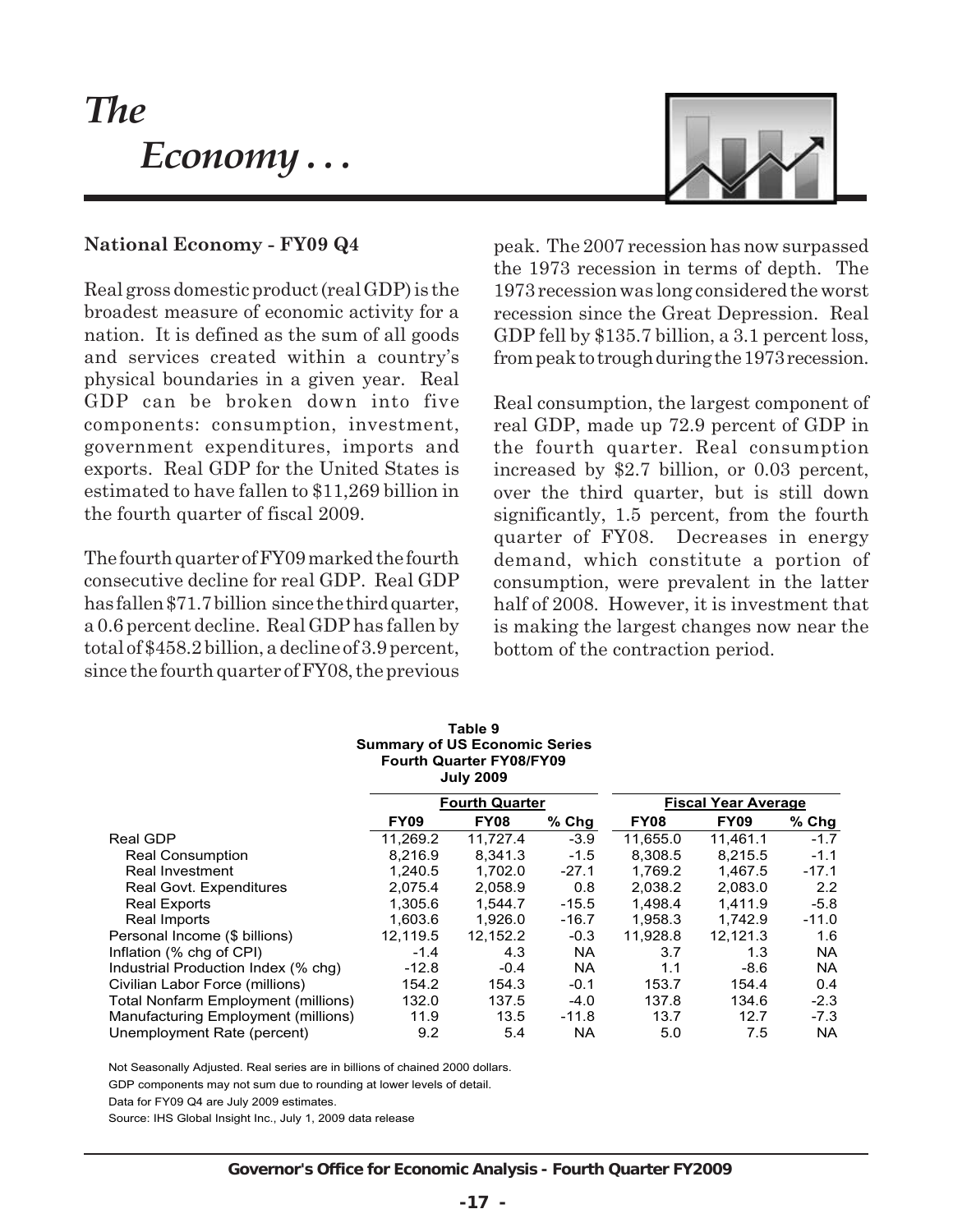#### **The Economy**

Historically, real investment is the most volatile of the five components. It is also the smallest component of GDP, making up 11.0 percent of GDP in the fourth quarter of fiscal 2009. Real investment fell by 6.7 percent from the third to the fourth quarter. That is the second largest single-quarter drop since 1982. Real investment is down 27.1 percent compared to the fourth quarter of FY08.

Real investment includes purchases of goods and services used to produce other goods and services. For example, investment includes the purchase of computers in the accounting section of a company and the construction of or extraction of a new natural resource, like coal mines. Real investment also includes the construction of new homes by private individuals but does not include the sale of existing homes. Investment does include renovation or improvements of existing homes, like the construction of a new deck or garage. Real investment was both the largest percentage loser (-27.1 percent) and absolute loser (-\$461.5 billion) of all the components in real GDP. The majority of these losses occurred in the latter half of FY09.

Real government expenditures increased by 0.1 percent for the fourth quarter of FY09 over the third quarter and is up 0.8 percent compared to the same quarter in FY08. Government expenditures made up 18.4 percent of GDP in the fourth quarter. Since 1959, the ratio of government expenditures to GDP was in a state of steady decline. The high of 29.6 percent occurred in the third quarter of FY61. The ratio reached a minimum of 17.4 in the fourth quarter of FY06. Since the first quarter of FY08, the ratio has been on a steady rise again. Government expenditures are typically countercyclical, increasing during contractions as unemployment insurance

payments and many needs-based program expenditures rise due to increased eligibility.

By the second half of FY09, most of the world had entered a contraction period or an economic slowdown. With global aggregate demand down, it is no surprise that U.S. exports also declined. Real exports declined by 1.9 percent from the third quarter to the fourth quarter. This is 15.5 percent less than was exported in the fourth quarter of FY08. The world-wide recession hit Europe and Asia some time after it hit the U.S. Lower demand depressed U.S. imports throughout all of FY09.

It is difficult to separate the long term trends in U.S. trade from the effects of the recession. The trade deficit has been declining steadily since it peaked in the second quarter of FY06 at \$637.9 billion. The trade deficit in the fourth quarter of FY09 was \$297.9 billion. Imports fell by 2.2 percent in the fourth quarter compared to the third quarter. For the year imports fell by a net 16.7 percent over the fourth quarter of FY08.

U.S. personal income increased by 0.4 percent in the fourth quarter, but was still down a net 0.3 percent compared to fourth quarter of FY08. A portion of these losses were likely due to a slight decrease in the civilian labor force, as it declined a net 0.1 percent in the fourth quarter. The losses in wage and salary income were particularly noteworthy, since many of Kentucky's revenue variables demonstrate historical correlations with this component of earned income.

U.S. unemployment is at a 26-year high, at 9.2 percent in the fourth quarter of FY09. The unemployment rate does not appear to have peaked as evidenced by the increase in duration of unemployment and more workers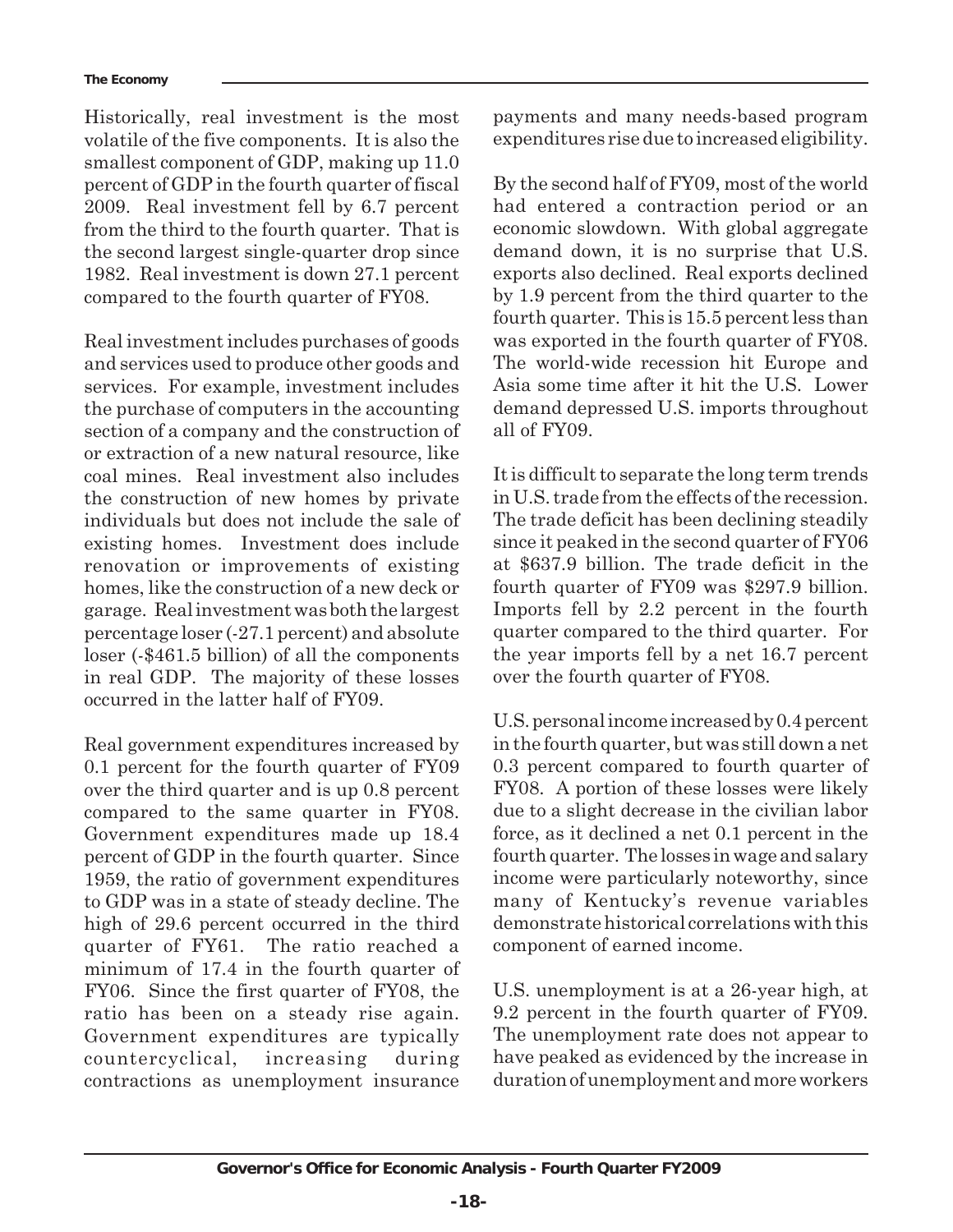to decline as employment rolls decline. was 5.8 percent and 4.7 percent, respectively who have exhausted their unemployment benefits. It should be expected that several components of personal income will continue

Nonfarm employment has now declined by 5.5 million jobs, or 4.0 percent, since the fourth quarter of FY08. This is the fifth consecutive adjacent-quarter decline in nonfarm employment. A large portion of those losses occurred in the manufacturing sector, which has lost 1.6 million jobs, or 11.8 percent since the fourth quarter of FY08. While U.S. manufacturing employment has been trending downwards for many years, the losses have been small. However, in the last three quarters the losses have become much larger, 2.4 percent, 4.5 percent, and 4.2 percent, respectively.

### **State Economy - FY09 Q4**

There is no official measure for recession starting points for states. In many cases, an analysis of the key macroeconomic series for the state, personal income and employment, can identify a reasonable estimate. The majority of the key series started actively declining between April and August of 2008, four to eight months after the official starting point of the 2007 recession. So the 'Kentucky recession' starting point lagged the U.S. recession. Kentucky historically lags the nation in the precise beginning of a recessionary period. Historically, Kentucky's expansions start after national expansions begin. The official turning points in the U.S. business cycle are determined by the National Bureau of Economic Research (NBER). The most recently identified turning point by NBER is December 2007 as the last contraction starting point. As of July 13, 2009, the expansion period has not been determined for the nation.

Fiscal years 2007 and 2008 marked a period of moderate growth in personal income for Kentucky. Annual personal income growth was 5.8 percent and 4.7 percent, respectively. In the first quarter of FY09, Kentucky personal income declined by a modest 0.4 percent, or \$578 million, over the previous quarter. Growth flattened out to near zero in the next two quarters, while the fourth quarter increased by a welcomed 1.1 percent adjacent-quarter growth.

The fiscal year average growth rate pulled back considerably from the previous two fiscal years with a modest 2.6 percent annual growth. This is only slightly better than the personal income growth which occurred during the 2001 recession; 2.2 percent and 2.3 percent, respectively for FY02 and FY03. There were considerable employment losses in Kentucky during the second half of FY08 and all of FY09 with six consecutive declines. The full effects of those employment losses will be integrated into the personal income data in the next two quarters.

Kentucky wage and salary income declined in the third quarter by 1.0 percent over the second quarter, and declined by 1.2 percent in the fourth quarter over the third quarter. The fourth quarter ended 1.8 percent lower than the same quarter in FY08.

Fiscal year 2009 was a particularly bad year for Kentucky employment. Nonagricultural employment in the state declined by 47,900 jobs (averaged quarterly figures), or 2.6 percent, from FY08 to FY09. Only three sectors were spared from these losses, as mining, educational services and leisure & hospitality services all experienced some gains. Both construction and manufacturing employment had large percentage losses of jobs in FY09. Construction employment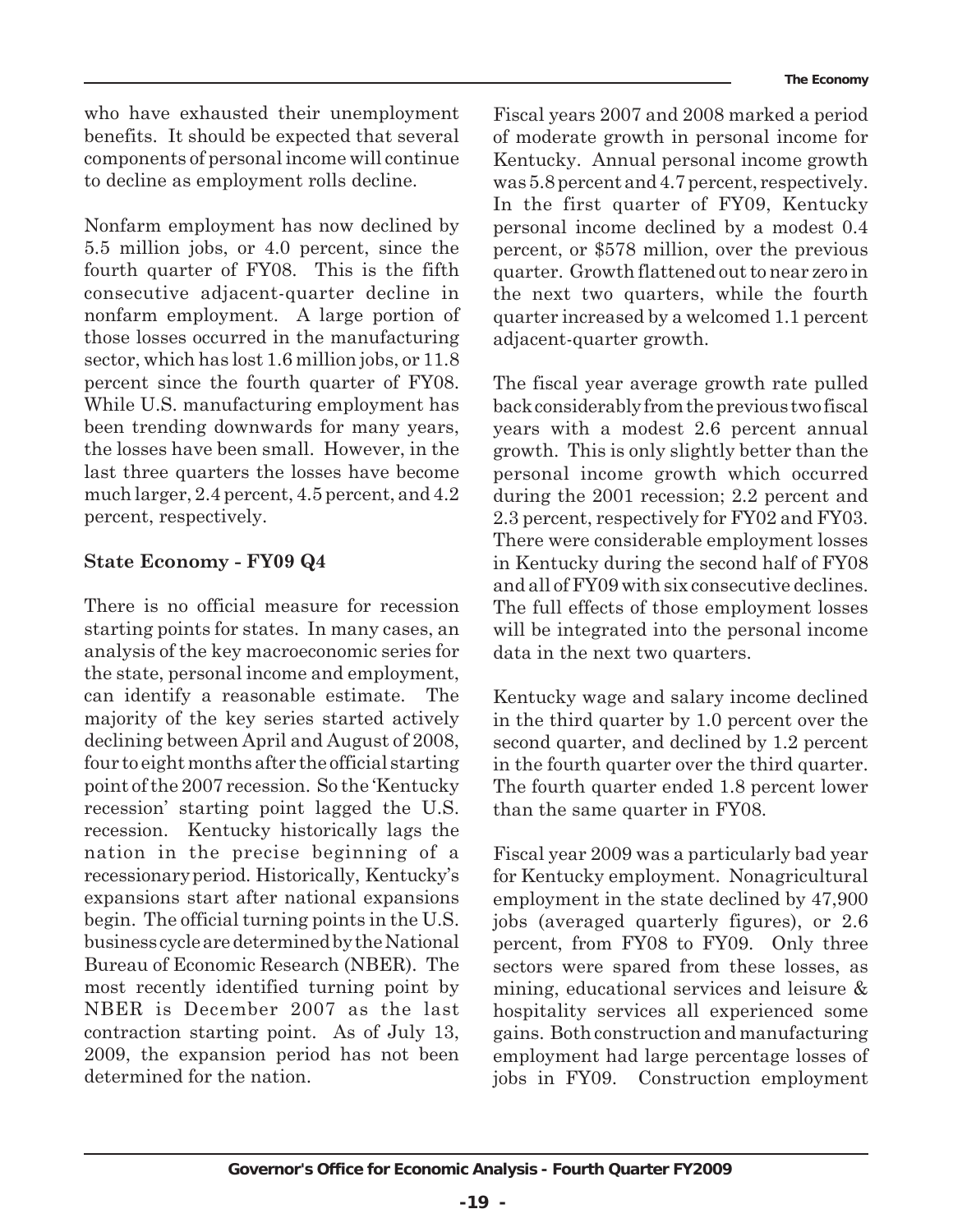|                                        | Fourth Quarter F Y 08/F Y 09<br><b>July 2009</b> |                       |         |             |                            |        |  |  |
|----------------------------------------|--------------------------------------------------|-----------------------|---------|-------------|----------------------------|--------|--|--|
|                                        |                                                  | <b>Fourth Quarter</b> |         |             | <b>Fiscal Year Average</b> |        |  |  |
|                                        | <b>FY09</b>                                      | <b>FY08</b>           | $%$ Chg | <b>FY09</b> | <b>FY08</b>                | % Chg  |  |  |
| Total Personal Income (\$ billions)    | 138,300.5                                        | 137,051.0             | 0.9     | 137,034.4   | 133,536.0                  | 2.6    |  |  |
| Wages and Salary Income (\$ billions)  | 71,905.2                                         | 73,208.0              | $-1.8$  | 72,898.6    | 72,160.3                   | 1.0    |  |  |
| Nonagricultural Employment (thousands) | 1,780.8                                          | 1,860.5               | $-4.3$  | 1.818.3     | 1.866.3                    | -2.6   |  |  |
| Goods Producing (thousands)            | 301.4                                            | 357.4                 | $-15.7$ | 328.3       | 360.2                      | $-8.9$ |  |  |
| Construction                           | 71.6                                             | 85.5                  | $-16.3$ | 77.9        | 85.5                       | $-9.0$ |  |  |
| Mining                                 | 25.3                                             | 23.2                  | 8.8     | 25.0        | 22.4                       | 11.8   |  |  |
| Manufacturing                          | 204.5                                            | 248.7                 | $-17.8$ | 225.4       | 252.2                      | -10.6  |  |  |
| Service Providing (thousands)          | 1.158.0                                          | 1.180.5               | $-1.9$  | 1,169.4     | 1.181.9                    | $-1.1$ |  |  |
| Trade, Transportation & Utilities      | 367.8                                            | 383.1                 | $-4.0$  | 375.5       | 384.9                      | $-2.4$ |  |  |
| Information                            | 29.2                                             | 29.9                  | $-2.3$  | 29.5        | 30.0                       | $-1.6$ |  |  |
| Finance                                | 90.9                                             | 92.0                  | $-1.2$  | 91.6        | 91.9                       | $-0.4$ |  |  |
| <b>Business Services</b>               | 179.4                                            | 184.5                 | $-2.8$  | 180.7       | 184.9                      | $-2.3$ |  |  |
| <b>Educational Services</b>            | 246.6                                            | 244.2                 | 1.0     | 245.9       | 242.4                      | 1.5    |  |  |
| Leisure and Hospitality Services       | 171.5                                            | 171.9                 | $-0.2$  | 172.6       | 172.5                      | 0.1    |  |  |
| <b>Other Services</b>                  | 72.7                                             | 74.9                  | $-3.0$  | 73.5        | 75.4                       | $-2.5$ |  |  |
| Government (thousands)                 | 321.4                                            | 322.6                 | $-0.4$  | 320.7       | 324.2                      | $-1.1$ |  |  |

### **Table 10 Summary of Kentucky Economic Series Fourth Quarter FY08/FY09**

Data for FY09 Q4 are July 2009 estimates.

Source: IHS Global Insight Inc. and Governor's Office for Economic Analysis MAK model

declined by 9.0 percent or 7,700 jobs in FY09, the second highest percentage loss among all the 2-digit NAICS sectors. The housing market crisis has led to tempered demand for the construction of new homes and for the improvement of existing homes. High inventories of both new and existing homes continues to put additional downward pressure on the construction sector.

Kentucky manufacturing employment suffered the large absolute employment loss as well as the largest percentage loss, with a loss of 26,900 jobs, or 10.6 percent. Recessions tend to hit the manufacturing sector harder than other goods-producing sectors. And as Kentucky is over-represented in the manufacturing sector, recessions typically hurt the Kentucky manufacturing sector harder than the U.S. This is certainly true of the current recession. The U.S. and Kentucky both lost similar percentages of total employment -2.3 percent versus -2.6 percent, but Kentucky lost far more in the

manufacturing sector by comparison, as the U.S. manufacturing sector lost 7.3 percent, compared to the more severe 10.6 percent loss in Kentucky.

Despite the relative importance of the manufacturing sector in Kentucky, the largest employment sector in absolute terms in Kentucky is the trade, transportation and utilities sector. This sector makes up 20.7 percent of total nonagricultural employment in Kentucky. Kentucky manufacturing makes up 12.4 percent of total nonagricultural employment. Trade, transportation and utilities declined by 9,400 jobs, or 2.4 percent from FY08 to FY09. The losses in the trade, transportation and utilities sector represent the largest absolute decline among the services sectors.

Mining employment increased by 11.8 percent on a fiscal year average basis, up by 2,600 jobs. The majority of this increase occurred in the coal mining sub-sector where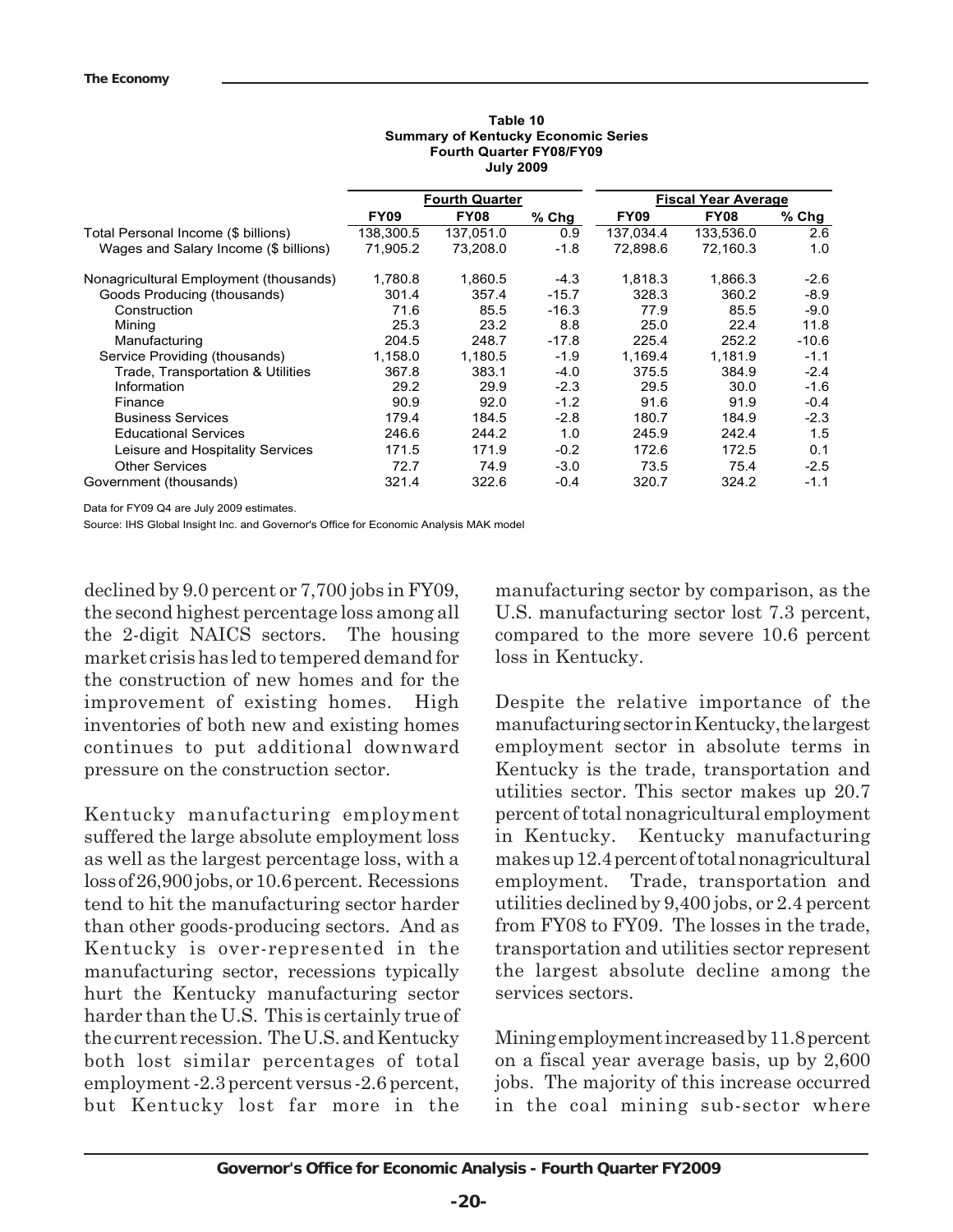the coal market fueled increased demand for the second largest employment sector, make employment increased by 2,100 nonseasonally adjusted persons from May 2008 to May 2009. Extraordinarily high prices in coal mining employment in the first half of FY09 and to a lesser degree in the second half of FY09, as prices began to moderate from their all-time highs.

Kentucky government employment declined by 3,500, or 1.1 percent, on a fiscal year average basis. Government employment, the second largest employment sector, makes up 17.6 percent of total nonagricultural employment.



**Figure G US (left) and KY (right) Nonagricultural Employment**

**Figure H US (upper) and KY (lower) Manufacturing Employment US (millions), KY (thousands) July 2009**

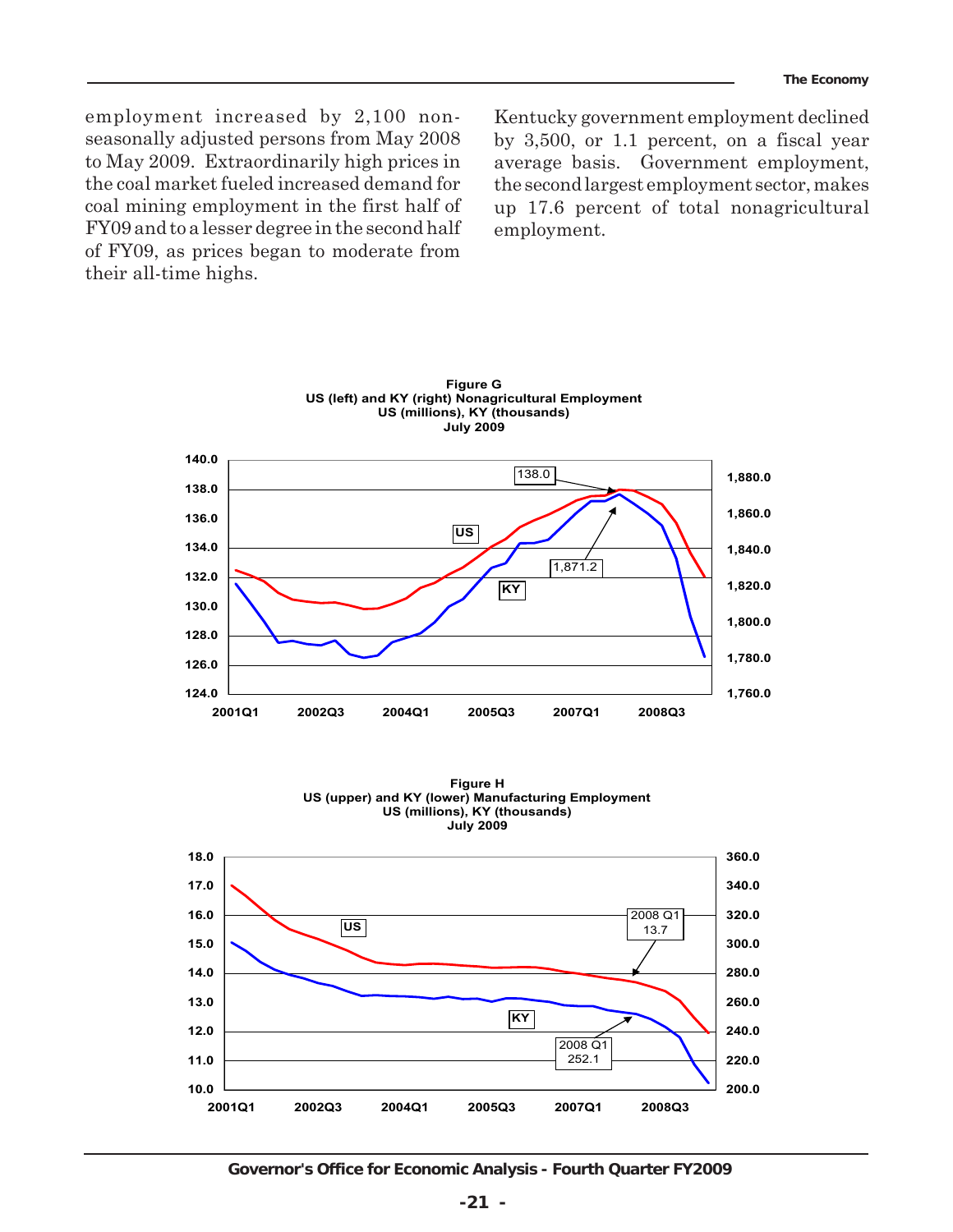# **III.**

**Interim Outlook**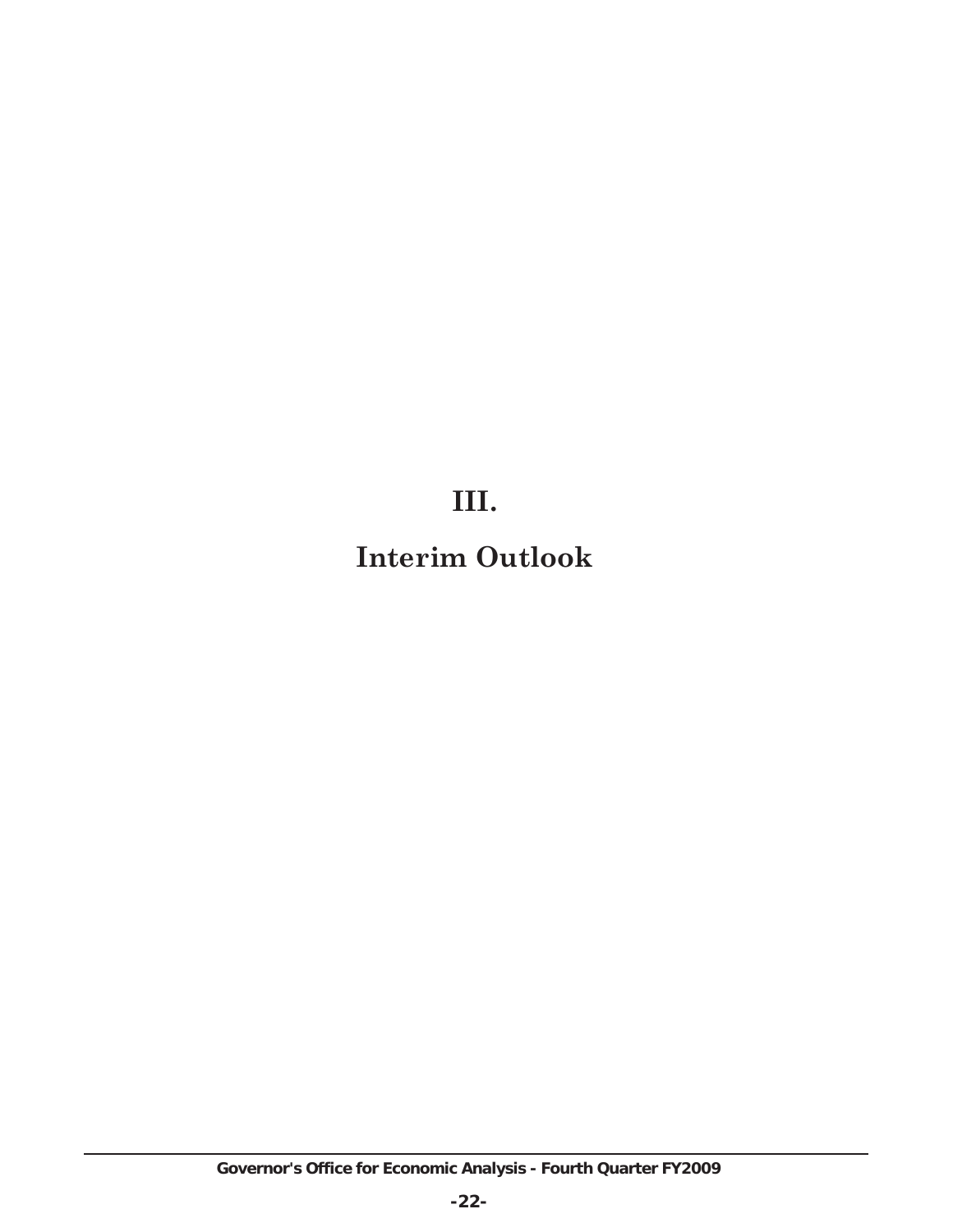*Interim Outlook . . .*

### **General Fund**

Projected General Fund revenues for the next three quarters are shown in table 11. General Fund revenues are anticipated to be \$6.107 billion for the first three quarters of FY10, a projected decline of 1.8 percent. A continuation of weak economic conditions account for the projected revenue decline. In particular, further job losses and projected declines in wage and salary income are expected to depress receipts in the major revenue sources.



The revenue outlook includes the legislative impacts that were enacted during the 2009 regular and first extraordinary sessions of the General Assembly. A summary of these actions appears in table 12. For the General Fund, the net effect of 2009 legislative actions will produce an increase of \$154.1 million for FY10, but only \$122.3 million will accrue during the first three quarters. The Road Fund impact from the trade-in allowance on new vehicle purchases equals a \$25.0 million reduction, \$18.8 million of which will occur during the three-quarter forecasting horizon of this report.

## **July 2009 Table 11 General Fund: Interim Forecast (\$ millions)**

|                                                            | <b>FY09</b> |                        | <b>FY09</b>   |                  | <b>FY10</b>     |                 |  |
|------------------------------------------------------------|-------------|------------------------|---------------|------------------|-----------------|-----------------|--|
|                                                            |             | Q4                     |               | <b>Full Year</b> |                 | Q1, Q2 & Q3     |  |
|                                                            |             | $%$ Chg                |               | $%$ Chg          | Interim         | $%$ Chg         |  |
|                                                            |             | <b>Actual Year Ago</b> | <b>Actual</b> | for Actual       | <b>Estimate</b> | <b>Year Ago</b> |  |
| Sales and Use                                              | 698.5       | $-3.0$                 | 2,857.7       | $-0.7$           | 2,113.3         | $-2.1$          |  |
| Individual Income                                          | 963.6       | $-17.0$                | 3,315.4       | $-4.8$           | 2,248.3         | $-4.4$          |  |
| <b>Corporation Income</b>                                  | 77.1        | $-38.3$                | 268.0         | $-38.4$          | 192.0           | 0.6             |  |
| <b>LLET</b>                                                | 53.1        | 11.1                   | 121.7         | 23.7             | 80.0            | 16.6            |  |
| <b>Coal Severance</b>                                      | 74.7        | 12.7                   | 292.6         | 25.6             | 170.5           | $-21.8$         |  |
| Cigarette Tax                                              | 82.8        | 101.7                  | 203.0         | 19.8             | 196.7           | 63.5            |  |
| Property                                                   | 54.2        | $-4.5$                 | 513.1         | 2.5              | 465.4           | 1.4             |  |
| Lottery                                                    | 52.0        | 9.0                    | 193.5         | 3.2              | 145.0           | 2.5             |  |
| Other                                                      | 153.4       | $-106.8$               | 661.4         | $-2.6$           | 492.5           | $-3.1$          |  |
| <b>Subtotal</b>                                            | 2,209.3     | $-9.7$                 | 8,426.4       | $-2.7$           | 6,103.6         | $-1.8$          |  |
| Enhanced Collections (HB 4, 2009 Extraordinary Session #1) |             |                        |               |                  | 12.0            |                 |  |
| Economic Development (HB 3, 2009 Extraordinary Session #1) |             |                        |               |                  | $-8.4$          |                 |  |
| <b>General Fund</b>                                        |             |                        |               |                  | 6,107.2         | $-1.8$          |  |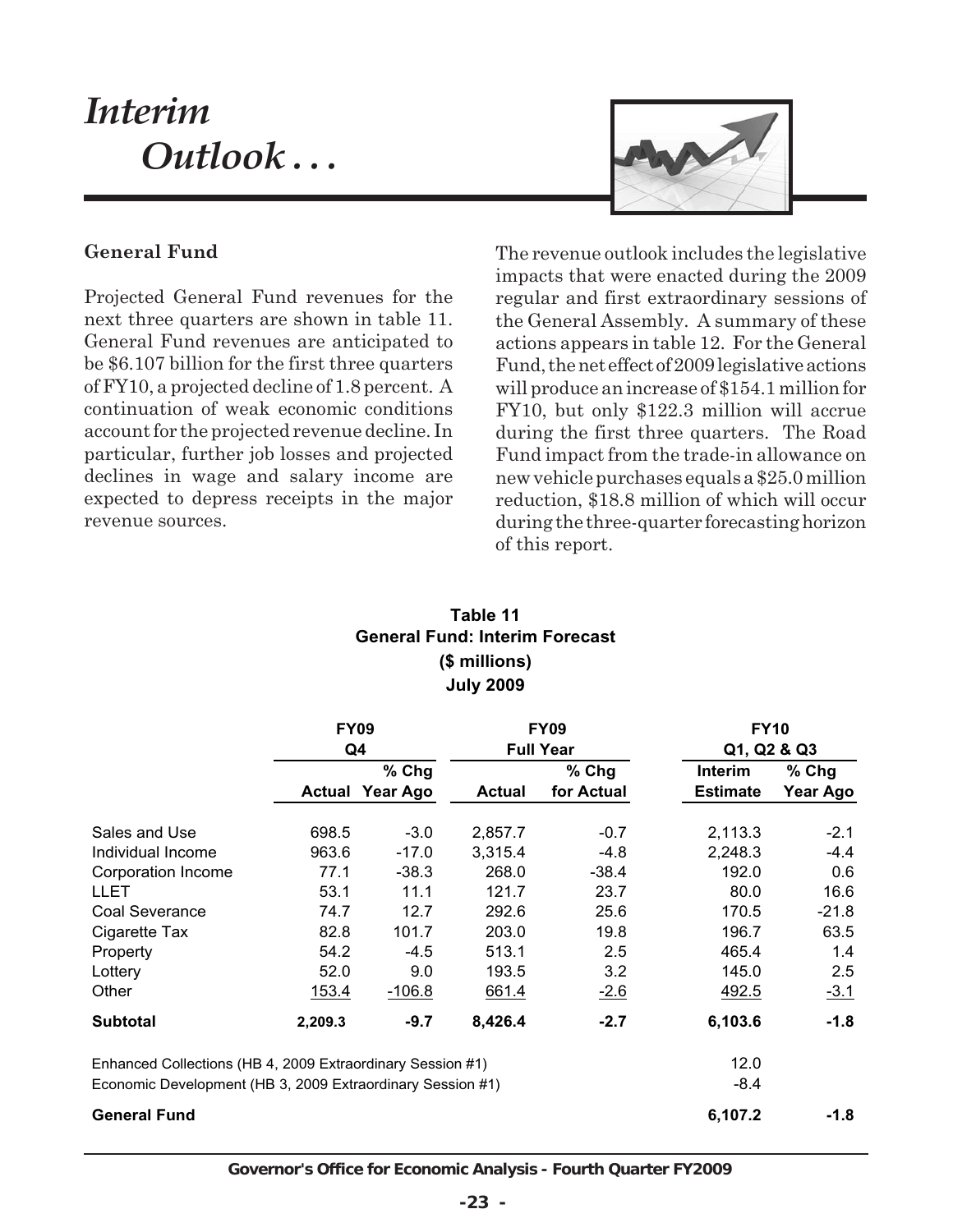| Summary of 2009 Legislative Impacts<br>(\$ millions)<br><b>July 2009</b> |                |                        |                                 |
|--------------------------------------------------------------------------|----------------|------------------------|---------------------------------|
|                                                                          | <b>Session</b> | <b>FY10</b><br>$Q1-Q3$ | <b>FY10</b><br><b>Full Year</b> |
| <b>HB 144</b>                                                            |                |                        |                                 |
| Cigarette Taxes                                                          | 2009 RS        | 73.0                   | 97.3                            |
| Snuff Tax                                                                | 2009 RS        | 2.7                    | 3.6                             |
| <b>Tobacco Taxes</b>                                                     | 2009 RS        | 4.1                    | 5.4                             |
| Sales Tax on Package Alcohol                                             | 2009 RS        | 38.9                   | 51.9                            |
| HB <sub>3</sub>                                                          |                |                        |                                 |
| Homebuyer Credit                                                         | 2009 SS        | $-3.9$                 | $-13.6$                         |
| Exemption of Active Duty Military Pay                                    | 2009 SS        | $-4.5$                 | $-9.0$                          |
| Car Trade-In Credit                                                      | 2009 SS        | $-18.8$                | $-25.0$                         |
| HB <sub>4</sub>                                                          |                |                        |                                 |
| <b>Enhanced Collections</b>                                              | 2009 SS        | 12.0                   | 18.5                            |
| <b>Total General Fund</b><br><b>Total Road Fund</b>                      |                | 122.3<br>$-18.8$       | 154.1<br>$-25.0$                |

**Table 12**

It is important to note that the General Fund impact from 2009 legislative actions is a positive and significant amount. Without these additional revenues, the decline in General Fund revenue would have been 3.9 percent instead of the 1.8 percent decline reported in this document.

Sales and use tax receipts are estimated to fall by 2.1 percent despite a sizeable amount of new sales tax attributable to collections from package alcohol sales. The sales tax is particularly vulnerable to reductions in wages and employment, both of which are expected to occur during this forecast. Sales tax receipts fell during the last three quarters of FY09, so the projected declines in this report are consistent with a continuation of the recent trend.

The interim forecast for the individual income tax calls for receipts to fall by 4.4 percent in the first three quarters of FY10. Over 90 percent of total collections in the individual income tax typically come from the

withholding component. High unemployment rates, low inflation, and weak aggregate demand will all combine forces to keep withholding collections muted throughout the duration of this forecast.

Combined corporation income and LLET receipts call for very modest growth in the first three quarters of FY10. Corporate profits have been weak but are expected to improve slightly over the forecast period. The LLET portion of this combined account is expected to grow by 16.6 percent. Factors that lead to this increase include better awareness by taxpayers, amended returns from prior periods, and the countercyclical nature of the interactions between the LLET credit and the corporation income tax.

Strong growth in coal severance tax revenue is expected to end in FY10 as coal prices subside from historic highs. For the first three quarters of FY10, coal severance tax revenue is forecasted to fall by 21.8 percent. Other severance taxes, especially the natural gas severance tax, will show similar declines as weak energy demand has sent prices on a downward path.

Cigarette taxes are expected to rise 63.5 percent due to the doubling of the tax rate from 30 cents to 60 cents per pack. While it is too early to compute elasticities from the tax increase, it does appear that there were modest consumption declines in line with the projections. The floor stock tax, or inventory tax, slightly outperformed expectations, but no additional revenue is expected from that tax during FY10. Other tobacco taxes are expected to show similar growth to the anticipated increases in the cigarette tax.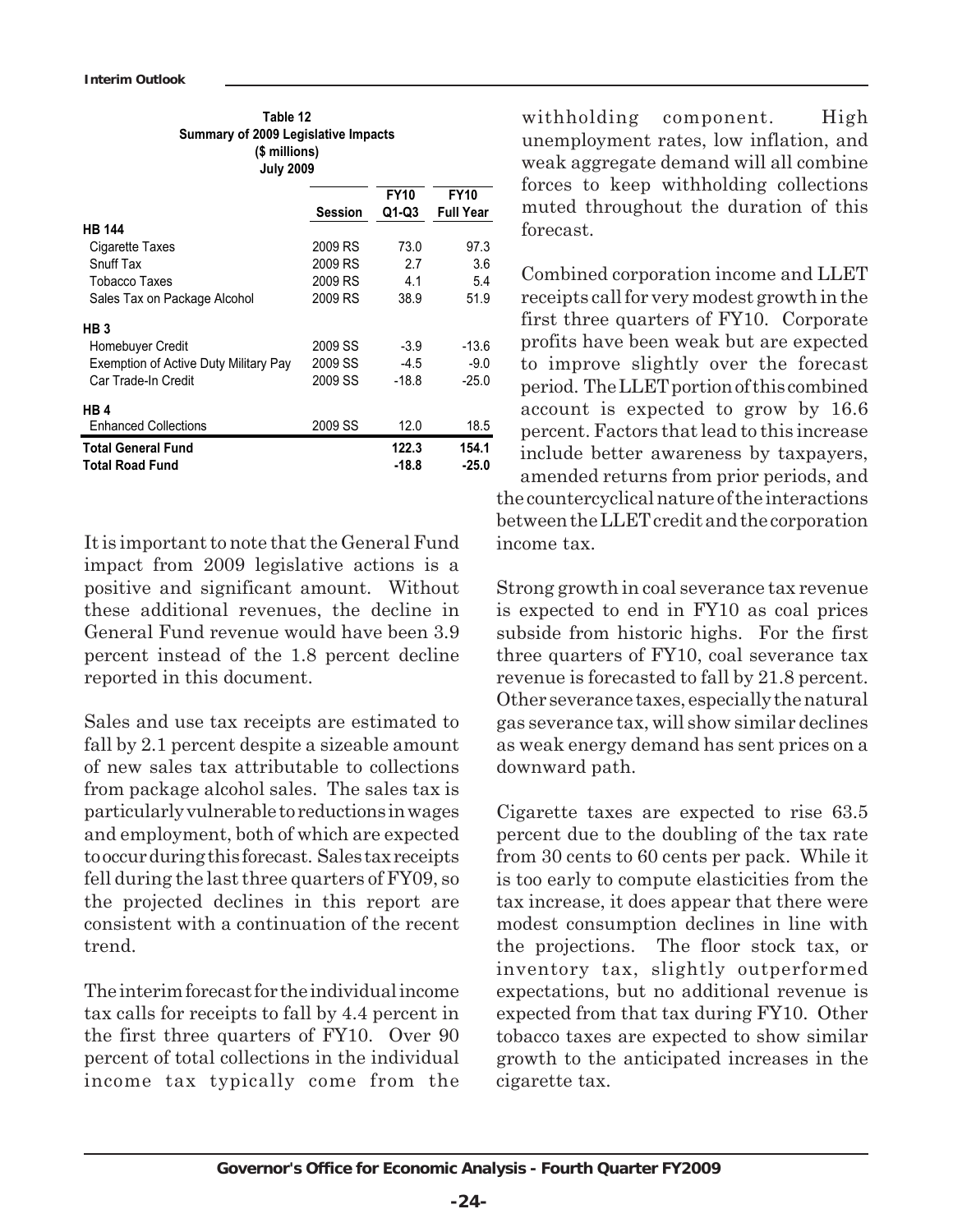**Interim Outlook**

ad valorem rate on real property would lower compared to prices a year earlier. While Property taxes are expected to rise by 1.4 percent, a very tepid amount. In July, the Department of Revenue announced that the remain unchanged at 12.2 cents per \$100 in valuation due to weak assessment growth. The last time the state tax rate was unchanged was 2005. A lack of new property accumulation, coupled with a persistent gap between billings and collections, both point toward weak growth in real property tax receipts over the forecasting period. In addition, motor vehicle property taxes are expected to decline due to depreciating vehicle values and a lull in new motor vehicle purchases to replace lower-valued vehicles.

Lottery revenues for the first nine months of FY10 are expected to be \$145 million, an increase of 2.5 percent. Lottery revenues fell \$5.0 million short of the official estimate in FY09, but the projections for FY10 assume a restoration of lottery dividends to the originally enacted FY10 totals.

Revenues in the "Other" category should decrease by 3.1 percent during the first three quarters of FY10. Projected weaknesses in investment income, abandoned property, and natural gas severance are expected to team up to drive the total for other taxes into negative territory.

# **Road Fund**

The Road Fund is expected to decline 2.2 percent during the first three quarters of FY10, as shown in table 13. The Road Fund fell 5.6 percent in FY09 due to weakness in motor vehicles usage and weight distance tax collections as well as income on investments.

Motor fuels tax receipts are expected to increase 1.7 percent due to increased consumption of motor fuels as fuel prices are lower compared to prices a year earlier. While motor fuel tax collections have seen strong growth over the past several years due to an increasing variable portion of the tax rate, that trend is not likely to hold over this forecast period. Wholesale fuel prices have once again moderated and current projections do not call for the average wholesale price of gasoline to exceed the new statutory floor of \$1.786 per gallon as established by HB374 passed during the 2009 Regular Session of the Kentucky General Assembly.

Motor vehicle usage taxes are expected to fall 8.7 percent during the first three quarters of FY10 as motor vehicle sales continue to decline. Additionally, HB3 will exempt from tax the value of a trade-in on a new car purchase, reducing receipts another \$25 million. In FY09, receipts from this category fell 17.1 percent.

To estimate growth of the other components of the Road Fund, the Governor's Office for Economic Analysis (GOEA) consulted with officials in the Transportation Cabinet and the Department of Revenue to assess recent growth patterns as well as administrative factors in developing an updated estimate. Motor vehicle operator's license (driver's license) fees are expected to increase 2.5 percent. Weight distance taxes are expected to fall 7.2 percent, motor vehicle license taxes are forecasted to increase 4.6 percent, and investment income should fall 69.6 percent due to lower Road Fund balances. The "Other" category should rise 3.2 percent.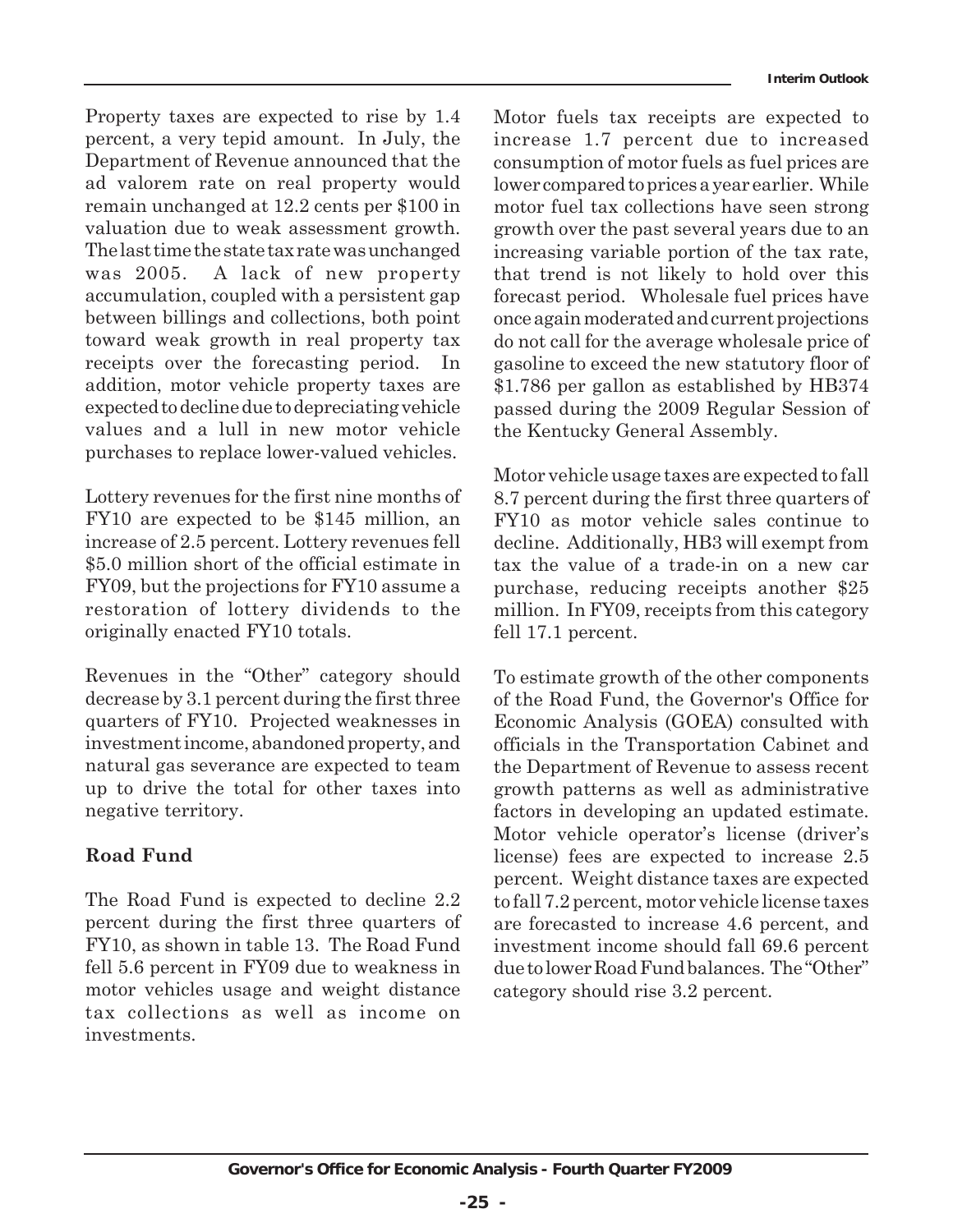|                        |       |                        | таріе тэ                           |                  |                 |                 |  |
|------------------------|-------|------------------------|------------------------------------|------------------|-----------------|-----------------|--|
|                        |       |                        | <b>Road Fund: Interim Forecast</b> |                  |                 |                 |  |
|                        |       |                        | (\$ millions)                      |                  |                 |                 |  |
|                        |       |                        | <b>July 2009</b>                   |                  |                 |                 |  |
|                        |       | <b>FY09</b>            |                                    | <b>FY09</b>      |                 | <b>FY10</b>     |  |
|                        |       | Q4                     |                                    | <b>Full Year</b> | Q1, Q2 & Q3     |                 |  |
|                        |       | % Chg                  |                                    | $%$ Chg          | Interim         | % Chq           |  |
|                        |       | <b>Actual Year Ago</b> | Actual                             | for Actual       | <b>Estimate</b> | <b>Year Ago</b> |  |
| Motor Fuels            | 160.9 | 5.9                    | 622.5                              | 2.3              | 469.4           | 1.7             |  |
| Motor Vehicle Usage    | 84.9  | $-16.5$                | 336.3                              | $-17.1$          | 229.5           | $-8.7$          |  |
| Motor Vehicle License  | 38.1  | 31.4                   | 98.2                               | 5.0              | 62.9            | 4.6             |  |
| Motor Vehicle Operator | 3.9   | 0.2                    | 15.5                               | 1.0              | 11.9            | 2.5             |  |
| <b>Weight Distance</b> | 16.9  | $-16.7$                | 75.4                               | $-10.6$          | 54.3            | $-7.2$          |  |
| Investment             | 3.3   | -44.4                  | 10.7                               | $-45.2$          | 2.3             | $-69.6$         |  |
| Other                  | 8.7   | $-19.7$                | <u>33.4</u>                        | $-6.0$           | 25.5            | 3.2             |  |
| <b>Road Fund</b>       | 316.6 | $-2.1$                 | 1,192.0                            | -5.6             | 855.8           | $-2.2$          |  |

**Table 13**

### **ECONOMY**

The economic outlook presented here is for the three-quarter period from July 2009 through March 2010, inclusive. This period corresponds to the first three fiscal quarters of FY10. Caution should be exercised when extrapolating projections for the entirety of FY10 when using this report

Global Insight's "control" scenario is profiled in this report, but there are a total of three scenarios available for consideration: Optimistic, or "Green Shoots" (20% probability); Control (60% probability); and "False Dawn" or Pessimistic (20% probability). The primary distinctions among the scenarios include the duration of the recession, the rebound in aggregate demand, and the reaction of consumers and businesses to the mixed economic signals inherent in the turning point process.

### **National Economy**

July's Global Insight forecast contains elements of good news and bad news – both

embedded in the statement that there is little change from the previous quarterly report forecast. On a positive note, there have been no great setbacks in the path to projected recovery. The bad news is also that there is no change, meaning that the green sprouts that were planted earlier this year have not germinated into any upside surprises.

Due to the depth and duration of the current recession, a clean and robust recovery appears unlikely. Rather, the economy appears poised to move sideways until economic agents can more positively identify that the tide has turned. Businesses, faced with slumping current sales, will continue to be exceedingly cautious about expanding production and employment. Moreover, caution about current production decisions seems to be bleeding over into extreme caution about future production plans, which will further delay any meaningful rebound in business planned investment.

The biggest challenge facing recovery in the national economy will continue to be an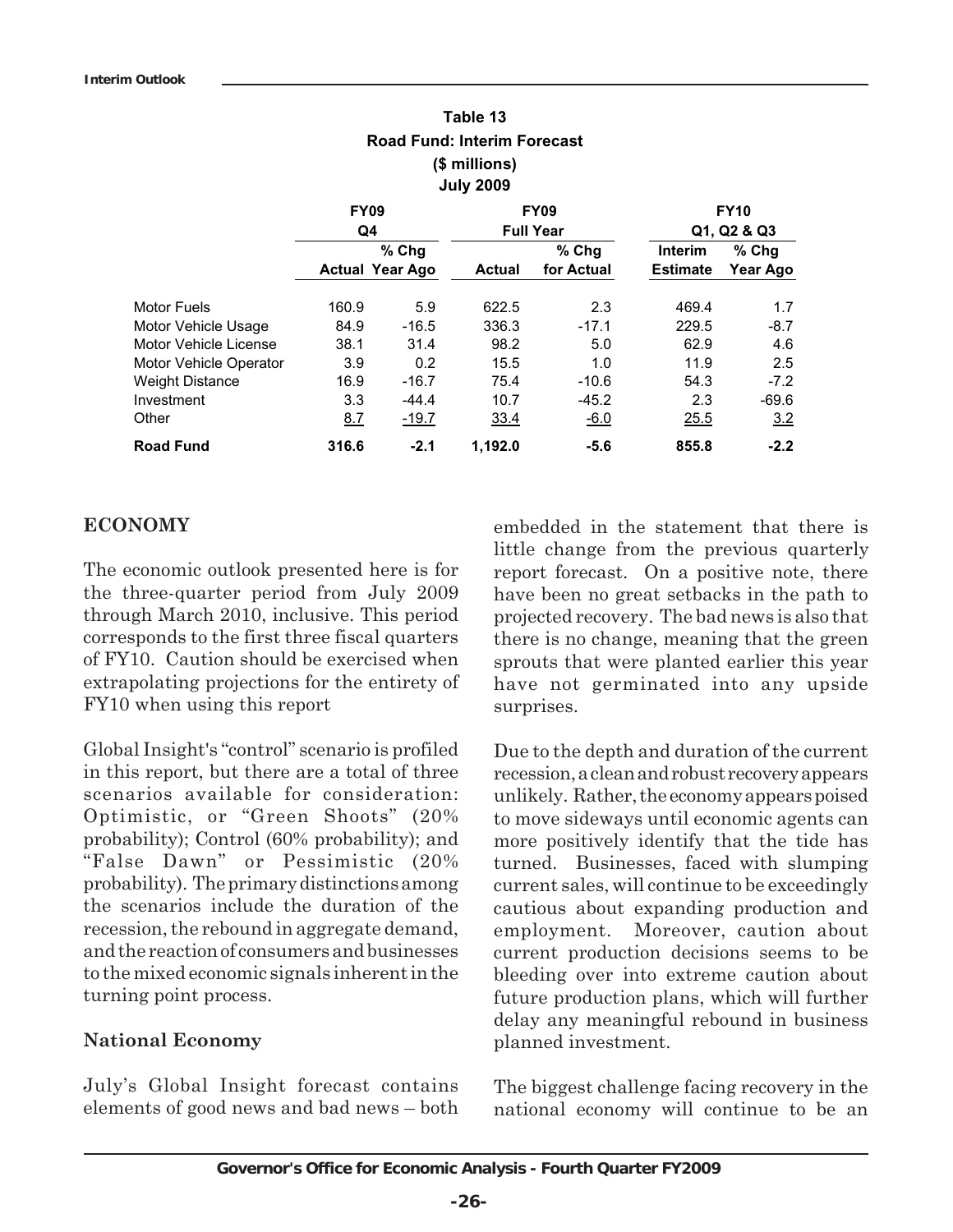vis an export boom. Domestic consumption, mainly due to moderating energy prices and inability to sustain a rebound in aggregate demand. World economies do not appear poised to lead the U.S. out of recession vis-àtherefore, will need to hit the beach running if the front-line assault on the current recession is a sustained consumption-led recovery. Therein lies the problem: the American consumer is not currently in the position to pick up the economic slack. Unemployment rates have yet to peak. Job losses continue to mount. Personal balance sheets are in disarray, partly because of depreciating assets, but also due to the necessary draw-down of reserves in efforts to remain afloat until the economy does pick up. Simply put, aside from temporal help from federal stimulatory policy, U.S. consumers remain mired in low sentiment, uncertain future income, and few options to turn to for obtaining credit.

So when exactly will the bottom form on the national economy? Global Insight projects positive growth in GDP in the current quarter. Hidden in the aggregate GDP numbers are

many disparate signals. National government spending is clearly helping contribute to the rebound in GDP, but questions have begun to surface regarding the drag on the economy that will inevitably occur when federal fiscal stimulus funds have been exhausted and not replaced due to increasing concerns over the rising federal debt. Consumption appears to have formed a bottom, but nonresidential fixed investment is projected to remain negative for two additional quarters. Exports will also be delayed by one quarter, but the growth for future quarters has been revised upward **Interim Outlook**

due to a weaker forecast for the U.S. dollar. Imported goods, the flip-side of the weaker dollar, have already begun to turn the corner, mainly due to moderating energy prices and weak aggregate demand. On net, foreign trade will initially provide resistance to a U.S. recovery due to the increase in imports occurring before the recovery in exports. If the dollar continues to weaken, the headwind from foreign trade may shift favorably and provide a much needed boost.

The components of federal GDP point to an economy that will struggle to gain momentum. Like many recovery periods, the most likely outcome will be a fairly long period of "fits and starts", characterized by encouraging news followed by periods of recurring fears of a "W" shaped recession. Unfortunately, the sector most adversely impacted by the uncertainty will be employment. Employment is not projected to form a bottom until sometime in early 2010. As the state economic outlook will demonstrate, employment and wage & salary

| Table 14                     |
|------------------------------|
| <b>U.S. Economic Outlook</b> |
| FY09/FY10 Q1, Q2 & Q3        |
| <b>July 2009</b>             |

|                                     |             | Q1, Q2 & Q3 |           |
|-------------------------------------|-------------|-------------|-----------|
|                                     | <b>FY10</b> | <b>FY09</b> | %Chg      |
| Real GDP                            | 11,300.6    | 11,525.1    | $-1.9$    |
| <b>Real Consumption</b>             | 8.277.1     | 8.215.1     | 0.8       |
| <b>Real Investment</b>              | 1.282.8     | 1.543.2     | $-16.9$   |
| Real Govt. Expenditures             | 2.087.2     | 2.085.5     | 0.1       |
| <b>Real Exports</b>                 | 1.285.1     | 1.447.3     | $-11.2$   |
| Real Imports                        | 1.671.1     | 1.789.3     | $-6.6$    |
| Personal Income (\$ billions)       | 12.094.5    | 12,121.8    | $-0.2$    |
| Inflation (% chg of CPI)            | 0.3         | $-0.4$      | <b>NA</b> |
| Industrial Production Index (% chg) | 97.1        | 103.8       | $-6.5$    |
| Civilian Labor Force (millions)     | 154.1       | 154.4       | $-0.2$    |
| Total Nonfarm Employment (millions) | 131.0       | 135.5       | $-3.3$    |
| Manufacturing Employment (millions) | 11.3        | 13.0        | $-13.2$   |
| Unemployment Rate (percent)         | 9.9         | 7.0         | 41.0      |
|                                     |             |             |           |

Not Seasonally Adjusted. Real series are in billions of chained 2000 dollars. Source: IHS Global Insight Inc., July 1, 2009 data release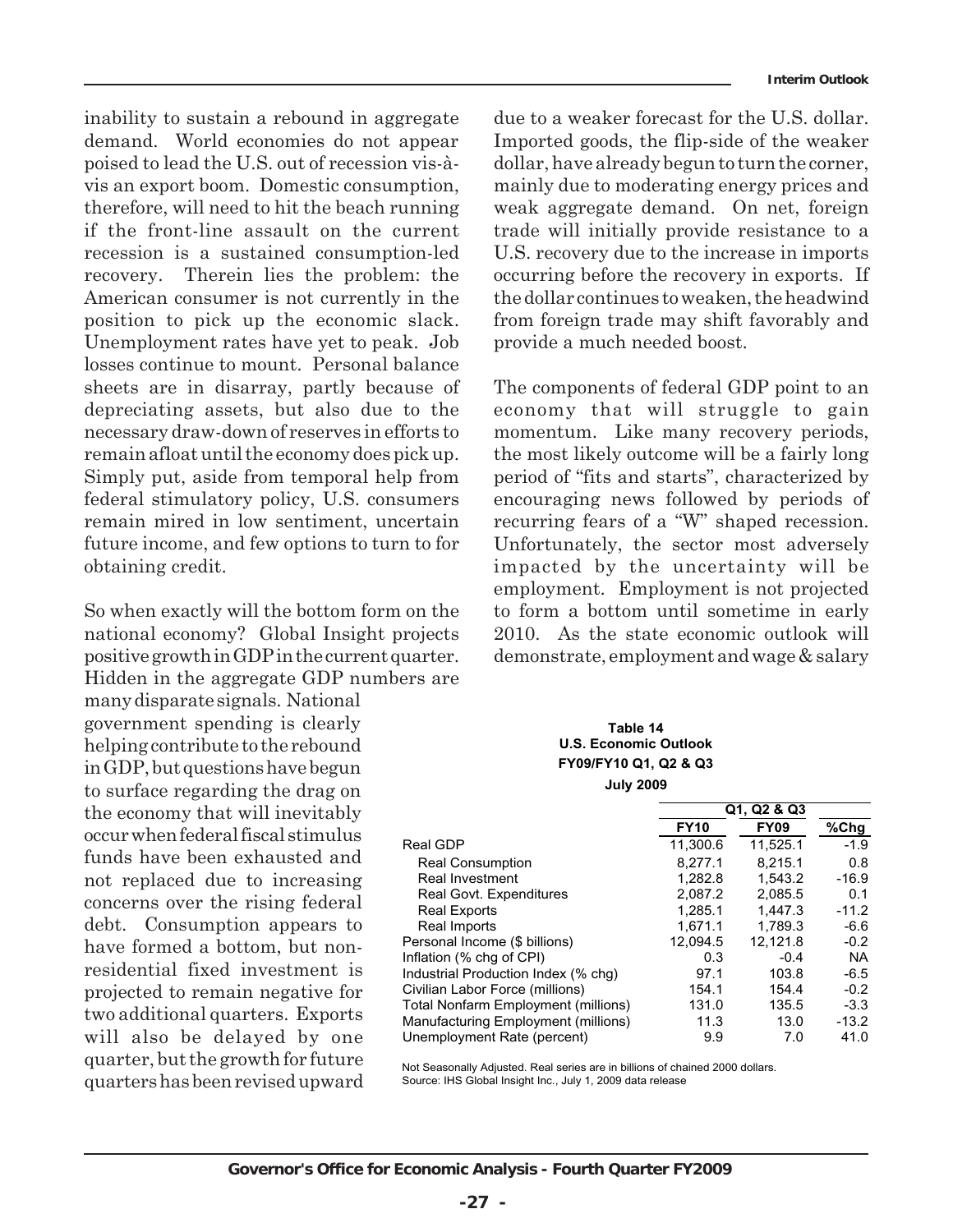income are the best barometers of state economic and revenue performance, so the delayed recovery in these sectors will continue to hamper Kentucky's ability to reverse the current downturn.

### **State Economy**

The short-run outlook for the Kentucky economy is dominated by weaknesses in the employment sector. In absolute terms, Kentucky's economy will have lost 105,600 jobs between the peak level of employment in the first quarter of FY08 and the third quarter of FY10. That represents a loss of 5.6 percent of the Kentucky workforce compared to a 5.1 percent peak-to-trough loss in U.S. employment.

Kentucky personal income is projected to inch forward by 0.6 percent in the next two quarters followed by 1.0 percent growth in the third quarter of FY10. Both figures compare favorably to their U.S. counterparts. However, the most recent personal income data suggest an unfavorable mix in the components of personal income. Transfer payments are up sharply with four consecutive quarters of double-digit growth between the third quarter of FY09 and the second quarter of FY10. Wages and salary income, a bell-weather indicator for many state tax variables, fell during the final quarter of FY09 and will continue to decline for the first three quarters of FY10. The peak decline is expected to occur during the second quarter of FY10, when wages and salaries are expected to fall 2.9 percent.

The three-quarter employment outlook by sector reveals widespread weakness, with the goods-producing industries suffering the brunt of the job losses in percentage terms. Construction sector employment has also endured double-digit percentage losses during the second half of FY09 and will continue to slide 15.9 percent and 13.0 percent for the first two quarters of FY10, respectively. A glut of existing homes, coupled with an inability for average homeowners to finance home improvement projects, have led to the collapse in construction activity. Even wholesale and retail trade have fallen prey to the tough times, posting consistent employment declines in recent quarters with the anticipation of further declines throughout this forecasting horizon.

In comparison to the May outlook, which was the basis for the revised FY10 consensus revenue estimates, both the employment and personal income projections have weakened marginally due to a slightly more negative national outlook from Global Insight. While major news sources have been peppered with reports of a major recovery in the economy, it would be premature to declare victory over the recession until the employment picture improves significantly. State revenues are most closely aligned with employment and personal income. These variables have become increasingly weak and will continue to post losses for the first three quarters of FY10, making revenue growth unlikely.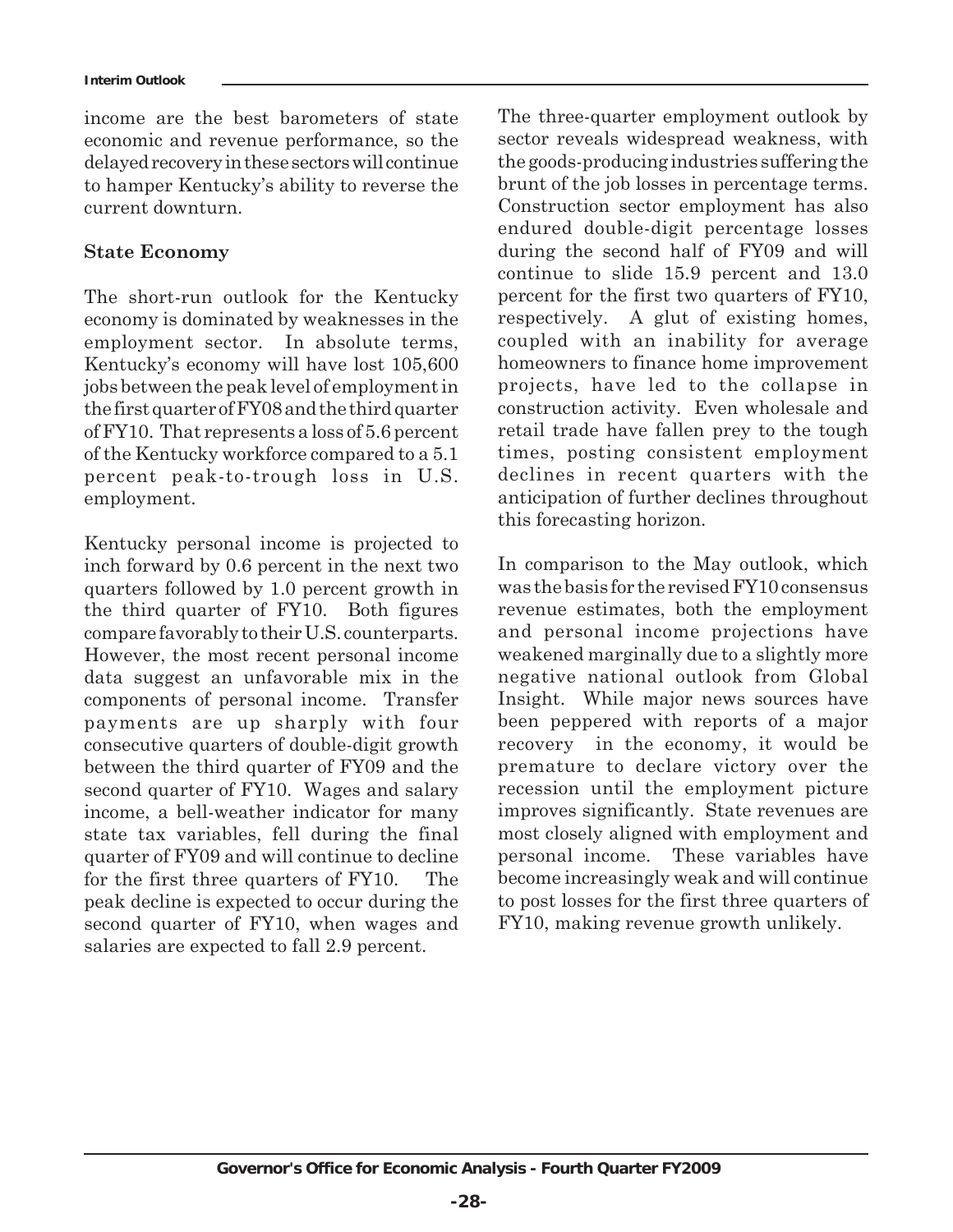#### $\frac{1}{2009}$ **FY09/FY10 Q1, Q2 & Q3 Table 15 Kentucky Economic Outlook**

**July 2009**

|                                        | Q1, Q2 & Q3 |             |         |
|----------------------------------------|-------------|-------------|---------|
|                                        | <b>FY10</b> | <b>FY09</b> | $%$ Chg |
| Total Personal Income (\$ billions)    | 137,608.8   | 136,612.3   | 0.7     |
| Wages and Salary Income (\$ billions)  | 71,495.7    | 73,229.7    | $-2.4$  |
| Nonagricultural Employment (thousands) | 1,767.2     | 1,830.9     | $-3.5$  |
| Goods Producing (thousands)            | 289.4       | 337.2       | $-14.2$ |
| Construction                           | 71.1        | 80.0        | $-11.1$ |
| Mining                                 | 24.8        | 25.0        | $-0.8$  |
| Manufacturing                          | 193.5       | 232.3       | $-16.7$ |
| Service Providing (thousands)          | 1,157.2     | 1,173.2     | $-1.4$  |
| Trade, Transportation & Utilities      | 365.7       | 378.1       | $-3.3$  |
| Information                            | 28.6        | 29.7        | $-3.5$  |
| Finance                                | 90.5        | 91.8        | $-1.4$  |
| <b>Business Services</b>               | 179.7       | 181.1       | $-0.8$  |
| <b>Educational Services</b>            | 248.4       | 245.7       | 1.1     |
| Leisure and Hospitality Services       | 170.6       | 173.0       | $-1.4$  |
| <b>Other Services</b>                  | 73.6        | 73.8        | $-0.3$  |
| Government (thousands)                 | 320.7       | 320.4       | 0.1     |

Source: IHS Global Insight Inc. and Governor's Office for Economic Analysis MAK model, July 2009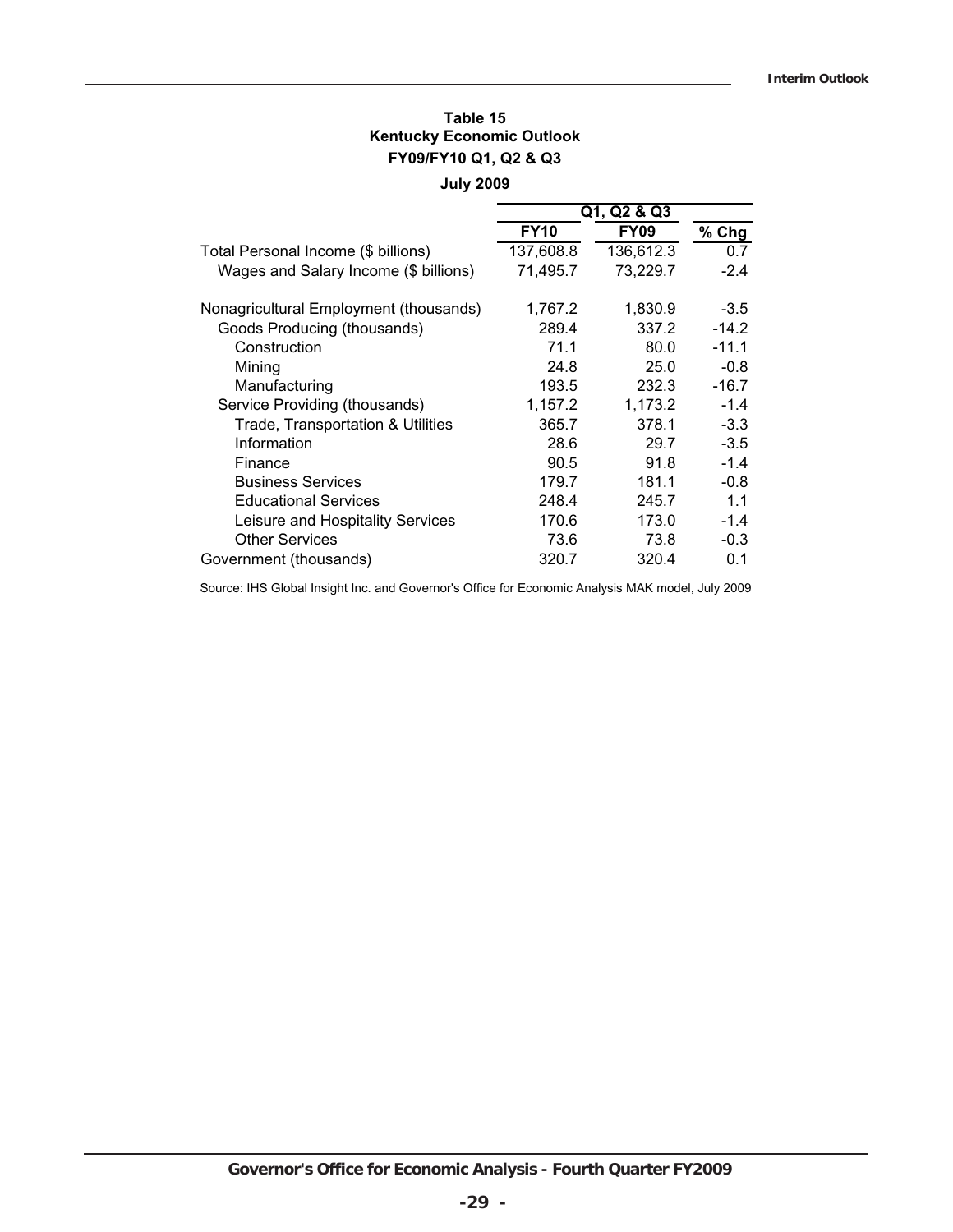This page intentionally left blank.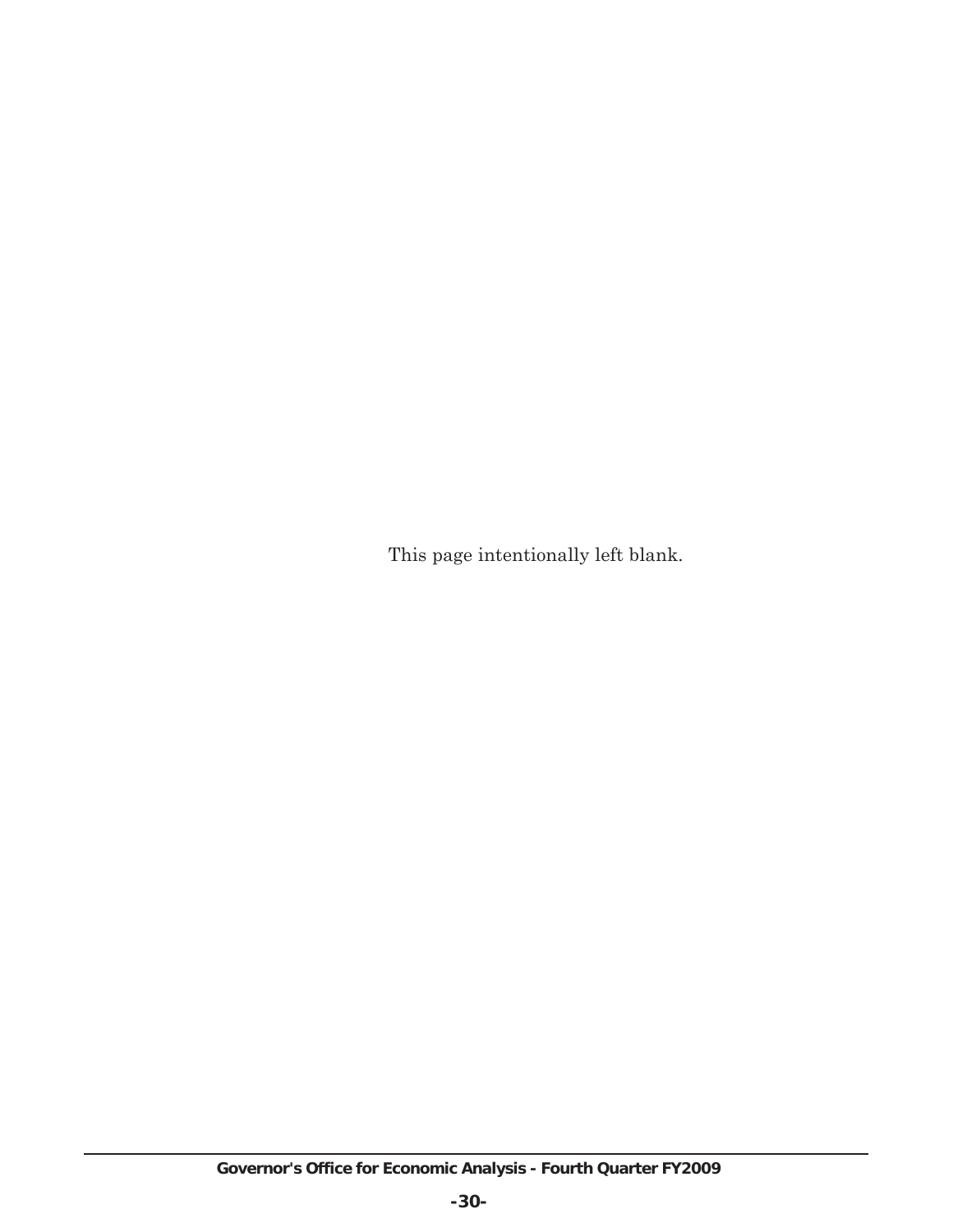# **APPENDIX A**

# *Fourth Quarter Report*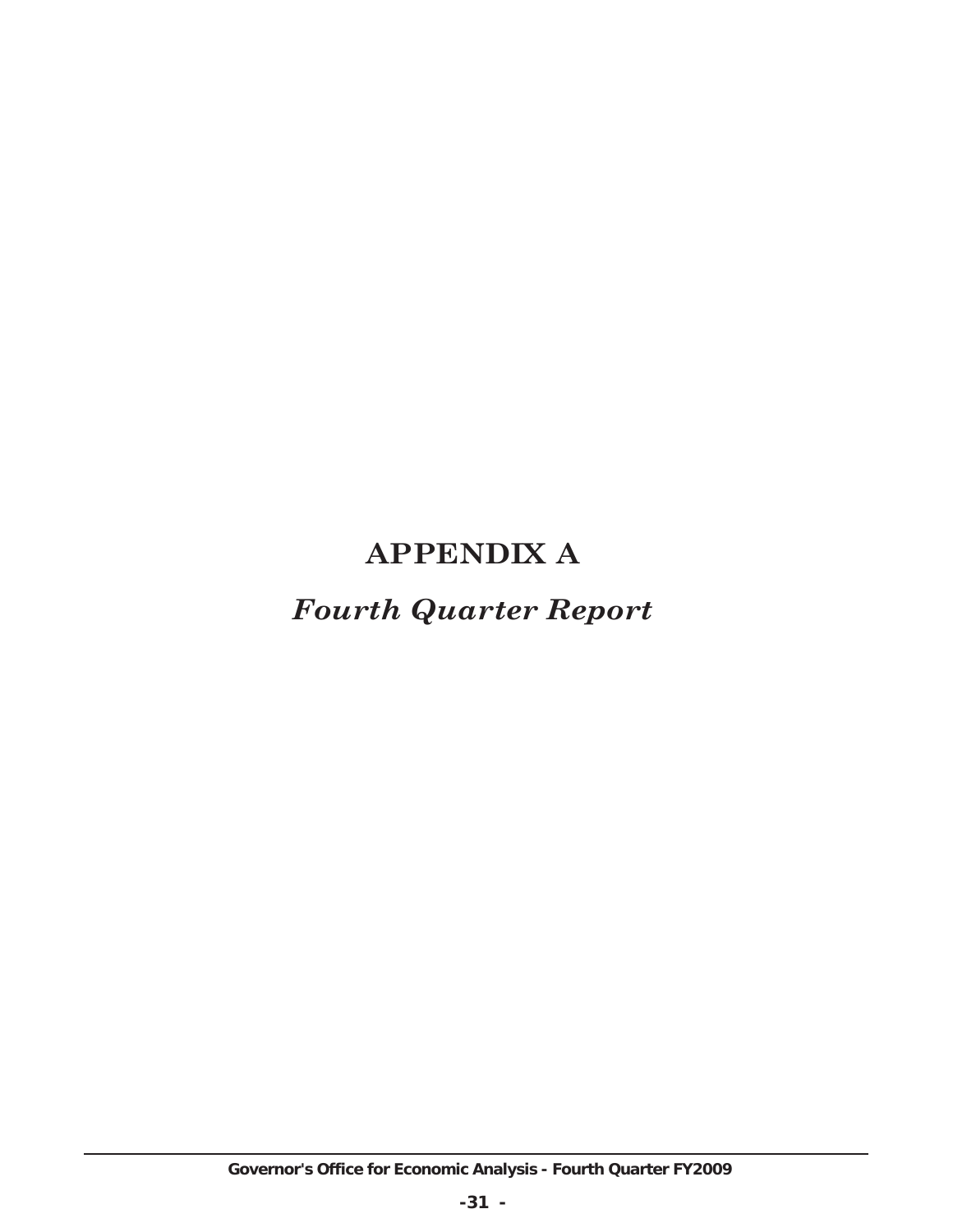|                                        | <b>Fourth Quarter</b><br>FY 2009 | <b>Fourth Quarter</b><br>FY 2008 | % Change   | Year-To-Date<br>FY 2009 | Year-To-Date<br>FY 2008 | % Change   |
|----------------------------------------|----------------------------------|----------------------------------|------------|-------------------------|-------------------------|------------|
| <b>TOTAL GENERAL FUND</b>              | 2,209,274,971                    | 2,447,838,253                    | $-9.7%$    | \$8,426,351,594         | \$8,664,336,663         | $-2.7%$    |
| <b>Tax Receipts</b>                    | 2,126,605,057                    | 2,346,499,810                    | $-9.4%$    | \$8,112,768,934         | \$8,329,734,971         | $-2.6%$    |
| Sales and Gross Receipts               | 870,908,422                      | 848,203,166                      | 2.7%       | \$3,374,871,927         | \$3,354,581,311         | 0.6%       |
| <b>Beer Consumption</b>                | 1,712,350                        | 1,687,971                        | 1.4%       | 6,478,525               | 6,535,066               | $-0.9\%$   |
| Beer Wholesale                         | 13,305,370                       | 12,669,870                       | 5.0%       | 51,696,564              | 49,531,545              | 4.4%       |
| Cigarette                              | 66,458,542                       | 41,018,509                       | 62.0%      | 186,756,010             | 169,547,927             | 10.1%      |
| <b>Distilled Spirits Case Sales</b>    | 28,329                           | 25,863                           | 9.5%       | 109,333                 | 104,154                 | 5.0%       |
| <b>Distilled Spirits Consumption</b>   | 2,689,200                        | 2,572,211                        | 4.5%       | 10,676,604              | 10,378,013              | 2.9%       |
| <b>Distilled Spirits Wholesale</b>     | 7,038,078                        | 6,669,490                        | 5.5%       | 27,884,547              | 26,628,403              | 4.7%       |
| <b>Insurance Premium</b>               | 39.130.274                       | 40,194,417                       | $-2.6%$    | 125, 168, 149           | 129,296,901             | $-3.2%$    |
| Pari-Mutuel                            | 1,979,917                        | 2,686,166                        | $-26.3%$   | 4,387,515               | 5,327,540               | $-17.6%$   |
| Race Track Admission                   | 34,309                           | 38,864                           | $-11.7%$   | 230,888                 | 219,939                 | 5.0%       |
| Sales and Use                          | 698,522,998                      | 719,810,259                      | $-3.0%$    | 2,857,665,168           | 2,877,814,014           | $-0.7%$    |
| <b>Wine Consumption</b>                | 598,418                          | 568,270                          | 5.3%       | 2,392,069               | 2,353,476               | 1.6%       |
| Wine Wholesale                         | 3,053,516                        | 2,939,284                        | 3.9%       | 12,356,700              | 11,977,256              | 3.2%       |
| <b>Telecommunications Tax</b>          | 15,106,807                       | 15,053,592                       | 0.4%       | 61,228,833              | 55,972,928              | 9.4%       |
| <b>OTP</b>                             | 4,958,047                        | 2,268,401                        | 118.6%     | 11,548,724              | 8,894,150               | 29.8%      |
| Floor Stock Tax                        | 16,292,266                       | 0                                | ---        | 16,292,300              | 0                       | $---$      |
| License and Privilege                  | 138,980,207                      | 134,677,620                      | 3.2%       | \$561,746,597           | \$468,666,009           | 19.9%      |
| Alc. Bev. License Suspension           | 129.250                          | 180,000                          | $-28.2%$   | 393,050                 | 830,310                 | $-52.7%$   |
| Coal Severance                         | 74,660,457                       | 66,256,631                       | 12.7%      | 292,591,094             | 232,977,827             | 25.6%      |
| <b>Corporation License</b>             | 841,992                          | 628,067                          | 34.1%      | 9,154,338               | 2,822,279               | 224.4%     |
| Corporation Organization               | 4,036                            | 23,463                           | $-82.8%$   | 38,101                  | 259,654                 | $-85.3%$   |
| Occupational Licenses                  | 115,795                          | 102,118                          | 13.4%      | 257,200                 | 191,571                 | 34.3%      |
| Oil Production                         | 1,331,343                        | 3,389,644                        | $-60.7%$   | 8,430,228               | 10,201,113              | $-17.4%$   |
| Race Track License                     | 48,350                           | 50,850                           | $-4.9%$    | 350,225                 | 245,360                 | 42.7%      |
| <b>Bank Franchise Tax</b>              | 288,861                          | 1,683,342                        | $-82.8%$   | 73.339.144              | 71,976,055              | 1.9%       |
| <b>Driver License Fees</b>             | 141,598                          | 134,884                          | 5.0%       | 579,919                 | 599,370                 | $-3.2%$    |
| <b>Minerals Severance</b>              | 2,414,636                        | 3,701,711                        | $-34.8%$   | 12,807,705              | 16,360,844              | $-21.7%$   |
| Natural Gas Severance                  | 5,941,858                        | 10,755,261                       | $-44.8%$   | 42, 155, 501            | 33,794,313              | 24.7%      |
| <b>Limited Liability Entity</b>        | 53,062,029                       | 47,771,649                       | 11.1%      | 121,650,092             | 98,407,313              | 23.6%      |
| Income                                 | 1,040,685,505                    | 1,286,135,248                    | $-19.1%$   | \$3,583,353,074         | \$3,918,359,883         | $-8.5%$    |
| Corporation                            | 77,058,095                       | 124,940,817                      | $-38.3%$   | 267,984,858             | 435,222,566             | $-38.4%$   |
| Individual                             | 963,627,409                      | 1,161,194,432                    | $-17.0%$   | 3,315,368,217           | 3,483,137,317           | $-4.8%$    |
|                                        |                                  |                                  |            |                         |                         |            |
| Property                               | \$54,239,580                     | \$56,770,054                     | $-4.5%$    | \$513,122,060           | \$500,646,790           | 2.5%       |
| <b>Building &amp; Loan Association</b> | 2,674,999                        | 2,414,129                        | 10.8%      | 2,898,977               | 2,649,630               | 9.4%       |
| General - Real                         | 7,513,794                        | 8,220,107                        | $-8.6%$    | 241,008,338             | 237, 153, 330           | 1.6%       |
| General - Tangible                     | 35,870,366                       | 45,027,923                       | $-20.3%$   | 203,783,916             | 205,763,426             | $-1.0%$    |
| Omitted & Delinquent                   | 5,950,562                        | (1,347,798)                      | ---        | 22,945,670              | 17,519,651              | 31.0%      |
| <b>Public Service</b>                  | 2,212,578                        | 2,445,499                        | $-9.5%$    | 41,315,048              | 36,511,473              | 13.2%      |
| Other                                  | 17,282                           | 10,193                           | 69.5%      | 1,170,110               | 1,049,281               | 11.5%      |
| Inheritance                            | \$11,289,744                     | \$11.824.203                     | $-4.5%$    | \$41,234,240            | \$51,001,299            | $-19.2%$   |
| Miscellaneous                          | \$10,501,600                     | \$8,889,520                      | 18.1%      | \$38,441,036            | \$36,479,679            | 5.4%       |
| <b>Legal Process</b>                   | 5,894,372                        | 5,717,110                        | 3.1%       | 23,782,419              | 24,060,840              | $-1.2%$    |
| T. V. A. In Lieu Payments              | 4,580,385                        | 3,165,484                        | 44.7%      | 14,593,246              | 12,389,344              | 17.8%      |
| Other                                  | 26,843                           | 6,926                            | 287.6%     | 65,371                  | 29,495                  | 121.6%     |
| Nontax Receipts                        | \$84,044,423                     | \$103,492,446                    | $-18.8%$   | \$311,791,847           | \$330,053,277           | $-5.5%$    |
| <b>Departmental Fees</b>               | 8,723,199                        | 7,756,135                        | 12.5%      | 31,912,667              | 30,382,254              | 5.0%       |
| <b>PSC Assessment Fee</b>              | 4,730,657                        | 3,634,541                        | 30.2%      | 14,104,836              | 14,306,084              | $-1.4%$    |
| Fines & Forfeitures                    | 7,629,811                        | 6,696,839                        | 13.9%      | 29,298,014              | 28,118,106              | 4.2%       |
| Interest on Investments                | 1,833,517                        | 22,757,416                       | $-91.9%$   | 4,183,825               | 23,868,325              | $-82.5%$   |
| Lottery                                | 52,000,000                       | 47,700,000                       | 9.0%       | 193,500,000             | 187,461,591             | 3.2%       |
| Sale of NO <sub>x</sub> Credits        | 0                                | 2,716,350                        | $-100.0\%$ | 0                       | 12,251,950              | $-100.0\%$ |
| Miscellaneous                          | 9,127,238                        | 12,231,165                       | $-25.4%$   | 38,792,505              | 33,664,968              | 15.2%      |
| Redeposit of State Funds               | ( \$1,374,509)                   | (\$2, 154, 003)                  | ---        | \$1,790,813             | \$4,548,415             | $-60.6%$   |

### **KENTUCKY STATE GOVERNMENT - GENERAL FUND REVENUE**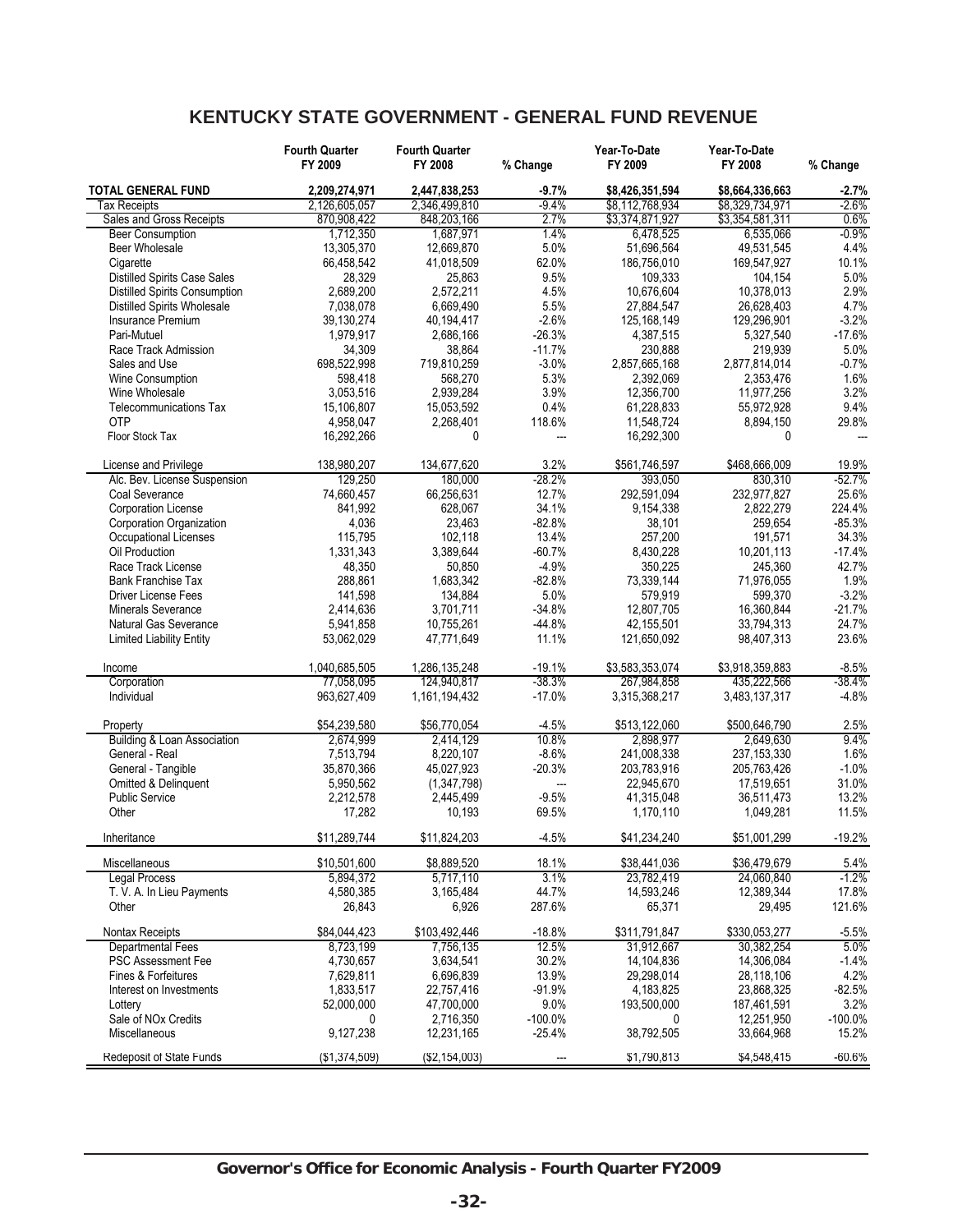|                                | <b>Fourth Quarter</b><br>FY 2009 | <b>Fourth Quarter</b><br>FY 2008 | % Change  | Year-To-Date<br>FY 2009 | Year-To-Date<br>FY 2008 | % Change |
|--------------------------------|----------------------------------|----------------------------------|-----------|-------------------------|-------------------------|----------|
| <b>TOTAL ROAD FUND</b>         | \$316,587,011                    | \$323,404,802                    | $-2.1\%$  | \$1,191,982,894         | \$1,262,798,750         | $-5.6%$  |
| Tax Receipts-                  | \$307,579,457                    | \$311,369,989                    | $-1.2%$   | \$1,159,379,226         | \$1,219,349,262         | $-4.9%$  |
| Sales and Gross Receipts       | \$245,713,577                    | \$253,497,157                    | $-3.1%$   | \$958,780,727           | \$1,014,576,337         | $-5.5%$  |
| Motor Fuels Taxes              | 160,856,717                      | 151,834,553                      | 5.9%      | 622,479,527             | 608,779,123             | 2.3%     |
| Motor Vehicle Usage            | 84,856,861                       | 101,662,604                      | $-16.5%$  | 336,301,200             | 405,797,215             | $-17.1%$ |
| License and Privilege          | \$61,865,880                     | \$57,872,832                     | 6.9%      | \$200,598,500           | \$204,772,925           | $-2.0%$  |
| <b>Motor Vehicles</b>          | 38,066,262                       | 28,970,091                       | 31.4%     | 98,186,733              | 93,523,748              | 5.0%     |
| <b>Motor Vehicle Operators</b> | 3,906,987                        | 3.897.010                        | 0.3%      | 15,521,191              | 15,372,618              | 1.0%     |
| <b>Weight Distance</b>         | 16,948,973                       | 20,352,876                       | $-16.7%$  | 75,444,283              | 84, 353, 543            | $-10.6%$ |
| <b>Truck Decal Fees</b>        | 706.833                          | 714.021                          | $-1.0%$   | 832.653                 | 774.379                 | 7.5%     |
| <b>Other Special Fees</b>      | 2,236,826                        | 3,938,833                        | $-43.2%$  | 10,613,640              | 10,748,637              | $-1.3%$  |
| Nontax Receipts                | \$8,663,090                      | \$11,859,703                     | $-27.0\%$ | \$31,375,092            | \$41,805,267            | $-24.9%$ |
| Departmental Fees              | 4,918,674                        | 5,487,164                        | $-10.4%$  | 19,106,827              | 20,291,394              | $-5.8%$  |
| In Lieu of Traffic Fines       | 237,573                          | 264,619                          | $-10.2%$  | 958,790                 | 1,112,801               | $-13.8%$ |
| Investment Income              | 3,270,758                        | 5,877,746                        | $-44.4%$  | 10,661,790              | 19,460,549              | $-45.2%$ |
| <b>Miscellaneous</b>           | 236,085                          | 230,174                          | 2.6%      | 647,685                 | 940,522                 | $-31.1%$ |
| Redeposit of State Funds       | \$344,463                        | \$175,110                        | 96.7%     | \$1,228,575             | \$1,644,222             | $-25.3%$ |

### **KENTUCKY STATE GOVERNMENT - ROAD FUND REVENUE**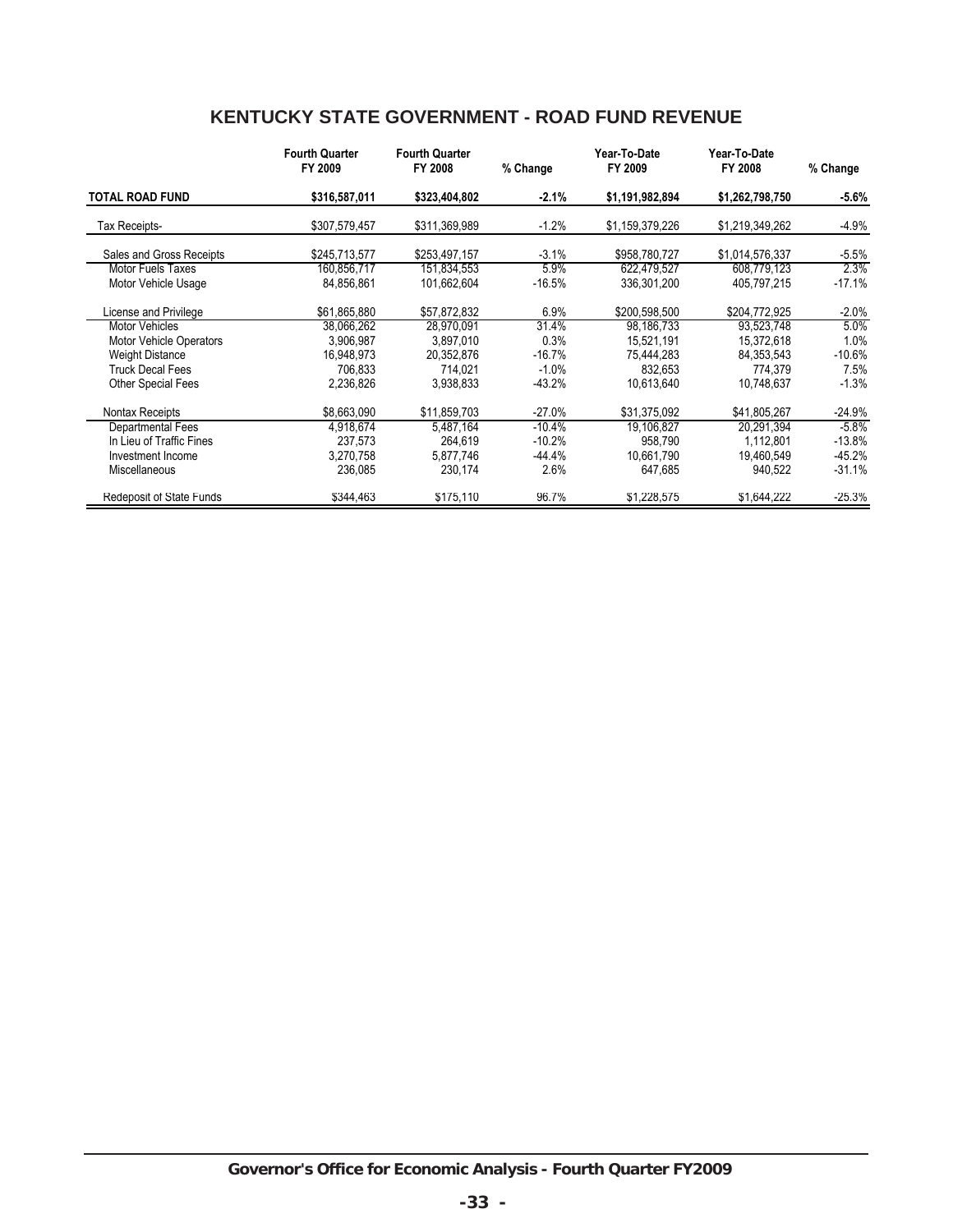This page intentionally left blank.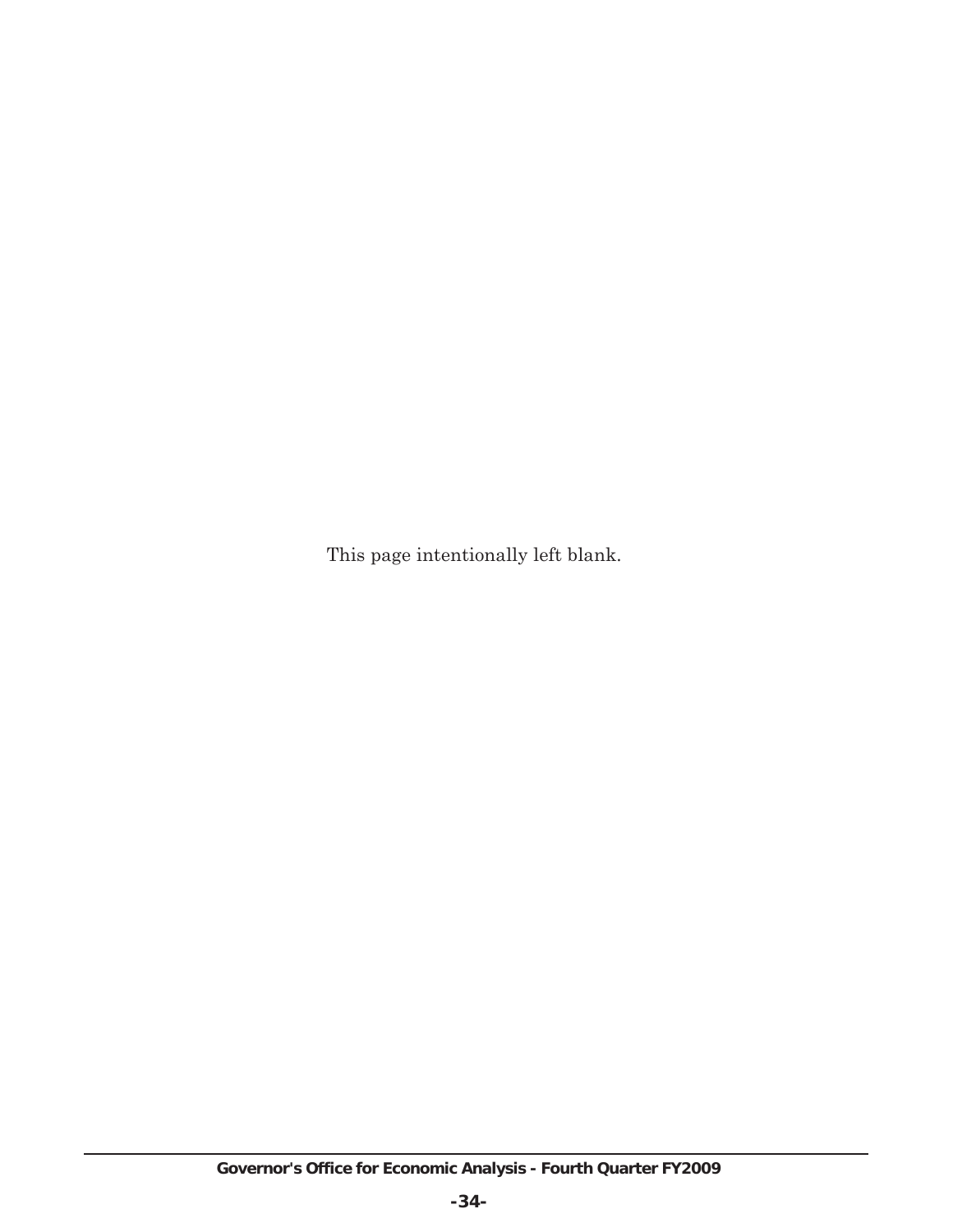# **APPENDIX B**

# **Summary Statistics for General and Road Funds FY00 - FY09**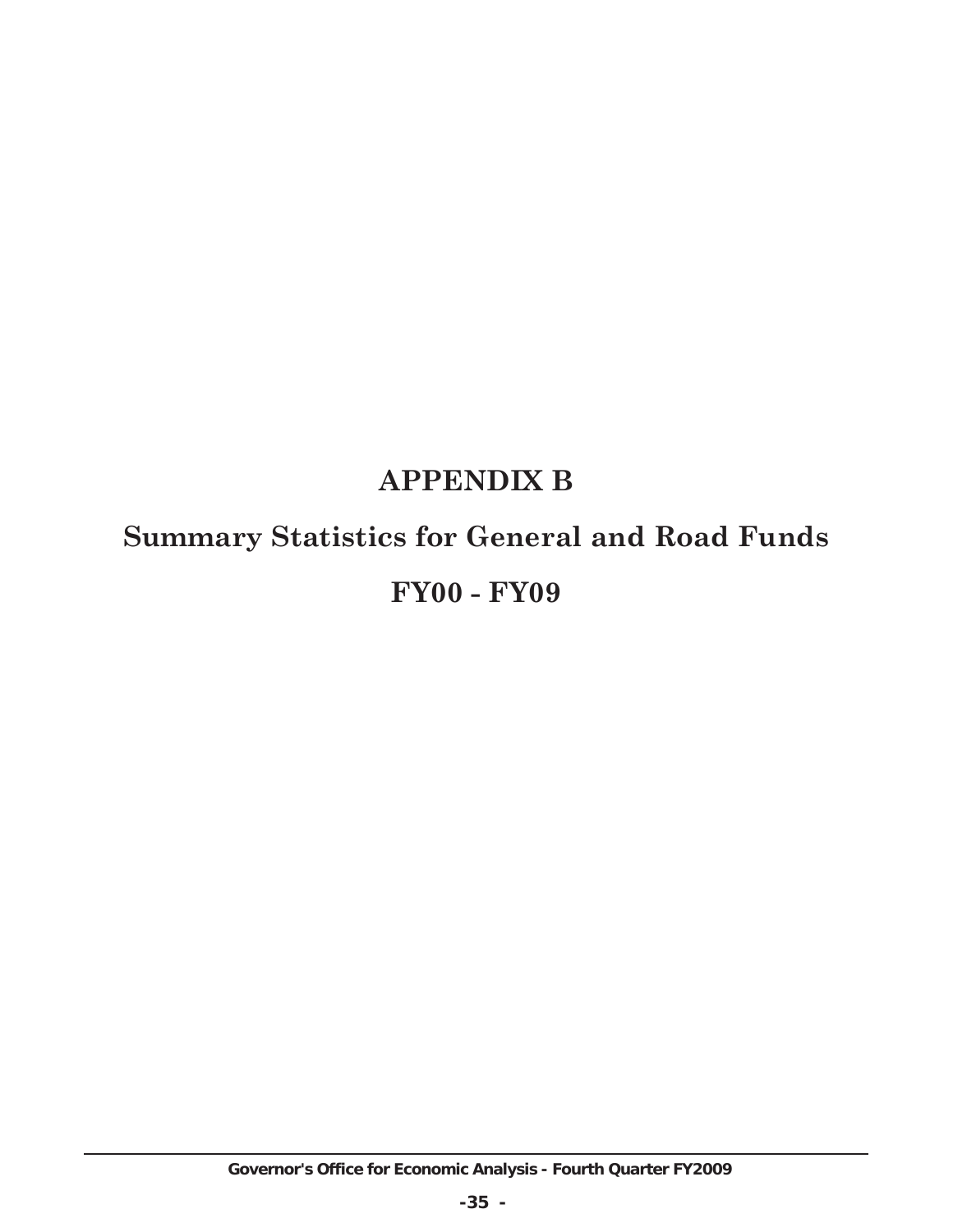#### **Summary Statistics for General Fund Major Revenue Sources - Fiscal Years 2000-2009**

|                                        | <b>FY00</b>   | <b>FY01</b>   | <b>FY02</b>   | <b>FY03</b>   | <b>FY04</b>   |
|----------------------------------------|---------------|---------------|---------------|---------------|---------------|
| TOTAL GENERAL FUND                     | 6,478,385,032 | 6,653,897,653 | 6,560,216,551 | 6,783,458,295 | 6,977,623,200 |
| <b>Tax Receipts</b>                    | 6,200,475,504 | 6,377,917,219 | 6,292,004,457 | 6,543,157,657 | 6,686,290,589 |
| <b>Sales and Gross Receipts</b>        | 2,356,212,660 | 2,435,481,566 | 2,497,020,953 | 2,577,542,870 | 2,668,210,228 |
| <b>Beer Consumption</b>                | 6,284,242     | 6,272,031     | 6,286,734     | 6,334,169     | 6,320,886     |
| <b>Beer Wholesale</b>                  | 32,101,648    | 32,582,889    | 34,596,592    | 35,969,890    | 37,439,919    |
| Cigarette                              | 14,184,888    | 14,007,582    | 13,943,208    | 16,367,947    | 17,136,198    |
| Cigarette Floor Stock                  |               |               |               |               |               |
| <b>Distilled Spirits Case Sales</b>    | 82,871        | 82,529        | 81,922        | 85,601        | 87,662        |
| <b>Distilled Spirits Consumption</b>   | 8,211,541     | 8,184,798     | 8,266,005     | 8,680,833     | 8,985,826     |
| <b>Distilled Spirits Wholesale</b>     | 14,055,368    | 14,809,730    | 15,129,146    | 16,088,048    | 16,957,192    |
| Insurance Premium                      | 95,355,564    | 96,825,818    | 105,102,951   | 114,988,790   | 120,523,955   |
| Pari-Mutuel                            | 6,645,098     | 6,182,083     | 5,179,952     | 5,953,247     | 3,629,292     |
| Race Track Admission                   | 220,824       | 216,615       | 260,232       | 193,114       | 232,350       |
| Sales and Use                          | 2,171,397,969 | 2,248,471,100 | 2,299,990,621 | 2,364,182,478 | 2,447,584,698 |
| <b>Wine Consumption</b>                | 1,748,839     | 1,743,393     | 1,786,984     | 1,902,818     | 2,005,265     |
| Wine Wholesale                         | 5,923,809     | 6,102,998     | 6,396,603     | 6,795,936     | 7,306,985     |
| <b>Telecommunications Tax</b>          |               |               |               |               |               |
| <b>Other Tobacco Products</b>          |               |               |               |               |               |
|                                        |               |               |               |               |               |
| <b>License and Privilege</b>           | 364,098,883   | 373,309,229   | 356,591,984   | 379,857,645   | 368,122,494   |
| Alc. Bev. License & Suspension         | 49,150        | 193,800       | 220,800       | 227,850       | 223,700       |
| Coal Severance                         | 145,139,909   | 141,553,087   | 160,160,116   | 141,664,981   | 147,498,230   |
| <b>Corporation License</b>             | 139,127,819   | 147,515,402   | 117,500,770   | 152,595,257   | 124,096,012   |
| Corporation Organization               | 369,916       | 227,655       | 144,233       | 190,494       | 143,804       |
| <b>Occupational Licenses</b>           | 132,811       | 107,737       | 226,609       | 197,977       | 223,002       |
| Oil Production                         | 2,967,395     | 3,358,036     | 2,590,722     | 3,116,954     | 3,387,884     |
| Race Track License                     | 405,500       | 320,800       | 37,423        | 322,825       | 335,625       |
| <b>Bank Franchise Tax</b>              | 53,061,798    | 49,610,220    | 50,549,169    | 53,747,906    | 55,467,195    |
| Driver License Fees                    | 475,167       | 391,939       | 505,187       | 499,003       | 523,979       |
| <b>Minerals Severance</b>              | 13,923,246    | 12,710,667    | 12,355,174    | 12,580,912    | 13,711,874    |
| <b>Natural Gas Severance</b><br>LLET   | 8,446,173     | 17,319,885    | 12,301,781    | 14,713,486    | 22,511,188    |
|                                        |               |               |               |               |               |
| <b>Income</b>                          | 3,008,055,957 | 3,068,472,461 | 2,909,863,799 | 3,024,422,738 | 3,099,593,870 |
| Corporation                            | 306,442,050   | 289,931,017   | 207, 353, 777 | 278,035,794   | 303,262,821   |
| Individual                             | 2,701,613,908 | 2,778,541,444 | 2,702,510,022 | 2,746,386,944 | 2,796,331,049 |
| <b>Property</b>                        | 387,257,800   | 407,494,858   | 433,029,587   | 434,768,249   | 448,765,511   |
| <b>Bank Deposits</b>                   | 433,962       | 412,646       | 460,334       | 456,527       | 467,711       |
| <b>Building &amp; Loan Association</b> | 2,491,414     | 2,482,623     | 2,249,927     | 3,181,373     | 2,513,083     |
| <b>Distilled Spirits</b>               | 443,880       | 360,248       | 363,410       | 442,092       | 375,637       |
| General - Intangible                   | 22,721,743    | 22,551,153    | 23,113,567    | 25,883,197    | 27,547,183    |
| General - Real                         | 167,326,472   | 171,524,695   | 179,678,050   | 186,000,177   | 192,534,530   |
| General - Tangible                     | 130,960,896   | 140,466,295   | 151,308,795   | 149,426,286   | 149,155,206   |
| Omitted & Delinquent                   | 15,543,134    | 20,605,462    | 25,649,592    | 20,368,623    | 15,829,225    |
| <b>Public Service</b>                  | 46,882,427    | 48,883,924    | 49,991,359    | 48,836,372    | 60,178,393    |
| Other                                  | 453,871       | 207,812       | 214,551       | 173,603       | 164,542       |
| <b>Inheritance</b>                     | 74,489,981    | 83,461,499    | 83,359,872    | 95,864,480    | 66,083,705    |
| <b>Miscellaneous</b>                   | 10,360,222    | 9,697,606     | 12,138,263    | 30,701,674    | 35,514,782    |
| Legal Process                          | 3,457,280     | 3,597,385     | 5,263,021     | 22,994,148    | 27,322,798    |
| T. V. A. In Lieu Payments              | 6,842,117     | 6,046,676     | 6,814,492     | 7,660,437     | 8,146,924     |
| Other                                  | 60,824        | 53,545        | 60,750        | 47,090        | 45,061        |
| <b>Nontax Receipts</b>                 | 271,911,197   | 266,792,632   | 260,466,324   | 233,694,271   | 280,871,754   |
| <b>Departmental Fees</b>               | 32,719,509    | 17,062,102    | 19,570,116    | 21,982,797    | 22, 161, 022  |
| <b>PSC Assessment Fee</b>              |               | 12,598,397    | 10,455,826    | 8,702,466     | 5,389,636     |
| Fines & Forfeitures                    | 46,056,986    | 40,749,856    | 40,069,496    | 28,888,326    | 27,991,293    |
| Interest on Investments                | 28,077,454    | 28,217,850    | 13,342,627    | (7, 157, 704) | 1,017,305     |
| Lottery                                | 156,300,000   | 157,030,000   | 169,000,000   | 171,000,000   | 173,800,000   |
| Sale of NO <sub>x</sub> Credits        |               |               |               |               | 11,836,125    |
| Miscellaneous                          | 8,757,248     | 11,134,428    | 8,028,259     | 10,278,386    | 38,676,373    |
| <b>Redeposit of State Funds</b>        | 5,998,332     | 9,187,802     | 7,745,769     | 6,606,367     | 10,460,857    |

**Governor's Office for Economic Analysis - Fourth Quarter FY2009**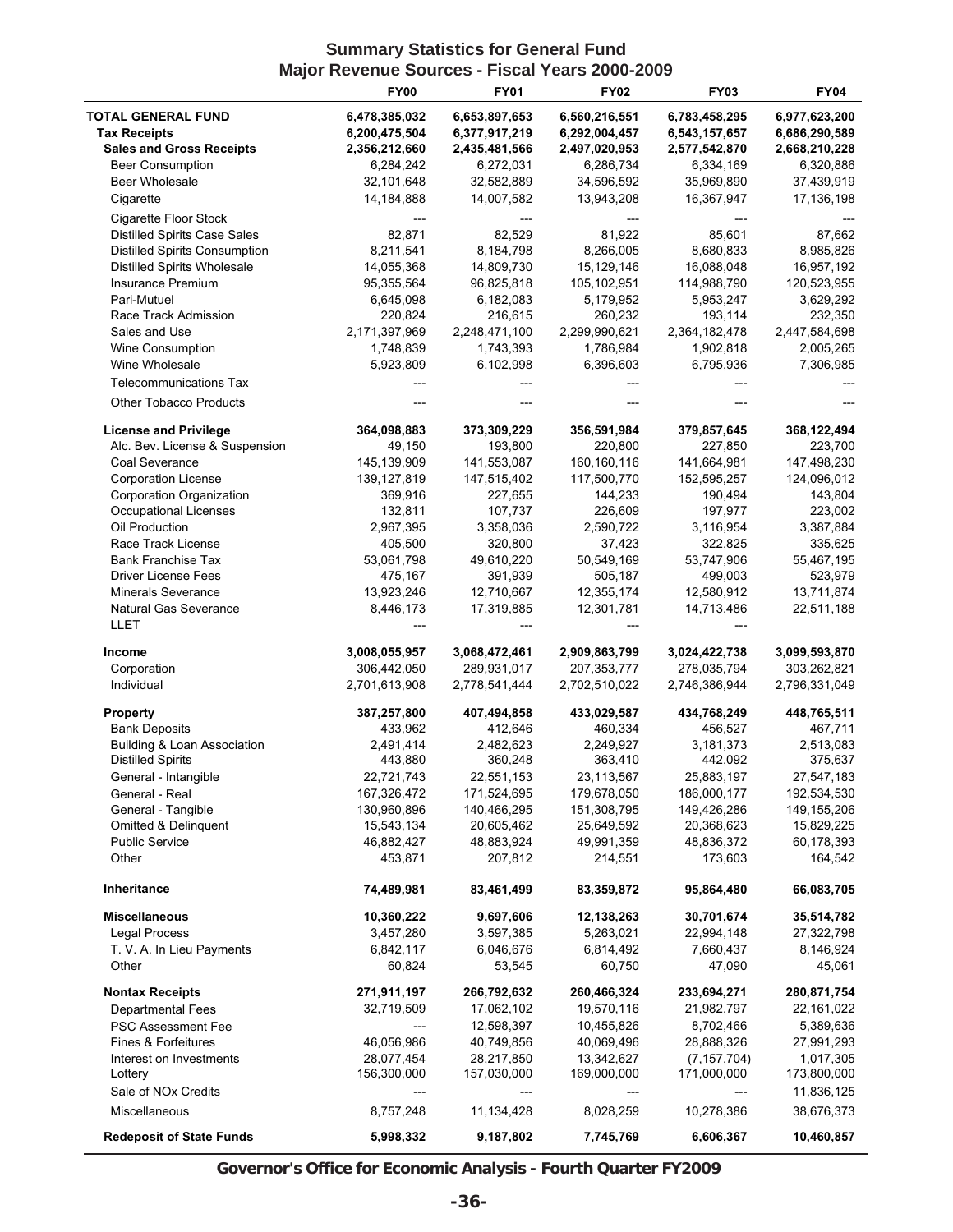#### **Summary Statistics for General Fund Major Revenue Sources - Fiscal Years 2000-2009**

|                                        | <b>FY05</b>   | <b>FY06</b>      | <b>FY07</b>   | <b>FY08</b>   | <b>FY09</b>   |
|----------------------------------------|---------------|------------------|---------------|---------------|---------------|
| <b>TOTAL GENERAL FUND</b>              | 7,645,046,634 | 8,376,083,216    | 8,573,819,250 | 8,664,336,663 | 8,426,351,594 |
| <b>Tax Receipts</b>                    | 7,350,335,469 | 8,065,347,817    | 8,233,789,253 | 8,329,734,971 | 8,112,768,934 |
| <b>Sales and Gross Receipts</b>        | 2,838,701,120 | 3, 174, 734, 842 | 3,280,448,981 | 3,354,581,311 | 3,374,871,927 |
| <b>Beer Consumption</b>                | 6,387,318     | 6,393,753        | 6,344,079     | 6,535,066     | 6,478,525     |
| Beer Wholesale                         | 37,815,717    | 45,206,839       | 46,806,186    | 49,531,545    | 51,696,564    |
| Cigarette                              | 24,966,880    | 172,069,493      | 168,768,467   | 169,547,927   | 186,756,010   |
| <b>Cigarette Floor Stock</b>           | 8,701,966     | 12,089,404       | 9,746         |               | 16,292,300    |
| <b>Distilled Spirits Case Sales</b>    | 92,178        | 94,806           | 98,874        | 104,154       | 109,333       |
| <b>Distilled Spirits Consumption</b>   | 9,190,089     | 9,900,035        | 10,094,572    | 10,378,013    | 10,676,604    |
| <b>Distilled Spirits Wholesale</b>     | 18,150,313    | 23,524,032       | 25,139,117    | 26,628,403    | 27,884,547    |
| Insurance Premium                      | 123,410,091   | 122,824,056      | 125,877,984   | 129,296,901   | 125, 168, 149 |
| Pari-Mutuel                            | 4,710,111     | 5,626,849        | 5,489,552     | 5,327,540     | 4,387,515     |
| Race Track Admission                   | 195,068       | 230,285          | 190,362       | 219,939       | 230,888       |
| Sales and Use                          | 2,594,966,373 | 2,749,765,011    | 2,817,652,253 | 2,877,814,014 | 2,857,665,168 |
| <b>Wine Consumption</b>                | 2,279,162     | 1,945,945        | 2,326,331     | 2,353,476     | 2,392,069     |
| Wine Wholesale                         | 7,835,853     | 10,510,955       | 11,392,111    | 11,977,256    | 12,356,700    |
| <b>Telecommunications Tax</b>          |               | 14,553,379       | 51,623,000    | 55,972,928    | 61,228,833    |
|                                        |               |                  |               |               |               |
| <b>Other Tobacco Products</b>          |               |                  | 8,636,348     | 8,894,150     | 11,548,724    |
| <b>License and Privilege</b>           | 427,823,269   | 386,264,573      | 352,829,122   | 468,666,009   | 561,746,597   |
| Alc. Bev. License & Suspension         | 237,101       | 280,450          | 659,151       | 830,310       | 393,050       |
| Coal Severance                         | 184,436,935   | 224,490,111      | 221,952,516   | 232,977,827   | 292,591,094   |
| <b>Corporation License</b>             | 134,149,794   | 43,516,942       | 11,734,452    | 2,822,279     | 9,154,338     |
| Corporation Organization               | 613,048       | 221,281          | 115,755       | 259,654       | 38,101        |
| <b>Occupational Licenses</b>           | 188,761       | 174,122          | 207,198       | 191,571       | 257,200       |
| Oil Production                         | 4,710,832     | 6,386,501        | 6,198,342     | 10,201,113    | 8,430,228     |
| Race Track License                     | 324,642       | 289,258          | 283,675       | 245,360       | 350,225       |
| <b>Bank Franchise Tax</b>              | 63,837,587    | 59,603,147       | 63,912,315    | 71,976,055    | 73,339,144    |
| <b>Driver License Fees</b>             | 522,904       | 600,903          | 603,807       | 599,370       | 579,919       |
| <b>Minerals Severance</b>              | 13,494,541    | 14,502,342       | 14,822,013    | 16,360,844    | 12,807,705    |
| <b>Natural Gas Severance</b>           | 25,307,125    | 36,199,516       | 32,339,897    | 33,794,313    | 42,155,501    |
| LLET                                   |               |                  |               | 98,407,313    | 121,650,092   |
| Income                                 | 3,514,735,211 | 3,920,229,525    | 4,029,600,561 | 3,918,359,883 | 3,583,353,074 |
| Corporation                            | 478,504,505   | 1,001,618,543    | 988,064,957   | 435,222,566   | 267,984,858   |
| Individual                             | 3,036,230,706 | 2,918,610,982    | 3,041,535,604 | 3,483,137,317 | 3,315,368,217 |
| Property                               | 472,596,276   | 502,510,631      | 492,462,208   | 500,646,790   | 513,122,060   |
| <b>Bank Deposits</b>                   | 474,098       | 505,351          | 513,619       | 532,436       | 542,716       |
| <b>Building &amp; Loan Association</b> | 3,192,911     | 2,071,523        | 2,921,484     | 2,649,630     | 2,898,977     |
| <b>Distilled Spirits</b>               | 388,612       | 410,798          | 506,754       | 513,549       | 624,280       |
| General - Intangible                   | 26,912,813    | 30,955,124       | 48,841        |               |               |
| General - Real                         | 202,182,555   | 215,351,439      | 228,282,174   | 237, 153, 330 | 241,008,338   |
| General - Tangible                     | 159,883,091   | 165,622,948      | 192,343,695   | 205,763,426   | 203,783,916   |
| <b>Omitted &amp; Delinquent</b>        | 20,646,846    | 30,330,629       | 25,253,460    | 17,519,651    | 22,945,670    |
| <b>Public Service</b>                  | 58,787,595    | 57,259,849       | 42,588,669    | 36,511,473    | 41,315,048    |
| Other                                  | 127,756       | 2,970            | 3,512         | 3,295         | 3,115         |
| Inheritance                            | 63,174,866    | 45,990,266       | 43,578,107    | 51,001,299    | 41,234,240    |
| <b>Miscellaneous</b>                   | 33,304,727    | 35,617,980       | 34,870,274    | 36,479,679    | 38,441,036    |
| Legal Process                          | 24,696,032    | 25,118,948       | 24,759,470    | 24,060,840    | 23,782,419    |
| T. V. A. In Lieu Payments              | 8,559,023     | 10,248,314       | 10,037,326    | 12,389,344    | 14,593,246    |
| Other                                  | 49,672        | 250,719          | 73,478        | 29,495        | 65,371        |
| <b>Nontax Receipts</b>                 | 286,661,124   | 302,629,799      | 327,878,702   | 330,053,277   | 311,791,847   |
| <b>Departmental Fees</b>               | 22,542,182    | 23,932,336       | 25,043,719    | 30,382,254    | 31,912,667    |
| <b>PSC Assessment Fee</b>              | 13,568,805    | 9,041,415        | 14,593,067    | 14,306,084    | 14,104,836    |
| Fines & Forfeitures                    | 25,405,780    | 26,129,275       | 26,606,686    | 28,118,106    | 29,298,014    |
| Interest on Investments                | 6,950,902     | 18,681,492       | 31,991,861    | 23,868,325    | 4,183,825     |
| Lottery                                | 161,252,000   | 190,000,000      | 186,625,113   | 187,461,591   | 193,500,000   |
| Sale of NO <sub>x</sub> Credits        | 3,696,675     | 1,126,000        | 811,600       | 12,251,950    | 0             |
| Miscellaneous                          | 53,244,780    | 33,719,282       | 42,206,657    | 33,664,968    | 38,792,505    |
| <b>Redeposit of State Funds</b>        | 8,050,041     | 8,105,601        | 12,151,295    | 4,548,415     | 1,790,813     |
|                                        |               |                  |               |               |               |

**Governor's Office for Economic Analysis - Fourth Quarter FY2009**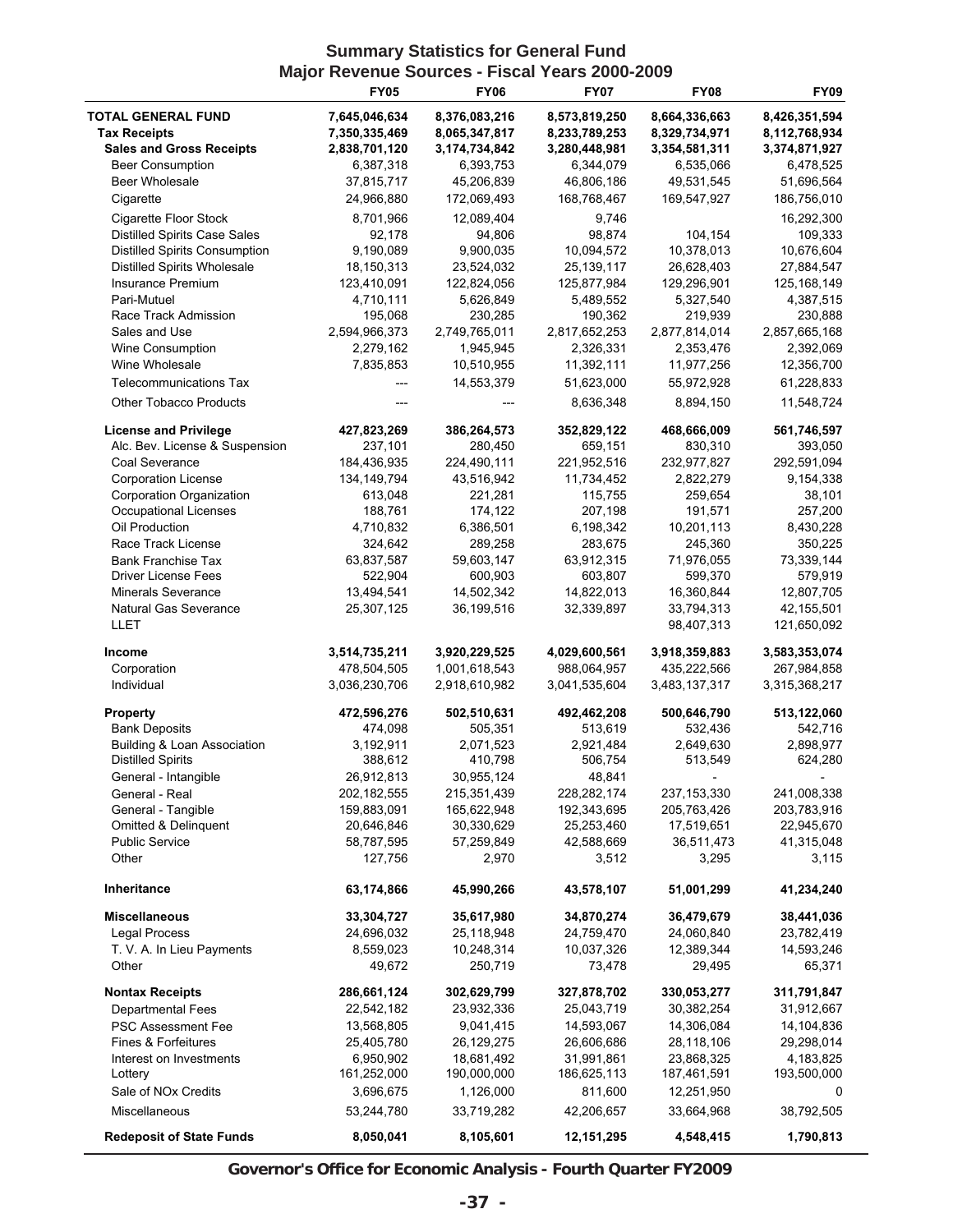### **General Fund Growth Rates Major Revenue Sources - Fiscal Years 2000-2009**

|                                                         | <b>FY00</b>    | <b>FY01</b>  | <b>FY02</b>              | <b>FY03</b>  | <b>FY04</b>              |
|---------------------------------------------------------|----------------|--------------|--------------------------|--------------|--------------------------|
| <b>TOTAL GENERAL FUND</b>                               | 4.5%           | 2.7%         | $-1.4%$                  | 3.4%         | 2.9%                     |
| <b>Tax Receipts</b>                                     | 4.8%           | 2.9%         | $-1.3%$                  | 4.0%         | 2.2%                     |
| <b>Sales and Gross Receipts</b>                         | 4.1%           | 3.4%         | 2.5%                     | 3.2%         | 3.5%                     |
| <b>Beer Consumption</b>                                 | 0.4%           | $-0.2%$      | 0.2%                     | 0.8%         | $-0.2%$                  |
| <b>Beer Wholesale</b>                                   | 4.9%           | 1.5%         | 6.2%                     | 4.0%         | 4.1%                     |
| Cigarette                                               | $-3.3%$        | $-1.2%$      | $-0.5%$                  | 17.4%        | 4.7%                     |
| Cigarette Floor Stock                                   | ---            | ---          | $\overline{\phantom{a}}$ | ---          | $\hspace{0.05cm} \ldots$ |
| <b>Distilled Spirits Case Sales</b>                     | 5.8%           | $-0.4%$      | $-0.7%$                  | 4.5%         | 2.4%                     |
| <b>Distilled Spirits Consumption</b>                    | 3.2%           | $-0.3%$      | 1.0%                     | 5.0%         | 3.5%                     |
| <b>Distilled Spirits Wholesale</b>                      | 4.9%           | 5.4%         | 2.2%                     | 6.3%         | 5.4%                     |
| Insurance Premium                                       | 5.7%           | 1.5%         | 8.5%                     | 9.4%         | 4.8%                     |
| Pari-Mutuel                                             | $-7.4%$        | $-7.0%$      | $-16.2%$                 | 14.9%        | $-39.0%$                 |
| Race Track Admission                                    | $-8.5%$        | $-1.9%$      | 20.1%                    | $-25.8%$     | 20.3%                    |
| Sales and Use                                           | 4.1%           | 3.5%         | 2.3%                     | 2.8%         | 3.5%                     |
| <b>Wine Consumption</b>                                 | 7.6%           | $-0.3%$      | 2.5%                     | 6.5%         | 5.4%                     |
| Wine Wholesale                                          | 9.2%           | 3.0%         | 4.8%                     | 6.2%         | 7.5%                     |
| Telecommunications Tax                                  | ---            | ---          | ---                      | $---$        | $---$                    |
|                                                         |                |              |                          |              |                          |
| <b>Other Tobacco Products</b>                           | ---            |              | $\overline{a}$           | $---$        | $---$                    |
| <b>License and Privilege</b>                            | 4.2%           | 2.5%         | $-4.5%$                  | 6.5%         | $-3.1%$                  |
| Alc. Bev. License Suspension                            | $-44.0%$       | 294.3%       | 13.9%                    | 3.2%         | $-1.8%$                  |
| Coal Severance                                          | $-6.0%$        | $-2.5%$      | 13.1%                    | $-11.5%$     | 4.1%                     |
| <b>Corporation License</b>                              | 10.5%          | 6.0%         | $-20.3%$                 | 29.9%        | $-18.7%$                 |
| <b>Corporation Organization</b>                         | $-26.1%$       | $-38.5%$     | $-36.6%$                 | 32.1%        | $-24.5%$                 |
| <b>Occupational Licenses</b>                            | 33.3%          | $-18.9%$     | 110.3%                   | $-12.6%$     | 12.6%                    |
| Oil Production                                          | 120.6%         | 13.2%        | $-22.9%$                 | 20.3%        | 8.7%                     |
| Race Track License                                      | 2.5%           | $-20.9%$     | $-88.3%$                 | 762.6%       | 4.0%                     |
| <b>Bank Franchise Tax</b>                               | 12.8%          | $-6.5%$      | 1.9%                     | 6.3%         | 3.2%                     |
| <b>Driver License Fees</b>                              | $-33.8%$       | $-17.5%$     | 28.9%                    | $-1.2%$      | 5.0%                     |
| <b>Minerals Severance</b>                               | 17.5%          | $-8.7%$      | $-2.8%$                  | 1.8%         | 9.0%                     |
| <b>Natural Gas Severance</b>                            | 18.8%          | 105.1%       | $-29.0%$                 | 19.6%        | 53.0%                    |
| LLET                                                    |                | ---          | ---                      | ---          | $---$                    |
| <b>Income</b>                                           | 5.8%           | 2.0%         | $-5.2%$                  | 3.9%         | 2.5%                     |
| Corporation                                             | $-1.8%$        | $-5.4%$      | $-28.5%$                 | 34.1%        | 9.1%                     |
| Individual                                              | 6.7%           | 2.8%         | $-2.7%$                  | 1.6%         | 1.8%                     |
|                                                         |                |              |                          |              |                          |
| <b>Property</b>                                         | 4.5%           | 5.2%         | 6.3%                     | 0.4%         | 3.2%                     |
| <b>Bank Deposits</b>                                    | 8.9%           | $-4.9%$      | 11.6%                    | $-0.8%$      | 2.4%                     |
| <b>Building &amp; Loan Association</b>                  | $-18.2%$       | $-0.4%$      | $-9.4%$                  | 41.4%        | $-21.0%$                 |
| <b>Distilled Spirits</b>                                | 6.3%           | $-18.8%$     | 0.9%                     | 21.7%        | $-15.0%$                 |
| General - Intangible                                    | 25.5%          | $-0.8%$      | 2.5%                     | 12.0%        | 6.4%                     |
| General - Real                                          | 3.5%           | 2.5%         | 4.8%                     | 3.5%         | 3.5%                     |
| General - Tangible                                      | 4.3%           | 7.3%         | 7.7%                     | $-1.2%$      | $-0.2%$                  |
| <b>Omitted &amp; Delinquent</b>                         | 30.3%          | 32.6%        | 24.5%                    | $-20.6%$     | $-22.3%$                 |
| <b>Public Service</b>                                   | $-7.1%$        | 4.3%         | 2.3%                     | $-2.3%$      | 23.2%                    |
| Other                                                   | ---            | $-54.2%$     | 3.2%                     | $-19.1%$     | $-5.2%$                  |
| Inheritance                                             | $-8.6%$        | 12.0%        | $-0.1%$                  | 15.0%        | $-31.1%$                 |
| <b>Miscellaneous</b>                                    | 26.5%          | $-6.4%$      | 25.2%                    | 152.9%       | 15.7%                    |
| <b>Legal Process</b>                                    | $-3.1%$        | 4.1%         | 46.3%                    | 336.9%       | 18.8%                    |
| T. V. A. In Lieu Payments                               | 49.2%          | $-11.6%$     | 12.7%                    | 12.4%        | 6.4%                     |
| Other                                                   | 76.5%          | $-12.0%$     | 13.5%                    | $-22.5%$     | $-4.3%$                  |
| <b>Nontax Receipts</b>                                  | $-0.1%$        | $-1.9%$      | $-2.4%$                  | $-10.3%$     | 20.2%                    |
|                                                         |                | $-47.9%$     |                          |              |                          |
| <b>Departmental Fees</b>                                | 25.4%          |              | 14.7%                    | 12.3%        | 0.8%                     |
| <b>PSC Assessment Fee</b>                               |                | ---          | $-17.0%$                 | $-16.8%$     | $-38.1%$                 |
| Fines & Forfeitures                                     | 2.3%           | $-11.5%$     | $-1.7%$                  | $-27.9%$     | $-3.1%$                  |
| Interest on Investments                                 | $-26.7%$       | 0.5%         | $-52.7%$                 | $-153.6%$    | $-114.2%$                |
| Lottery                                                 | 1.6%           | 0.5%         | 7.6%                     | 1.2%         | 1.6%                     |
| Sale of NO <sub>x</sub> Credits<br><b>Miscellaneous</b> | ---<br>$-3.3%$ | ---<br>27.1% | ---<br>$-27.9%$          | ---<br>28.0% | 276.3%                   |
|                                                         | $-32.4%$       | 53.2%        | $-15.7%$                 | $-14.7%$     | 58.3%                    |
| <b>Redeposit of State Funds</b>                         |                |              |                          |              |                          |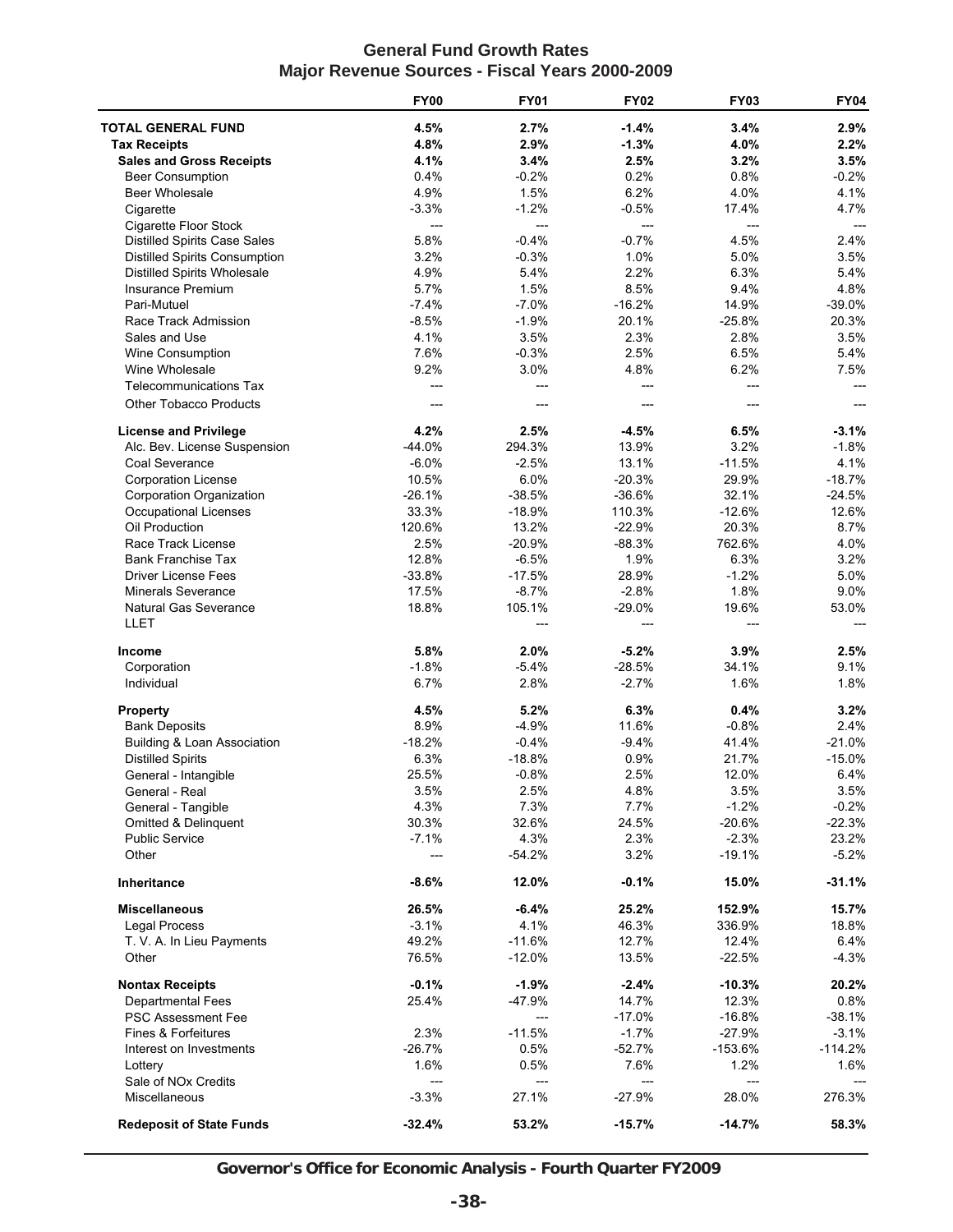### **General Fund Growth Rates Major Revenue Sources - Fiscal Years 2000-2009**

|                                        | <b>FY05</b>             | <b>FY06</b>         | <b>FY07</b>       | <b>FY08</b>         | <b>FY09</b>      |
|----------------------------------------|-------------------------|---------------------|-------------------|---------------------|------------------|
| <b>TOTAL GENERAL FUND</b>              | 9.6%                    | 9.6%                | 2.4%              | 1.1%                | $-2.7%$          |
| <b>Tax Receipts</b>                    | 9.9%                    | 9.7%                | 2.1%              | 1.2%                | $-2.6%$          |
| <b>Sales and Gross Receipts</b>        | 6.4%                    | 11.8%               | 3.3%              | 2.3%                | 0.6%             |
| <b>Beer Consumption</b>                | 1.1%                    | 0.1%                | $-0.8%$           | 3.0%                | $-0.9%$          |
| <b>Beer Wholesale</b>                  | 1.0%                    | 19.5%               | 3.5%              | 5.8%                | 4.4%             |
| Cigarette                              | 45.7%                   | 589.2%              | $-1.9%$           | 0.5%                | 10.1%            |
| Cigarette Floor Stock                  | $\overline{a}$          | 38.9%               | $-99.9%$          | $-100.0%$           | $---$            |
| <b>Distilled Spirits Case Sales</b>    | 5.2%                    | 2.9%                | 4.3%              | 5.3%                | 5.0%             |
| <b>Distilled Spirits Consumption</b>   | 2.3%                    | 7.7%                | 2.0%              | 2.8%                | 2.9%             |
| <b>Distilled Spirits Wholesale</b>     | 7.0%                    | 29.6%               | 6.9%              | 5.9%                | 4.7%             |
| Insurance Premium                      | 2.4%                    | $-0.5%$             | 2.5%              | 2.7%                | $-3.2%$          |
| Pari-Mutuel                            | 29.8%                   | 19.5%               | $-2.4%$           | $-3.0%$             | $-17.6%$         |
|                                        |                         |                     |                   |                     |                  |
| Race Track Admission                   | $-16.0%$                | 18.1%               | $-17.3%$          | 15.5%               | 5.0%             |
| Sales and Use                          | 6.0%                    | 6.0%                | 2.5%              | 2.1%                | $-0.7%$          |
| Wine Consumption                       | 13.7%                   | $-14.6%$            | 19.5%             | 1.2%                | 1.6%             |
| Wine Wholesale                         | 7.2%                    | 34.1%               | 8.4%              | 5.1%                | 3.2%             |
| <b>Telecommunications Tax</b>          | $---$                   | $---$               | 254.7%            | 8.4%                | 9.4%             |
| <b>Other Tobacco Products</b>          | $---$                   | $---$               | ---               | 3.0%                | 29.8%            |
| <b>License and Privilege</b>           | 16.2%                   | $-9.7%$             | $-8.7%$           | 32.8%               | 19.9%            |
| Alc. Bev. License Suspension           | 6.0%                    | 18.3%               | 135.0%            | 26.0%               | $-52.7%$         |
| Coal Severance                         | 25.0%                   | 21.7%               | $-1.1%$           | 5.0%                | 25.6%            |
| <b>Corporation License</b>             | 8.1%                    | $-67.6%$            | $-73.0%$          | $-75.9%$            | 224.4%           |
| Corporation Organization               | 326.3%                  | $-63.9%$            | $-47.7%$          | 124.3%              | $-85.3%$         |
| Occupational Licenses                  | $-15.4%$                | $-7.8%$             | 19.0%             | $-7.5%$             | 34.3%            |
|                                        |                         |                     |                   |                     |                  |
| Oil Production                         | 39.0%                   | 35.6%               | $-2.9%$           | 64.6%               | $-17.4%$         |
| Race Track License                     | $-3.3%$                 | $-10.9%$            | $-1.9%$           | $-13.5%$            | 42.7%            |
| <b>Bank Franchise Tax</b>              | 15.1%                   | $-6.6%$             | 7.2%              | 12.6%               | 1.9%             |
| <b>Driver License Fees</b>             | $-0.2%$                 | 14.9%               | 0.5%              | $-0.7%$             | $-3.2%$          |
| <b>Minerals Severance</b>              | $-1.6%$                 | 7.5%                | 2.2%              | 10.4%               | $-21.7%$         |
| Natural Gas Severance<br>LLET          | 12.4%<br>$\overline{a}$ | 43.0%<br>$---$      | $-10.7%$<br>---   | 4.5%<br>$---$       | 24.7%<br>23.6%   |
| <b>Income</b>                          | 13.4%                   | 11.5%               | 2.8%              | $-2.8%$             | $-8.5%$          |
| Corporation                            | 57.8%                   | 109.3%              | $-1.4%$           | $-56.0%$            | $-38.4%$         |
| Individual                             | 8.6%                    |                     | 4.2%              |                     | $-4.8%$          |
|                                        |                         | $-3.9%$             |                   | 14.5%               |                  |
| <b>Property</b>                        | 5.3%                    | 6.3%                | $-2.0%$           | 1.7%                | 2.5%             |
| <b>Bank Deposits</b>                   | 1.4%                    | 6.6%                | 1.6%              | 3.7%                | 1.9%             |
| <b>Building &amp; Loan Association</b> | 27.1%                   | $-35.1%$            | 41.0%             | $-9.3%$             | 9.4%             |
| <b>Distilled Spirits</b>               | 3.5%                    | 5.7%                | 23.4%             | 1.3%                | 21.6%            |
| General - Intangible                   | $-2.3%$                 | 15.0%               | $-99.8%$          | $-100.0%$           | ---              |
| General - Real                         | 5.0%                    | 6.5%                | 6.0%              | 3.9%                | 1.6%             |
| General - Tangible                     | 7.2%                    | 3.6%                | 16.1%             | 7.0%                | $-1.0%$          |
| Omitted & Delinquent                   | 30.4%                   | 46.9%               | $-16.7%$          | $-30.6%$            | 31.0%            |
|                                        |                         |                     |                   |                     |                  |
| <b>Public Service</b><br>Other         | $-2.3%$<br>$-22.4%$     | $-2.6%$<br>$-97.7%$ | $-25.6%$<br>18.2% | $-14.3%$<br>$-6.2%$ | 13.2%<br>$-5.5%$ |
| <b>Inheritance</b>                     | $-4.4%$                 | $-27.2%$            | $-5.2%$           | 17.0%               | $-19.2%$         |
| <b>Miscellaneous</b>                   | $-6.2%$                 | 6.9%                | $-2.1%$           | 4.6%                | 5.4%             |
| <b>Legal Process</b>                   | $-9.6%$                 | 1.7%                | $-1.4%$           | $-2.8%$             | $-1.2%$          |
| T. V. A. In Lieu Payments              | 5.1%                    | 19.7%               | $-2.1%$           | 23.4%               | 17.8%            |
| Other                                  | 10.2%                   | 404.7%              | $-70.7%$          | $-59.9%$            | 121.6%           |
|                                        |                         |                     |                   |                     |                  |
| <b>Nontax Receipts</b>                 | 2.1%                    | 5.6%                | 8.3%              | 0.7%                | $-5.5%$          |
| <b>Departmental Fees</b>               | 1.7%                    | 6.2%                | 4.6%              | 21.3%               | 5.0%             |
| <b>PSC Assessment Fee</b>              | 151.8%                  | $-33.4%$            | 61.4%             | $-2.0%$             | $-1.4%$          |
| Fines & Forfeitures                    | $-9.2%$                 | 2.8%                | 1.8%              | 5.7%                | 4.2%             |
| Interest on Investments                | 583.3%                  | 168.8%              | 71.2%             | $-25.4%$            | $-82.5%$         |
| Lottery                                | $-7.2%$                 | 17.8%               | $-1.8%$           | 0.4%                | 3.2%             |
| Sale of NO <sub>x</sub> Credits        | $-68.8%$                | $-69.5%$            | $-27.9%$          | 1409.6%             | $-100.0%$        |
|                                        |                         | $-36.7%$            | 25.2%             | $-20.2%$            | 15.2%            |
| Miscellaneous                          | 37.7%                   |                     |                   |                     |                  |

**Governor's Office for Economic Analysis - Fourth Quarter FY2009**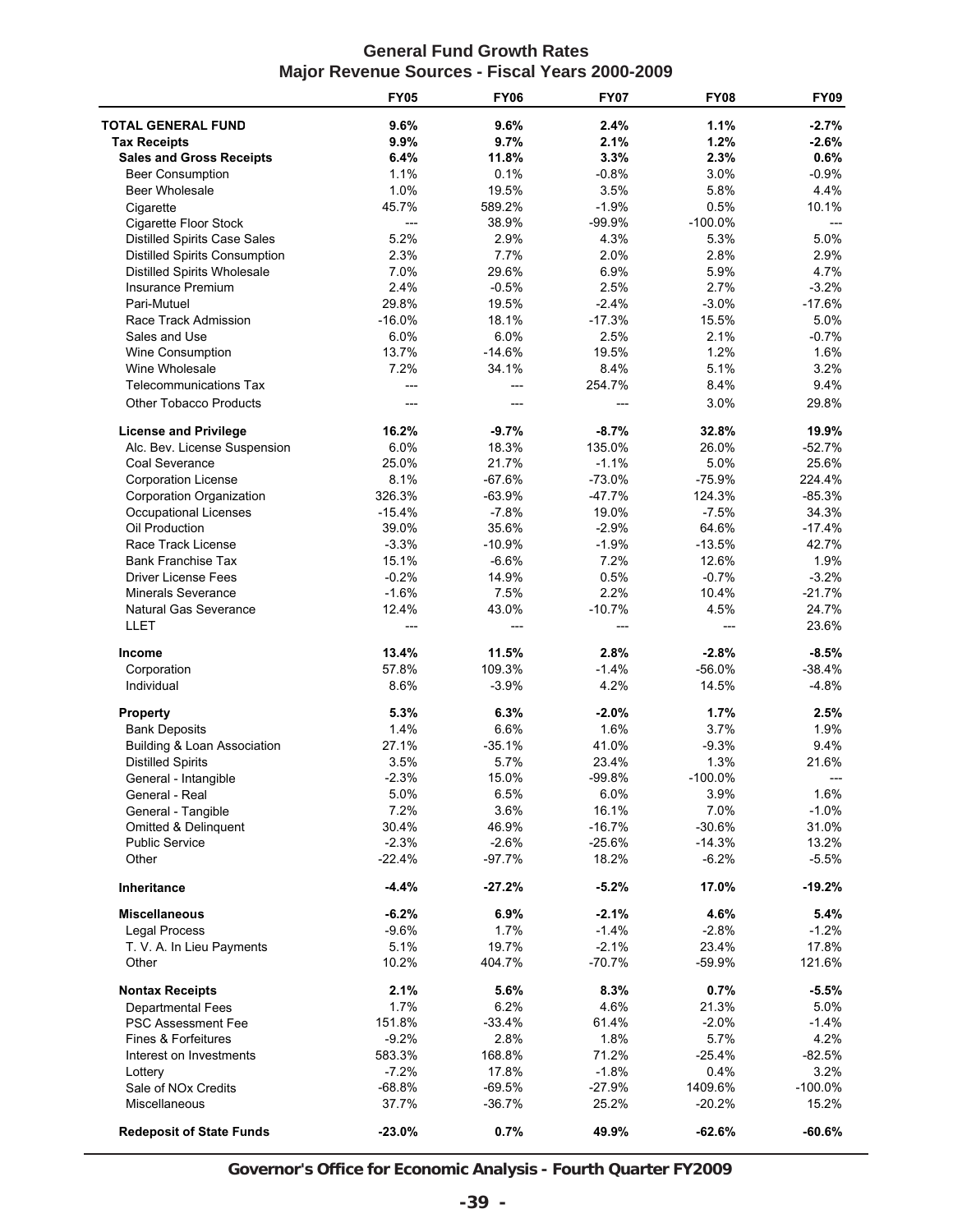### **Summary Statistics for Road Fund Major Revenue Sources - Fiscal Years 2000-2009**

|                                 | <b>FY00</b>   | <b>FY01</b>   | <b>FY02</b>   | <b>FY03</b>   | <b>FY04</b>   |
|---------------------------------|---------------|---------------|---------------|---------------|---------------|
| TOTAL STATE ROAD FUND           | 1,090,777,822 | 1,064,181,565 | 1,119,005,317 | 1,123,103,133 | 1,116,734,272 |
| <b>Tax Receipts-</b>            | 1,031,467,147 | 992,142,884   | 1,052,848,911 | 1,059,296,184 | 1,082,189,464 |
| <b>Sales and Gross Receipts</b> | 849,700,352   | 821,552,966   | 873,623,010   | 886,809,027   | 889,251,190   |
| <b>Motor Fuels Taxes</b>        | 423,876,351   | 408.801.115   | 429.812.296   | 438.564.438   | 441,382,996   |
| Motor Fuels Use & Surtax        | 15,905,613    | 15,492,738    | 14,124,035    | 14,969,884    | 18,185,947    |
| Truck Trip Permits (fuel)       | 451.689       | 447.020       | 383.460       | 371,406       | 439,720       |
| Motor Vehicle Usage             | 409,466,699   | 396,812,093   | 429,303,220   | 432,903,299   | 429,242,527   |
| <b>License and Privilege</b>    | 181,766,795   | 170,589,918   | 179,225,901   | 172,487,157   | 192,938,274   |
| <b>Motor Vehicles</b>           | 85,623,787    | 76.861.958    | 84,510,332    | 76.192.363    | 93,388,573    |
| <b>Motor Vehicle Operators</b>  | 5,689,329     | 5,592,769     | 5,564,009     | 5,610,829     | 5,623,874     |
| <b>Weight Distance</b>          | 75,144,201    | 75,170,141    | 75,265,639    | 76,851,211    | 79,574,022    |
| <b>Truck Decal Fees</b>         | 738,342       | 727,675       | 807,089       | 673,481       | 725,403       |
| <b>Other Special Fees</b>       | 14,571,136    | 12,237,376    | 13,078,832    | 13, 159, 273  | 13,626,402    |
| <b>Nontax Receipts</b>          | 58,580,537    | 69,204,781    | 64,071,745    | 62,789,372    | 32,932,009    |
| <b>Departmental Fees</b>        | 13,184,983    | 13,772,863    | 15, 137, 452  | 18,430,002    | 15,258,391    |
| In Lieu of Traffic Fines        | 1,662,261     | 2,005,215     | 1,960,687     | 1,374,668     | 1,521,583     |
| <b>Highway Tolls</b>            | 13,474,101    | 12,410,901    | 13,785,486    | 13,263,429    | 7,958,452     |
| Investment Income               | 29,418,349    | 40,187,239    | 32,156,652    | 29,115,311    | 7,507,462     |
| Miscellaneous                   | 840,843       | 828,562       | 1,031,468     | 605,962       | 686,121       |
| <b>Redeposit of State Funds</b> | 730,138       | 2,833,900     | 2,084,661     | 1,017,577     | 1,612,799     |

### **Road Fund Growth Rates Major Revenue Sources - Fiscal Years 2000-2009**

|                                 | <b>FY00</b> | <b>FY01</b> | <b>FY02</b> | <b>FY03</b> | <b>FY04</b> |
|---------------------------------|-------------|-------------|-------------|-------------|-------------|
| TOTAL STATE ROAD FUND           | 3.2%        | $-2.4%$     | 5.2%        | 0.4%        | $-0.6%$     |
| <b>Tax Receipts-</b>            | 4.0%        | $-3.8%$     | 6.1%        | 0.6%        | 2.2%        |
| <b>Sales and Gross Receipts</b> | 3.5%        | $-3.3%$     | 6.3%        | 1.5%        | 0.3%        |
| <b>Motor Fuels Taxes</b>        | $-0.9%$     | $-3.6%$     | 5.1%        | 2.0%        | 0.6%        |
| Motor Fuels Use & Surtax        | $-5.6%$     | $-2.6%$     | $-8.8%$     | 6.0%        | 21.5%       |
| Truck Trip Permits (fuel)       | 2.2%        | $-1.0%$     | $-14.2%$    | $-3.1%$     | 18.4%       |
| Motor Vehicle Usage             | 9.0%        | $-3.1%$     | 8.2%        | 0.8%        | $-0.8%$     |
| <b>License and Privilege</b>    | 6.9%        | $-6.1%$     | 5.1%        | $-3.8%$     | 11.9%       |
| <b>Motor Vehicles</b>           | 7.7%        | $-10.2%$    | 10.0%       | $-9.8%$     | 22.6%       |
| Motor Vehicle Operators         | 5.3%        | $-1.7%$     | $-0.5%$     | 0.8%        | 0.2%        |
| <b>Weight Distance</b>          | 7.1%        | 0.0%        | 0.1%        | 2.1%        | 3.5%        |
| <b>Truck Decal Fees</b>         | $-10.2%$    | $-1.4%$     | 10.9%       | $-16.6%$    | 7.7%        |
| <b>Other Special Fees</b>       | 1.7%        | $-16.0%$    | 6.9%        | 0.6%        | 3.5%        |
| <b>Nontax Receipts</b>          | $-9.0%$     | 18.1%       | $-7.4%$     | $-2.0%$     | $-47.6%$    |
| <b>Departmental Fees</b>        | 1.8%        | 4.5%        | 9.9%        | 21.8%       | $-17.2%$    |
| In Lieu of Traffic Fines        | 5.5%        | 20.6%       | $-2.2%$     | $-29.9%$    | 10.7%       |
| <b>Highway Tolls</b>            | 1.0%        | $-7.9%$     | 11.1%       | $-3.8%$     | $-40.0%$    |
| Investment Income               | $-17.3%$    | 36.6%       | $-20.0%$    | $-9.5%$     | $-74.2%$    |
| <b>Miscellaneous</b>            | $-4.9%$     | $-1.5%$     | 24.5%       | $-41.3%$    | 13.2%       |
| <b>Redeposit of State Funds</b> | 18.9%       | 288.1%      | $-26.4%$    | $-51.2%$    | 58.5%       |